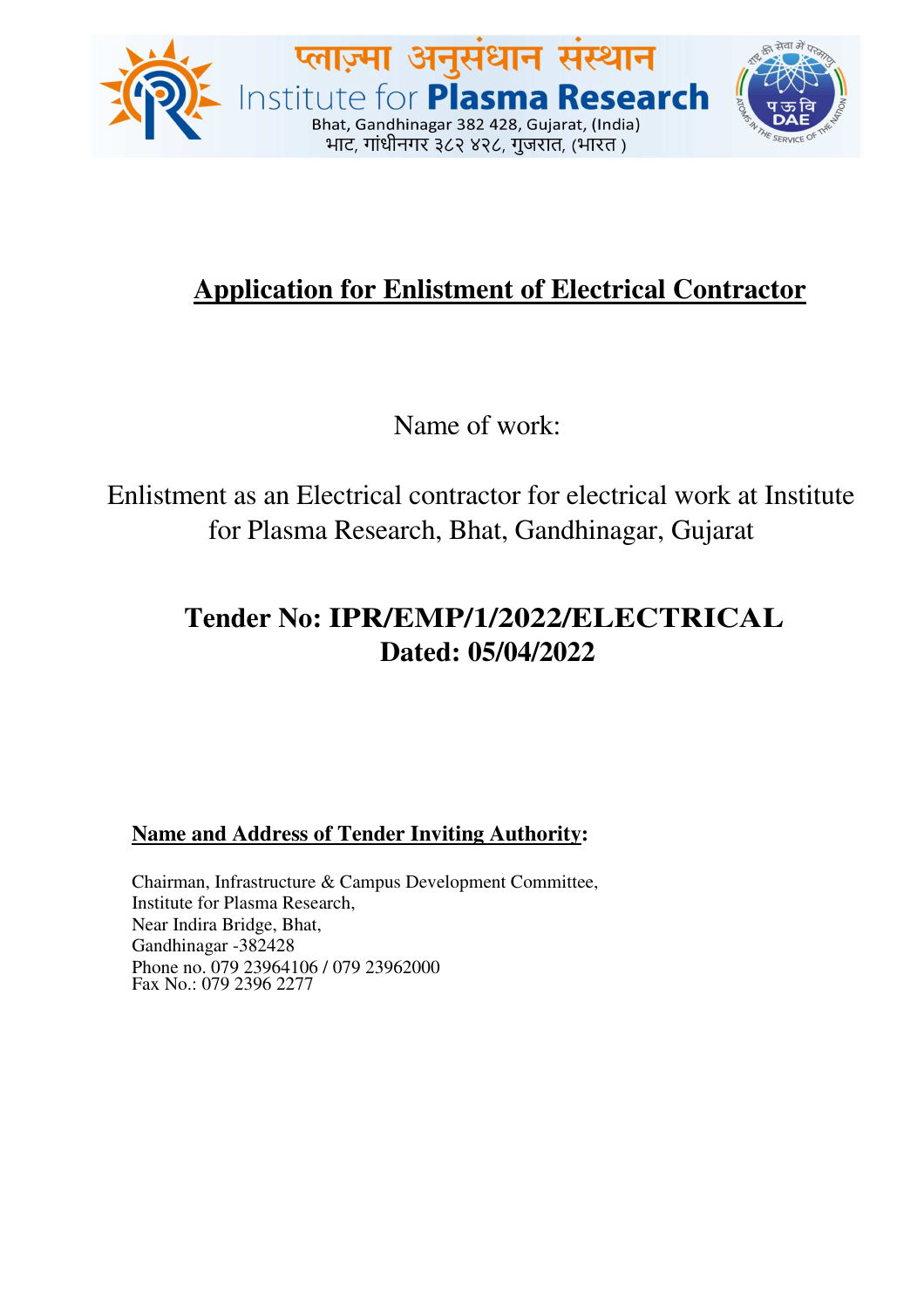# **CONTENTS:**

| Sr.            | Particular                            |                |
|----------------|---------------------------------------|----------------|
| No.            |                                       | No.            |
|                | Newspaper Advertisement               | 3              |
| $\overline{2}$ | <b>Detailed Tender Notice</b>         | $\overline{4}$ |
| 3              | Requirement and Eligibility criteria  | 6              |
| $\overline{4}$ | Annexure-I                            | 18             |
| 5              | Annexure-II                           | 22             |
| 6              | Annexure-III                          | 24             |
| 7              | Annexure-IV                           | 26             |
| 8              | Annexure-V                            | 28             |
| 9              | Annexure-VI                           | 30             |
| 10             | Annexure-VII                          | 32             |
| 11             | Annexure- V-1                         | 33             |
| 12             | Annexure- V-2                         | 35             |
| 13             | <b>Application Evaluation Process</b> | 36             |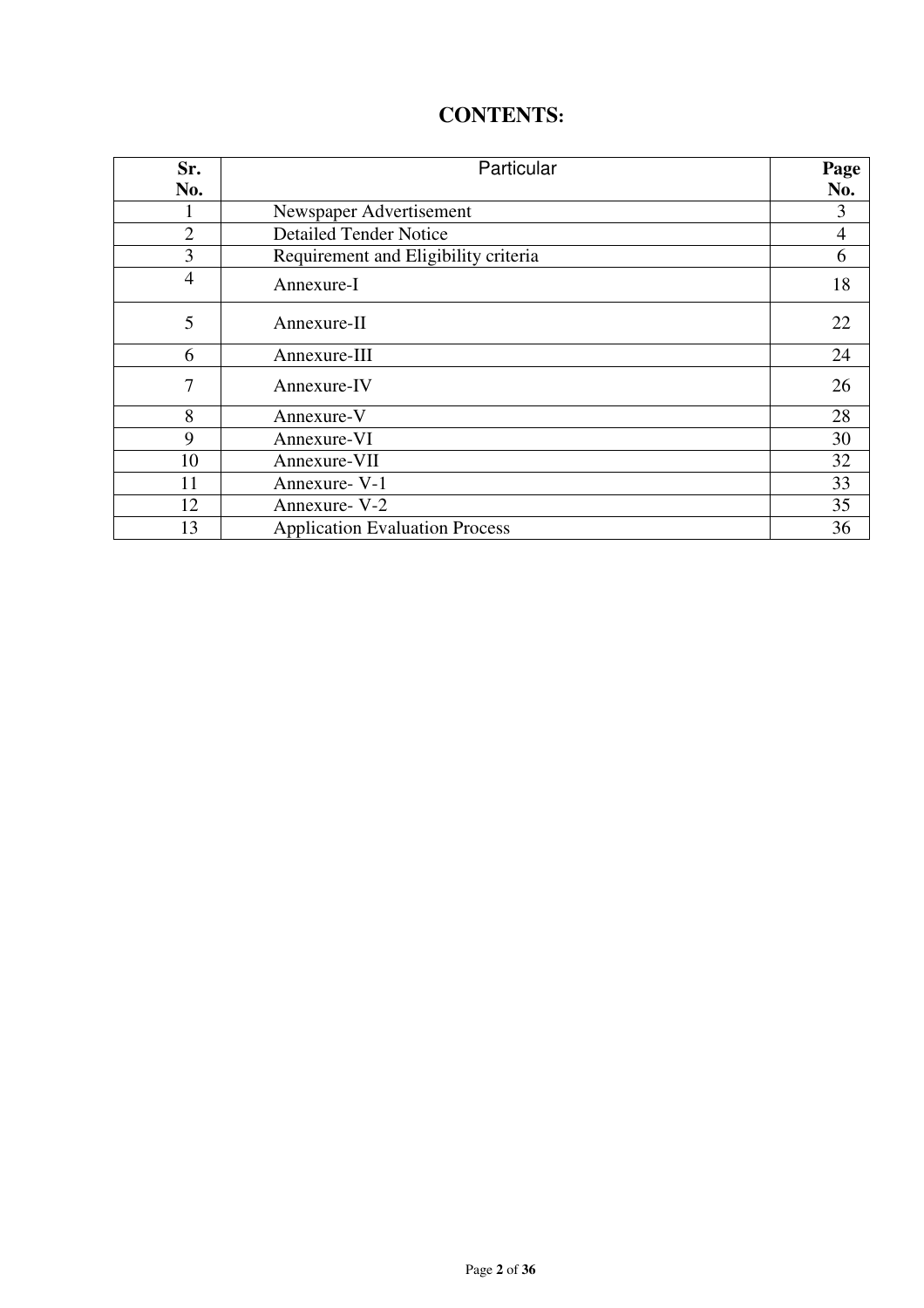### **Tender Notice (Newspaper Advertisement)**

### Tender Notice no: IPR/EMP/1/2022/ELECTRICAL dated 05/04/2022

Applications are invited by the Chairman, Infrastructure & Campus Development committee, IPR, on behalf of the Director, Institute for Plasma Research, Nr. Indira Bridge, Bhat, Gandhinagar – Gujarat - 382 428, from eligible contractors:

निदेशक, इंस्टीट्यूट फॉर प्लजि़ा जिसर्च, निकट इंदिर ब्रिज, भाट, गाधीनगर - गुजरात - 382 428, की ओर से अध्यक्ष, इन्फ्रस्ट्रिक्चर एंड कैंपस डेवलपमेंट कमेटी, आईपीआर द्वाराणि ठेकेदारों से निविदाएं आमंत्रित की जाती हैं।:

| <b>Name of Work:</b>                   | Enlistment as an Electrical contractor for        |  |  |  |  |
|----------------------------------------|---------------------------------------------------|--|--|--|--|
| काम का नाम:                            | electrical work at Institute for Plasma Research, |  |  |  |  |
|                                        | Bhat, Gandhinagar, Gujarat                        |  |  |  |  |
| Value of Work up to (Rs.)              | 5.00 Lakhs                                        |  |  |  |  |
| कार्य का मूल्य (रु)                    |                                                   |  |  |  |  |
| <b>Period of Empanelment</b>           | <b>3 Years</b>                                    |  |  |  |  |
| अवतरण की अवधि                          |                                                   |  |  |  |  |
| Tender document available for download | 08.04.2022 (11:00 Hours) onwards                  |  |  |  |  |
| डाउनलोड के लिए उपलब्ध निविदा दस्तावेज  |                                                   |  |  |  |  |
| Last date of submission of tender      | Up to 13:00 Hours on 04.05.2022                   |  |  |  |  |
| निविदा जमा करने की अंतिम तिथि          |                                                   |  |  |  |  |

The above notice, detailed tender notice, eligibility criteria and prescribed forms can also be viewed and downloaded from our website https://www.ipr.res.in/documents/tenders.html .

The Director, IPR reserves the right to accept or reject tender in full or part of any or all tenderers or to cancel the tender in toto without assigning any reason thereof.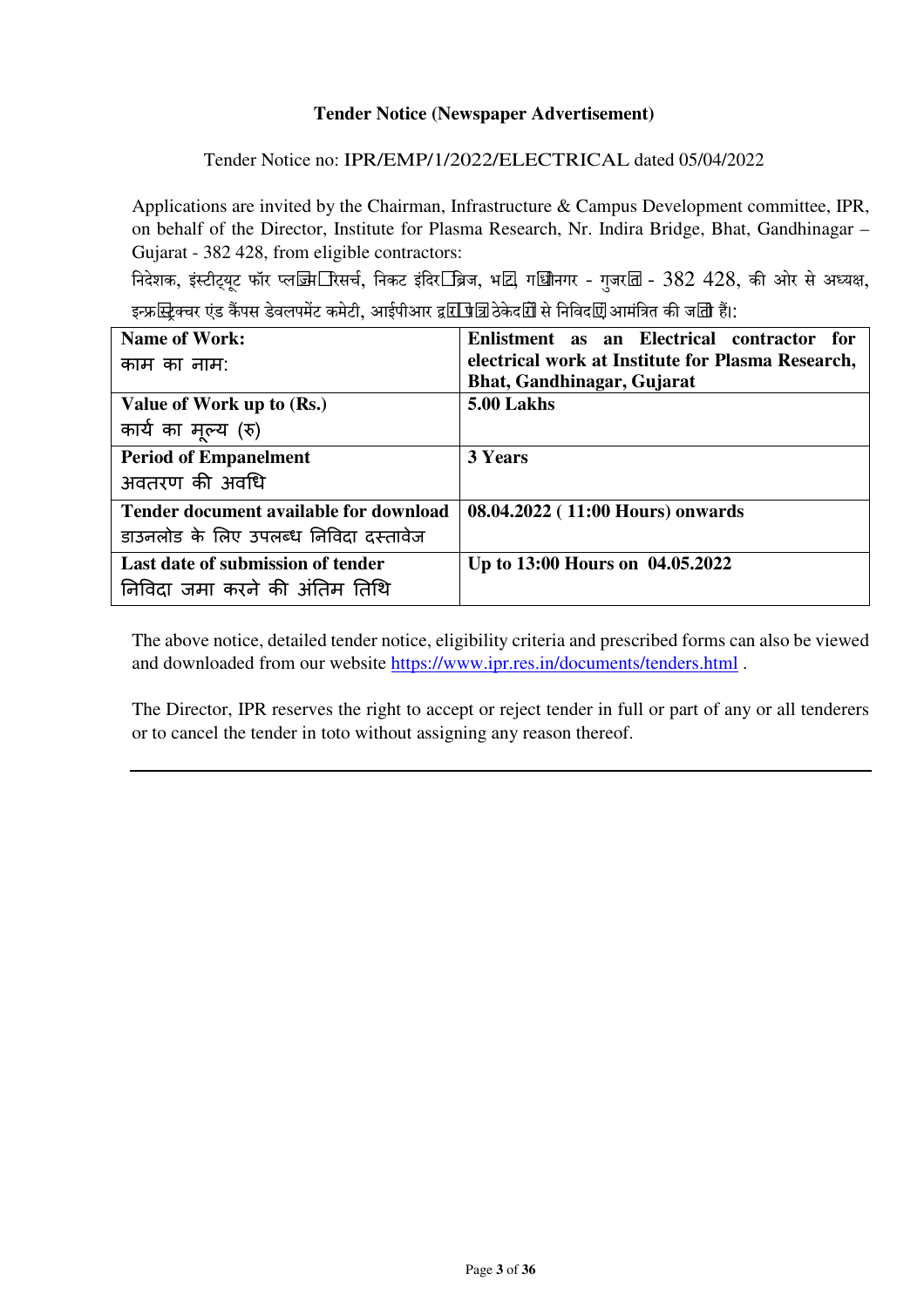# विधुत कार्यों के लिए ठेकेदारों की सूचीबद्**धता हेतु सूचना**

### DETAILED NOTICE FOR ENLISTMENT OF CONTRACTORS FOR ELECTRICAL WORKS

## **न-वदा सूचना संया : आईपीआर/ईएमपी/**1/2022/ELECTRICAL dated 05/04/2022 Tender Notice No.: IPR/EMP/1/2022/ELECTRICAL dated 05/04/2022

प्लाज्मा अनुसंधान संस्थान, परमाण् ऊर्जा विभाग, भारत सरकार के अधीन एक प्रमुख वैज्ञानिक अनुसंधान संस्थान है जो कि भारत में ब्**नियादी प्लाज्मा भौतिकी, चुंबकीय परिरोध** संलयन और प्लाज्मा के औद्**योगिक और सामाजिक** अनुप्रयोगों के क्षेत्रों में अनुसंधान और विकास गतिविधियों के लिए समर्पित है।

The Institute for Plasma Research is a premier scientific research institute under the Department of Atomic Energy, Govt. of India, devoted to research and development activities in the areas of Basic Plasma Physics, Magnetic Confinement Fusion and Industrial and Societal applications of plasmas.

संस्थान 5 लाख रुपये तक की अनुमानित लागत के विधुत कार्यों के लिए 3 साल की अवधि हेत् विद्**युत ठेकेदारों** को सूचीबद्ध करना चाहता है। आपकी फर्म के सूचीबद्ध होने के बाद, संस्थान ई-पोर्टल पर ई-निविदा मोड के माध्यम से सीमित निविदा आमंत्रित करेगा।

The Institute wishes to enlist Electrical contractors for a period of 3 years for electrical works of estimated cost up to ₹ 5 lacs. After Enlistment of your firm, Institute shall invite limited tender inquiries through etender mode on e-portal.

पात्रता मानदंडों को पूरा करने वाले प्रतिष्ठित और इच्छुक विदयुत ठेकेदार विस्तृत जानकारी प्राप्त करने, दस्तावेज जमा करने तथा मानक प्रारूपों को हमारी वेबसाइट https://www.ipr.res.in/documents/tenders.html से प्राप्त करके सबमिट करने के लिए मानक प्रारूप डाउनलोड कर सकते हैं **l** 

Reputed and interested electrical contractors meeting the eligibility criteria may download the detailed information, documents to be submitted and standard formats for eligibility criteria to be submitted from our website https://www.ipr.res.in/documents/tenders.html

आवेदक निविदा सूचना संख्या, तिथि और ` विदयृत कार्य की सूचीबदधता हेत् आवेदन` लिखे हुए सीलबंद लिफाफे में सभी सहायक दस्तावेजों के साथ सचिव, आईसीडीसी, आईपीआर को दिनांक 04/05/2022 को 13:00 बजे या उससे पहले नामांकन हेतु आवेदन जमा कर सकता है। प्रत्येक दस्तावेज़ को मुहरबंद और हस्ताक्षरित किया जाना चाहिए। अधुरे और सहायक दस्तावेजों के बिना प्रस्तुत किए गए आवेदन स्वीकार नहीं किए जाएँगे।

The applicant can submit application for Enlistment along with all supporting documents in the sealed envelope super scribing the tender notice no., date and "Application for Enlistment as an Electrical contractor for Electrical work" to the Secretary, ICDC, IPR on or before 1300 hrs. on 04/05/2022. Each documents should be sealed and signed. Incomplete applications & applications without supporting documents are liable to be rejected.

दिनांक 04/05/2022 तक प्राप्त आवेदनों की जाँच की जाएगी तथा अर्हता प्राप्त आवेदक को सूचीबदध विदयुत ठेकेदार के रूप में शामिल किया जाएगा। दिनांक 04/05/2022 के बाद भी आवेदक नामांकन हेत् अपना आवेदन जमा कर सकते हैं। समयानुसार उनकी जाँच की जाएगी।

The application received till 04/05/2022 will be scrutinized and qualified applicant shall be included in the enlisted electrical contractor. Applicants can also submit their application for Enlistment after 04/05/2022, they will be scrutinized in due course of time.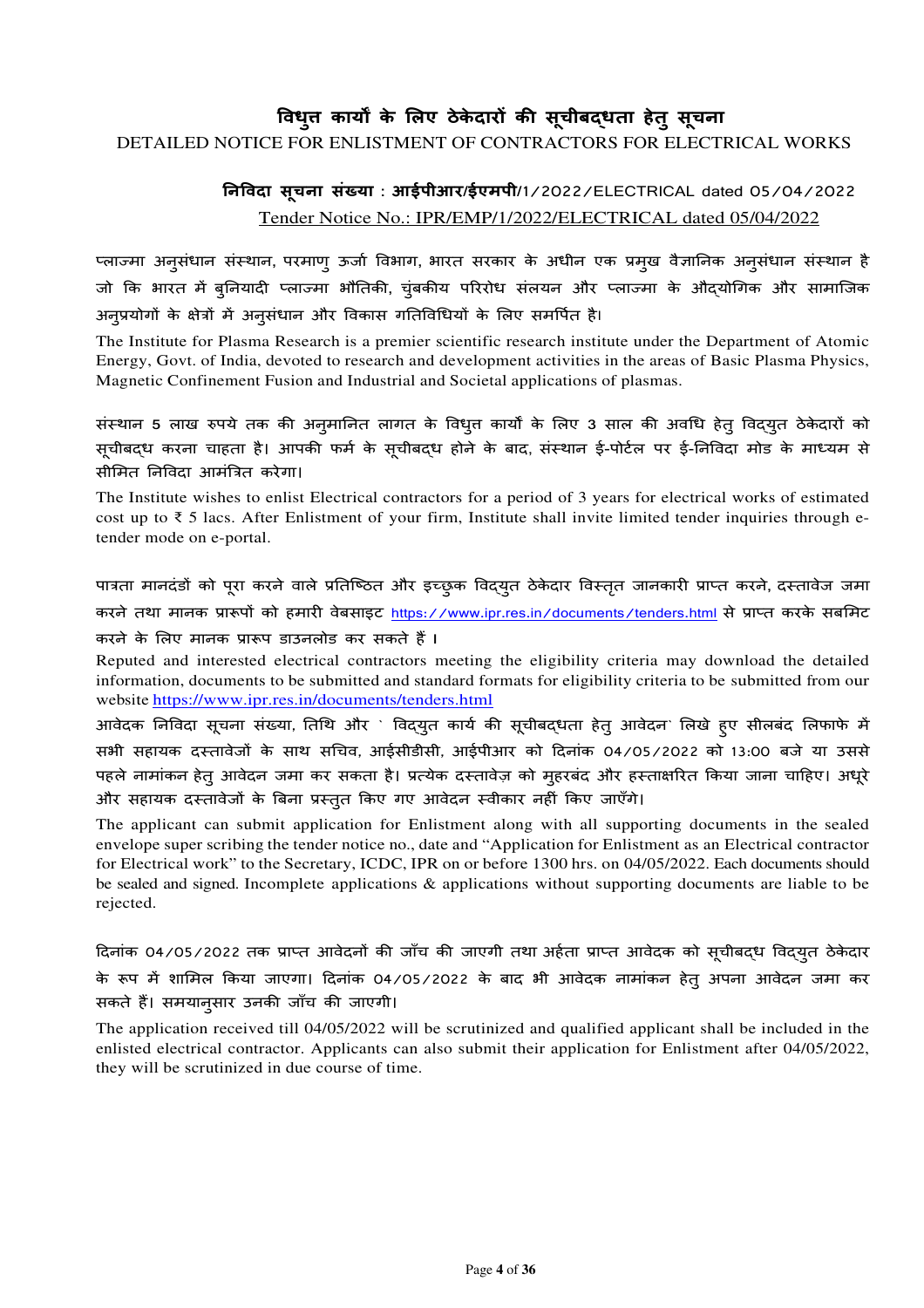# **आव\$यकताएँ और पा'ता मानदंड REQUIREMENTS AND ELIGIBILTY CRITERIA**

निम्नलिखित आवश्यकताओं को पूरा करने वाले आवेदक ही आवेदन प्रस्तुत करने के लिए पात्र होंगे। संयुक्त उदयम के रूप में आवेदन स्वीकार नहीं किए जाते।

The Applicant, who fulfill the following requirements on their own, shall only be eligible to apply. Joint ventures are not accepted.

#### **1.0 नामांकन के लए पा'ता मानदंड**

आईपीआर में एक ठेकेदार के रूप में सूचीबद्ध होने के लिए आवेदक की स्थिति निम्नलिखित में से एक हो सकती है :

- (अ) एक व्यक्ति, जो भारत का नागरिक है, और
- (आ) एकल स्वामित्व
- (इ) साझेदारी फर्म
- (ई) सीमित देयता भागीदारी
- (उ) प्राइवेट लिमिटेड कंपनी
- (ऊ) पब्लिक लिमिटेड कंपनी
- 1.1 ऐसा कोई भी व्यक्ति या फर्म सूचीबद्धता के लिए हकदार नहीं होगा जो सीमित देयता भागीदारी, निजी या सार्वजनिक लिमिटेड कंपनी का कोई भागीदार या निदेशक है, या जो एक बर्खास्त सरकारी कर्मचारी है; या सूचीबदधता के निचले वर्ग में पदावनत; या सूचीबदधता से हटा दिया गया है; या पूर्व में किसी सरकारी विभाग या सार्वजनिक क्षेत्र के उपक्रम या स्थानीय निकाय या स्वायत निकाय दवारा प्रतिबंधित किए गए नामांकन के रूप में है; या कानूनन अदालत दवारा दोषी ठहराया गया है। हालाँकि ऐसी स्थिति में सूचीबद्धता पर विचार किया जा सकता है जहाँ एक निर्दिष्ट अवधि के लिए ठेकेदार के खिलाफ अन्शासनात्मक कार्रवाई की गई थी और ऐसी अवधि पहले ही समाप्त हो चुकी है।
- 1.2 भारत सरकार/राज्य सरकार/कैंद और राज्य के सार्वजनिक उपक्रमों के किसी भी इंजीनियरिंग विभाग में इंजीनियरिंग या प्रशासनिक कार्यों में कार्यरत किसी भी इंजीनियर या किसी अन्य अधिकारी को एक अवधि के लिए एक ठेकेदार के रूप में या एक ठेकेदार के कर्मचारी के रूप में सेवा से उनकी सेवानिवृत्ति के एक वर्ष बाद तक आईपीआर में काम करने की अन्मति नहीं है अथवा जब तक कि उन्होंने ऐसा करने के लिए अपने नियोक्ता/ सरकार की पूर्व अनुमति प्राप्त नहीं की हो।
- 1.3 ठेकेदार जो ऊपर उल्लिखित मानदंड संख्या 1.0, 1.1 और 1.2 के अनुसार पात्र हैं, उन्हें नामांकन के लिए आवेदन के साथ दस्तावेज जमा करने होंगे।

#### **1.0 Eligibility Criteria for Enlistment**

The status of an applicant for enlistment as a contractor in IPR may be one of the following.

- (a) An individual, who is a citizen of India and
- (b) Sole proprietorship
- (c) Partnership firm
- (d) Limited liability partnership
- (e) Private limited company
- (f) Public limited company
- **1.1** No individual or firm, limited liability partnership, private or public limited company having such individual as one of its partners or directors, who is a dismissed government servant; or demoted to a lower class of enlistment; or removed from the enlistment; or having Enlistment banned by any government department or public sector undertaking or local body or autonomous body in the past; or convicted by a court of law, shall be entitled for enlistment. However, enlistment may be considered where disciplinary action was taken against the contractor for a specified period and such period is already over.
- **1.2** No engineer or any other official employed in engineering or administrative duties in any engineering department of the Government of India/State Government /Central and State PSUs is allowed to work in IPR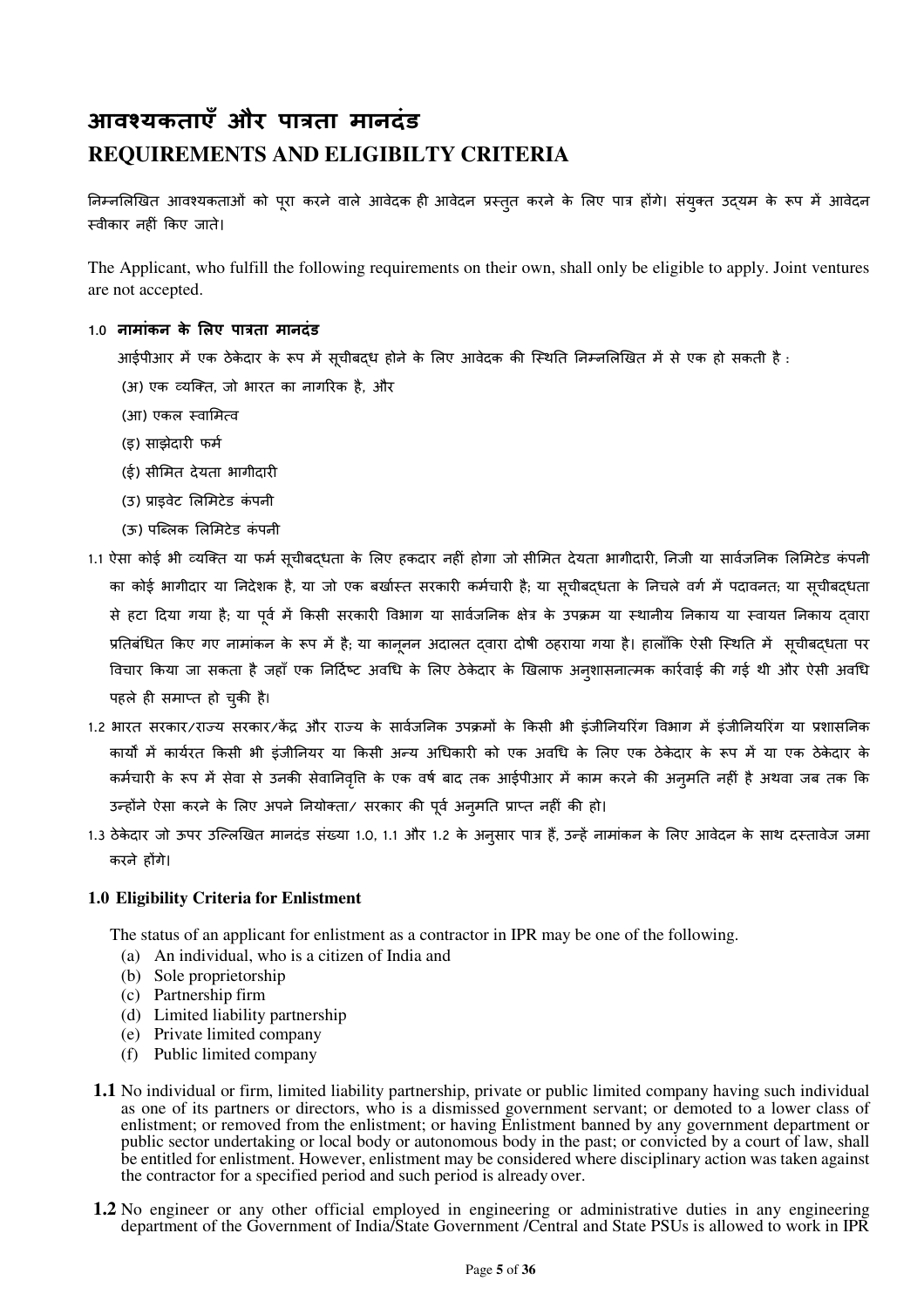either as a contractor or as an employee of a contractor for a period of one year after his retirement from service unless he/she has obtained prior permission of his employer Government to do so.

**1.3** Contractor who is eligible for criteria no 1.0, 1.1 and 1.2 mentioned above, have to submit the documents along with Application for Enlistment.

#### 2.0 **काय) अनुभव**

- 2.1 कार्य अनुभव के मानदंडों में पिछले सात वर्षों के दौरान पूर्ण किए गए कार्यों, भवनों का विध्युत कार्य /मूल कार्यो/नवीनीकरण कार्यों/अतिरिक्त कार्यों/परिवर्तन/स्वतंत्र अनुबंध के आधार पर किए गए विध्युत कार्य शामिल हैं (श्रम दर अनुबंधों पर निष्पादित कार्य इनमें शामिल नहीं होगे)। पिछले 7 वर्षों के दौरान निष्पादित कार्यों के मूल्य को काये की वास्तविक लागत को 7% प्रति वर्ष की साधारण दर से बढ़ाकर वर्तमान मूल्य पर लाया जाएगा, जिसकी गणना कार्य के पूरा होने की तिथि से आवेदन जमा करने की तिथि तक की जाएगी। कार्यों को, विशेष परिस्थितियों को छोड़कर, उसी नाम और शैली में निष्पादित किया जाना चाहिए जिसमें आवेदक द्वारा सूचीबद्धता की माँग की गई है, जैसा कि इन नियमों में उल्लिखित है।
- 2.2 बैक-टू-बैक अनुबंध के आधार पर कार्य निष्पादित करके प्राप्त अनुभव स्वीकार्य है। बैक-टू-बैक अनुबंध का अर्थ है मालिक दवारा पहली एजेंसी को और फिर पहली एजेंसी दवारा दुसरी एजेंसी को दिया गया कार्य। अनुभव का वेटेज मार्क्स प्राप्त करने के लिए निम्नलिखित शर्तों को पूरा करना होगा:

(क) कार्य वास्तव में दसरी एजेंसी दवारा मालिक की सहमति के साथ त्रिपक्षीय समझौते के रूप में निष्पादित किया जाना चाहिए। यह वैध समझौते और अनुभव प्रमाण पत्र द्वारा समर्थित होना चाहिए।

- (ख) दूसरी एजेंसी दवारा प्राप्त भूगतान बैंक खातों और आयकर विवरणों में परिलक्षित होना चाहिए।
- (ग) परियोजना के मालिक और पहली एजेंसी को संयुक्त रूप से अनुभव प्रमाण पत्र प्रमाणित करना चाहिए।
- 2.3 एक छोटे ठेकेदार, श्रम दर ठेकेदार के रूप में किए गए कार्य का अनुभव स्वीकार नहीं किया जाएगा।
- 2.4 इन नियमों के प्रयोजन के लिए एक सहयोगी ठेकेदार, उप-ठेकेदार या सबलेटिंग पर काम करने वालों के संबंध में अनभव की अनमति केवल तभी दी जा सकती है जब ग्राहक/मालिक और पहली एजेंसी और अनुभव प्रमाण पत्र संयुक्त रूप से पहली एजेंसी और मालिक / iाहक ;वारा जार6 3कया जाता है।
- 2.5 विदेशी धरती पर किए गए कार्य का अनुभव स्वीकार नहीं किया जाएगा।
- 2.6 आवेदक को अनुलग्नक-III में पूर्ण किए गए कार्यों की सूची प्रस्तुत करनी होगी। उसे अनुलग्नक-III में उल्लिखित कार्यों हेत् जारी किए गए पत्र / कार्य आदेश और पूर्णता प्रमाण पत्र भी प्रस्तुत करने होंगे। 1.0 से अधिक टाइम ओवररन (टीओआर) के साथ पूर्ण किए गए कार्यों को सूचीबदध करने के लिए विचार नहीं किया जाएगा। यहाँ टीओआर का अर्थ है – कार्य पूरा होने का वास्तविक समय जो कि अनुबंध में निर्धारित कार्य के परा होने के समय से विभाजित है तथा मुआवजे रहित विस्तारित समय अवधि के रूप में है।

#### **2.0 Work experience**

- **2.1** The criterion for work experience shall be of completed works, Electrical works for buildings/original works/Renovation works/additions/ alternations/ up gradation executed on independent contract basis during the last seven years (works executed on labour rate contracts will not be considered).The value of works executed during the last 7 years shall be brought to current value by enhancing the actual cost of work at simple rate of 7% per annum, calculated from the date of completion of work to the date of submission of application. The works should have been executed in the same name and style in which the enlistment is sought by the applicant, except under special circumstances as stated in these rules separately.
- **2.2** Experience gained by executing work on back-to-back contract basis is acceptable. Back-to-back contract means work awarded by owner to first agency and then by the first agency to the second agency. To get the weightage of experience, following conditions must be fulfilled.

(a) Work should be actually executed by the second agency with due concurrence of the owner as tripartite agreement. It should be backed by valid agreement and experience certificate.

- (b) Payments received by second agency should be reflected in bank accounts and income tax statements.
- (c) Owner of the project and first agency should jointly certify the experience certificate.
- **2.3** Experience of a petty contractor, labour rate contractor, work shall not be accepted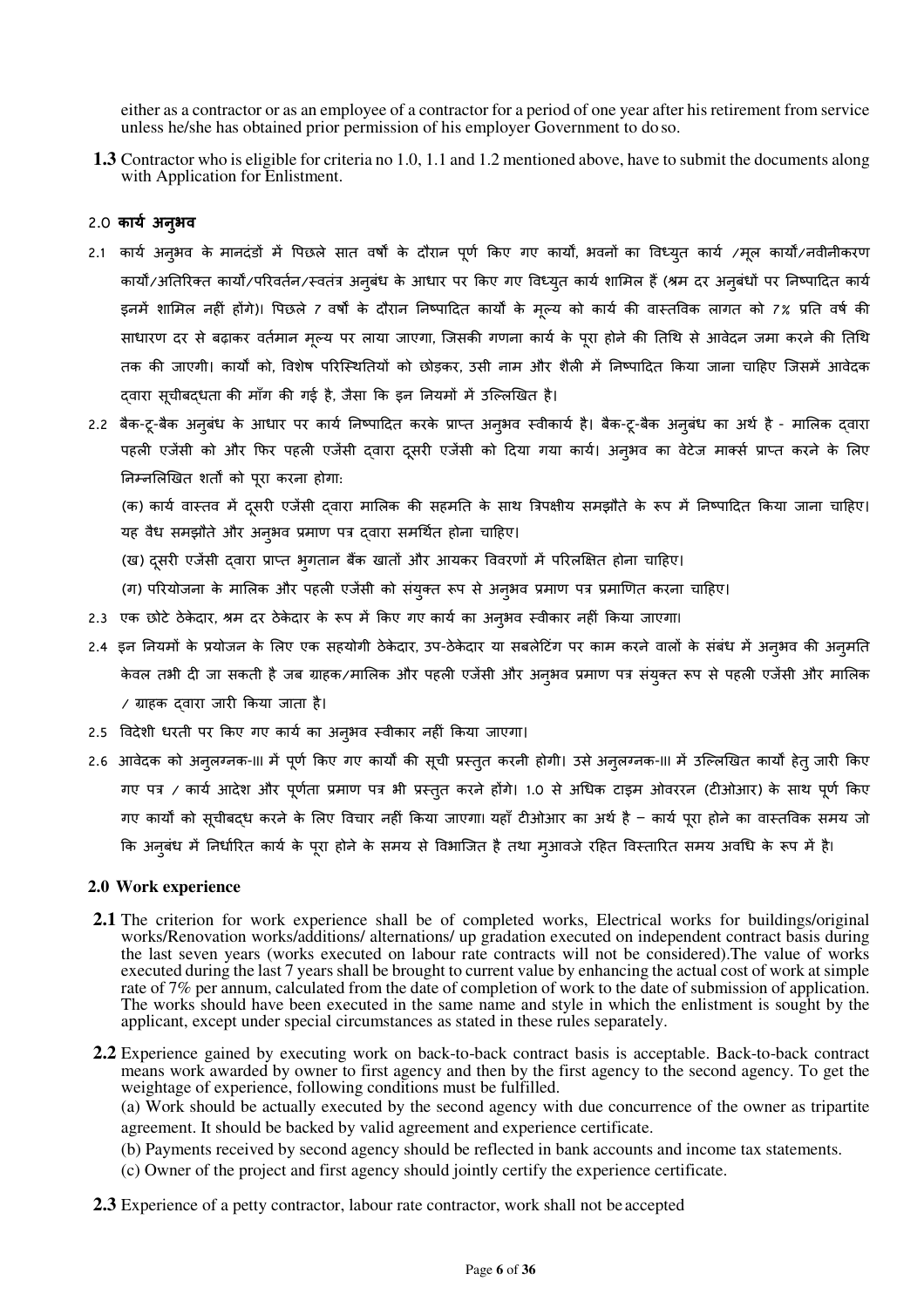- **2.4** Experience for the purpose of these rules in respect of an associate contractor, sub-contractor or those executing work on subletting may be allowed only if the conditions of sub-contract / sub-letting have been incorporated in the original agreement between the client/owner and first agency and the experience certificate is jointly issued by first agency and owner/client.
- **2.5** Experience of works on foreign soil shall not be accepted.
- **2.6** The applicant shall furnish the list of completed works in Annexure-III. He/she shall also furnish award letters / work order and Completion certificates of the works mentioned in Annexure-III. Completed works with time overrun (TOR) more than 1.0 shall not be considered for enlistment, where TOR means actual time of completion divided by the time of completion of the work stipulated in the agreement plus extended time period without levy of compensation.

#### 3.0 वित्तीय सुदृढ़ता

3.1 औसत वार्षिक कारोबार प्रमाणपत्र अनुलग्नक V-2 में निर्धारित प्रारूप में होगा। यह प्रमाणपत्र प्रमाणित चार्टर्ड एकाउंटेंटस दवारा उनके लेटरहेड पर विधिवत हस्ताक्षरित रूप में जारी किया जाएगा। प्रासंगिक वर्ष आवेदन के कैलेंडर वर्ष से पहले वर्ष के 31 मार्च को समाप्त होने वाला वित्तीय वर्ष होगा या पिछले वित्तीय वर्ष के 31 मार्च को यदि लेखापरीक्षित बैलेंसशीट जमा की जाती है। वार्षिक टनेओवर के आँकड़ो का मूल्य वास्तविक टनेओवर के आँकड़ो को 7% प्रति वर्ष की साधारण दर पर बढ़ाकर वर्तमान मूल्य पर लाया जाएगा।

हष्टांत 1 : आवेदन की तिथि 21.05.2021 है जिसमें पिछले वितीय वर्ष की अलेखापरीक्षित बैलेंस शीट है। टर्नओवर का प्रासंगिक वर्ष 2019-20, 2018-19, 2017-18 होगा। 2019-20 के टर्नओवर के आँकड़ों में 7% की बढ़ोतरी की जाएगी। 2018-19 के टर्नओवर के आँकड़ों में 14% की बढ़ोतरी की जाएगी। 2017-18 के टर्नओवर के आँकड़ों में 21% की वदधि की जाएगी।

हष्टांत 2 : आवेदन की तिथि 21.05.2021 है और पिछले वितीय वर्ष का लेखापरीक्षित तुलन-पत्र उपलब्ध है। टर्नओवर का प्रासंगिक वर्ष 2020-21, 2019-20, 2018-19 होगा। 2020-21 के टर्नओवर के आँकड़े नहीं बढ़ाए जाएँगे। 2019-20 के टर्नओवर के आँकड़ों में 7% की बढ़ोतरी की जाएगी। 2018-19 के टर्नओवर के आँकड़ों में 14% की वृदधि की जाएगी।

- 3.2 बैंकर प्रमाणपत्र अनुसूचित बैंक दवारा अपने लेटर हेड पर अनुलग्नक V-I में निर्धारित प्रारूप में जारी किया जाएगा और नामांकन के लिए आवेदन के साथ संलग्न किया जाएगा।
- 3.3 नामांकन रदद करना
	- निम्नलिखित में से कोई भी तथ्य किसी भी जाँच दवारा सत्यापित होने पर ठेकेदार का नाम सूची से हटा दिया जा सकता है :
	- (अ) एक अनुबंध को निष्पादित करने में विफल रहता है या इसे असंतोषजनक रूप से निष्पादित या निष्पादित करता है; या
	- (आ) अनुबंध की किसी भी शर्त का उल्लंघन करता है; या
	- (इ) सूचीकर्ता की शर्तों का पालन करने में विफल रहता है,
	- (ई) सूचीबदधता के समय गलत विवरण दिया गया पाया जाता है; या
	- (उ) किसी भी प्रकार के जालसाजी या रिकॉर्ड के मिथ्याकरण में लिप्त है; या
	- (ऊ) संस्थान के पूर्वानमोदन के बिना फर्म के गठन में परिवर्तन; या
	- (ए) संस्थान के पूर्व अनुमोदन के बिना संस्था का नाम बदलता है; या
	- (ऐ) संस्थान को सृचित किए बिना स्थायी पता/सृचीबद्ध पता बदल देता है; या
	- (ओ) दिवालिया, दिवालियापन, परिसमापन, विघटित या विभाजित घोषित किया गया है या घोषित होने की प्रक्रिया में है; या
	- (औ) श्रम नियमों और नियमों का उल्लंघन करता है; या
	- (क) किसी भी स्रोत से प्राप्त गंभीर प्रकृति की शिकायतों में शामिल है, जो साबित हो गई हैं; या
	- (ख) आयकर, जीएसटी, आदि जैसे कर बकाया के निपटान में चूक; या
	- (ग) जिसके आधार पर नामांकन किया गया था, उन पात्रता मानदंड को अब पूरा नहीं करता; या
	- (घ) संस्थान द्वारा उपयुक्त समझे जाने वाले किसी अन्य कारण से सिविल ठेकेदारों की सूची से निकालना; या
	- (च) उसे कार्य सौंपे जाने के बाद वह कार्य निष्पादित नहीं करता है; या
	- (छ) निर्माण/संरचनात्मक दोषों को 2 महीने से अधिक के उचित समय के भीतर सुधारने में विफल रहता है, जो कि कार्य पुरा होने की तारीख से 1 वर्ष की दोष देयता अवधि के दौरान इंगित किया गया है।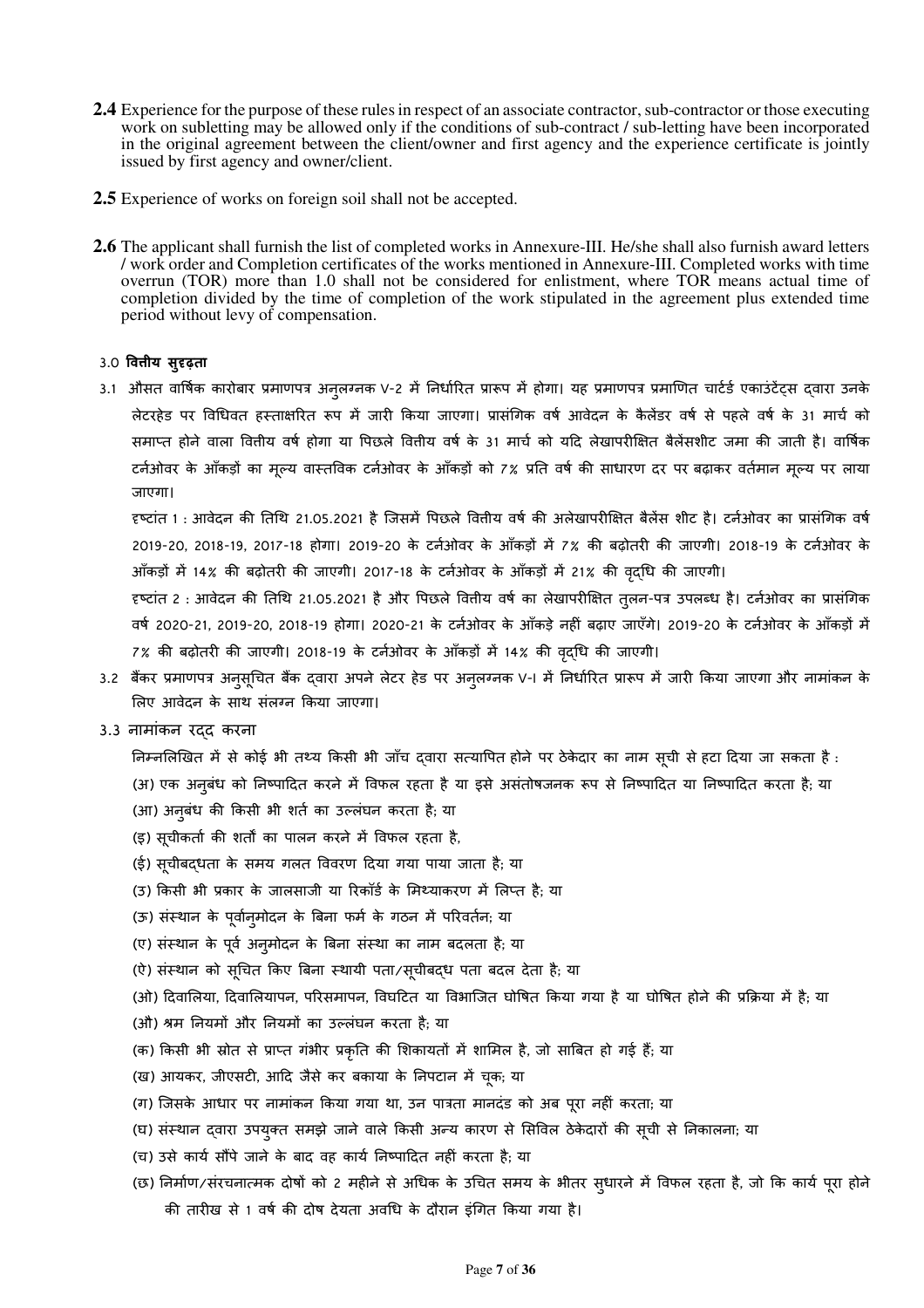#### **3.0 Financial Soundness**

3.1 Average Annual Turnover Certificate shall be in the format prescribed in Annexure V-2. This certificate shall be duly signed and issued by the certified Chartered Accountants on their letterhead. The relevant year shall be the financial year ending on 31st March of the year preceding the calendar year of application or 31st March of last financial year if audited balance sheet is submitted. The value of annual turnover figures shall be brought to current value by enhancing the actual turnover figures at simple rate of 7% per annum.

*Illustration 1:* Date of application is 21.05.2021 with unaudited balance sheet of last financial year. Relevant year of turnover shall be 2019-20, 2018-19, 2017-18. Figures of turnover of 2019-20 shall be enhanced by 7%. Figures of turnover of 2018-19 shall be enhanced by 14%. Figures of turnover of 2017-18 shall be enhanced by 21%.

*Illustration 2:* Date of application is 21.05.2021 with audited balance sheet of last financial year available. Relevant year of turnover shall be 2020-21, 2019-20, 2018-19. Figures of turnover of 2020-21 shall not be enhanced. Figures of turnover of 2019-20 shall be enhanced by 7%. Figures of turnover of 2018-19 shall be enhanced by 14%.

3.2 Banker's Certificate shall be issued by a Scheduled Bank on its letter head in the format prescribed in Annexure V-1, and shall be attached along with application for Enlistment.

### 3.3 **Cancellation of enlistment**

The enlistment of contractor may be cancelled if any of the following is established by enquiry:

- (a) fails to execute a contract or executes or executed it unsatisfactorily; or
- (b) violates any conditions of the contract; or
- (c) fails to abide by the conditions of enlistment or
- (d) is found to have given false particulars at the time of enlistment; or
- (e) has indulged in any type of forgery or falsification of records; or
- (f) changes constitution of the firm without the prior approval of the Institute; or
- (g) changes the name of the entity without the prior approval of the Institute; or
- (h) changes permanent address/ Enlistment address without intimation to the Institute; or
- (i) is declared or is in the process of being declared bankrupt, insolvent, wound up, dissolved or partitioned; or
- (j) violates the labour regulations and rules; or
- (k) is involved in complaints of serious nature received from any source, which have been proved; or
- (l) defaults in settlement of tax dues like income tax, GST, etc.; or
- (m) ceases to fulfill eligibility criteria based on which enlistment was done; or

(n) is considered as not required to be in list of Enlistment of civil contractors for any other reason considered fit by the Institute; or

(o) does not execute the work after the same is awarded to him ; or

(p) Fails to rectify construction/structural defects within a reasonable time not exceeding 2 months, pointed out during the defect liability period of 1 year from the date of completion of works.

#### **4.0 फम) का नामांकन नलि0बत करना**

जब भी दुर्व्यवहार करने, प्रत्यक्ष या अप्रत्यक्ष रूप से धमकी देने, झूठी शिकायतें करने, तृच्छ कारणों से कानूनी मुकदमा दायर करने, या किसी व्यावहारिक कृत्य, चूक या कमीशन से संबंधित विभाग/अधिकारी की प्रतिष्ठा को नुकसान पहँचाने वाली रिपोर्ट, या क्रमांक 3.3 (ए) से (क्यू) तक की सूची में उल्लिखित किसी अन्य प्रकार की शिकायत करने, सूचीबद्ध ठेकेदार द्वारा पात्रता की अवधि के दौरान बोली को वापस लेने या संशोधित करने या निविदा खोलने के बाद पीजी जमा करने में विफल रहने तथा एक सूचीबदध ठेकेदार के खिलाफ संस्थान (संस्थान का मतलब प्लाज्मा अनुसंधान संस्थान) के किसी भी अधिकारी के पास शिकायत प्राप्त होती है तो इसे संस्थान दवारा गंभीर माना जाएगा तथा ऐसी स्थिति में संस्थान दवारा उन्हें उपयुक्त कारण बताओ नोटिस दिया जाएगा, और उसके बाद आरोपों की पूरी जाँच होने तक संस्थान दवारा, जैसा भी उचित हो, नामांकन के स्थगन की कार्रवाई की जा सकती है।

यदि जाँच परी नहीं होती है और इस अवधि के भीतर संस्थान दवारा अंतिम निर्णय नहीं लिया जाता है, तो निलंबन की तारीख से 6 महीने के अंत में फर्म का निलंबन स्वतः समाप्त हो जाएगा।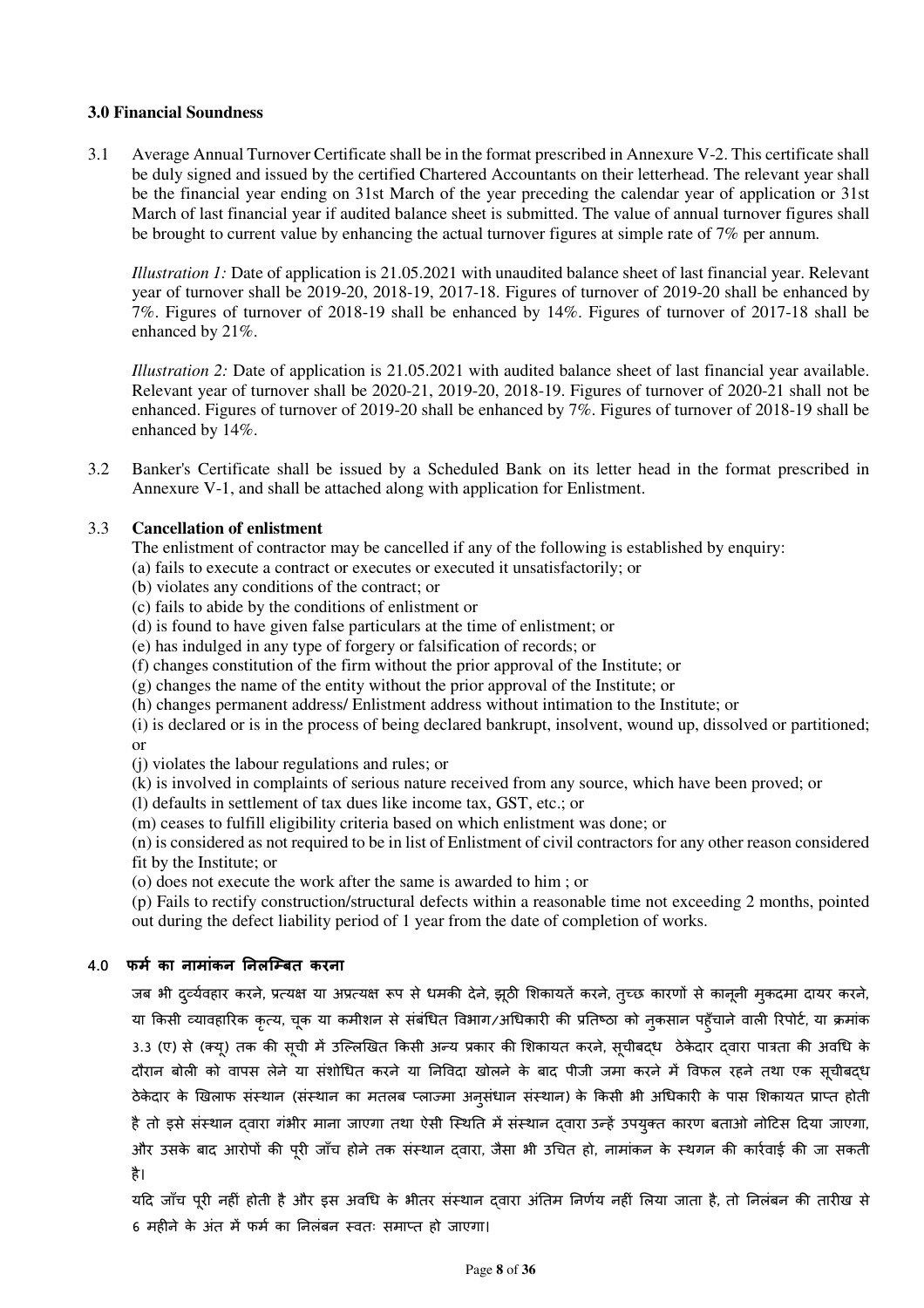संस्थान एक निर्दिष्ट अवधि के लिए ठेकेदार के साथ नामांकन के निलंबन के लिए आदेश जारी करेगा (सचीबदधता की शेष अवधि से अधिक नहीं और सुचीबदधता की शेष अवधि के 25% से कम नहीं) यदि कोई आरोप अधिकार प्राप्त समिति दवारा जाँच पर स्थापित किया जाता है तथापि, क्रम संख्या 3.1 (ए) से (क्यु) में सुचीबदध शिकायतों के लिए, अधिकार प्राप्त समिति दवारा जाँच पर आरोपों के सिदध होने के बाद कोई स्थगन नहीं होगा और ऐसी स्थिति में ठेकेदार की सूचीबदधता नियम 3.3 के अनुसार रदद कर दी जाएगी। नामांकन के निलंबन से निलंबन की अवधि के दौरान निविदा प्रक्रिया में भाग लेने और कार्यों के लिए ठेका देने पर प्रतिबंध लगेगा। यह स्पष्ट किया जाता है कि यदि ठेकेदार सूचीबदधता के निलंबन की तारीख से पहले प्राप्त निविदाओं में सबसे कम था, तो उसे काम नहीं दिया जाएगा, और निविदाओं को अस्वीकार कर दिया जाएगा और फिर से निविदाएँ आमंत्रित की जाएँगी। हालाँकि, चालू अनूबंध इस स्थगन से अप्रभावित रहेंगे।

#### **4.0 Suspension of firm from enlistment**

Whenever report related to misbehaviour, direct or indirect involvement in threatening, making false complaints, filing legal suites for frivolous reasons, or any behavioural act, omission or commission damaging the reputation of department/officer, or any other type of complaint listed at Sl. No 3.3 (a) to (p) contractor withdraws or modifies bid during the period of eligibility or fails to deposit PG after opening of tender, is received from any officer of Institute (Institute means Institute for plasma research) against an enlisted contractor and is considered serious by the Institute, he/she shall be served with suitable show cause notice by the Institute, and thereafter action for suspension of Enlistment may be taken by the Institute, as deemed fit, pending full enquiry into the allegations.

The suspension of firm from Enlistment shall automatically lapse at the end of 6 months from the date of suspension if the enquiry is not completed and final decision is not taken by the Institute within this period.

The Institute shall issue order for further suspension of Enlistment with the contractor for a specified period (not exceeding the remaining period of enlistment and not less than 25% of the remaining period of enlistment) if any of the charges are established on enquiry by the Empowered Committee, however, for complaints listed at S. No. 3.1 (a) to (q), there shall be no suspension post establishment of charges upon enquiry by the Empowered Committee and under such eventuality the enlistment of the contractor shall be cancelled as per Rule 3.3. The suspension of Enlistment would entail ban on participation in the tendering process and award of contract for works during the period of suspension. It is made clear that if the contractor stood lowest in tenders received prior to the date of suspension of Enlistment, the work shall not be awarded to him, and the tenders shall be rejected and re-invited. Running contracts shall, though, remain unaffected by this suspension.

#### **5.0 सं1थान म3 काय)रत ठेके दार के नकट संबंधी**

जिन ठेकेदारों के निकट संबंधी संस्थान में किसी भी हैसियत से कार्यरत हैं, उन्हें कार्यों के लिए निविदा देने की अनुमति नहीं दी जाएगी। इस नियम के इस प्रयोजन के लिए, एक निकट संबंधी का अर्थ पत्नी, पति, माता-पिता, दादा-दादी, बच्चे, पोते, भाई, बहन, चाचा, मौसी, चचेरे भाई और उनके ससुराल पक्ष से होगा।

#### **5.0 Contractor's near relatives working in Institute**

The contractors whose near relatives are employed in any capacity in the Institute will not be allowed to tender for works. For this purpose of this Rule, a near relative shall mean wife, husband, parents, grandparents, children, grandchildren, brothers, sisters, uncles, aunts, cousins and their corresponding inlaws.

#### 6.0 विनिदिष्ट देशों के बोलीदाताओं की पात्रता:

- अ) भारत के सीमावर्ती कछ देशों के बोलीदाताओं से बोली को प्रतिबंधित करने वाले भारत सरकार दवारा जारी आदेश इस पर लाग होंगे।
- आ) विदेश मंत्रालय की वेबसाइट (https://meadashbaord) पर सूचीबद्ध देशों को छोड़कर भारत के सीमावर्ती देश से कोई भी बोलीदाता (https://mea.gov.in/india-and- neighnours.htm) .gov.in/indicators/92 ), जिसके लिए भारत सरकार ने क्रेडिट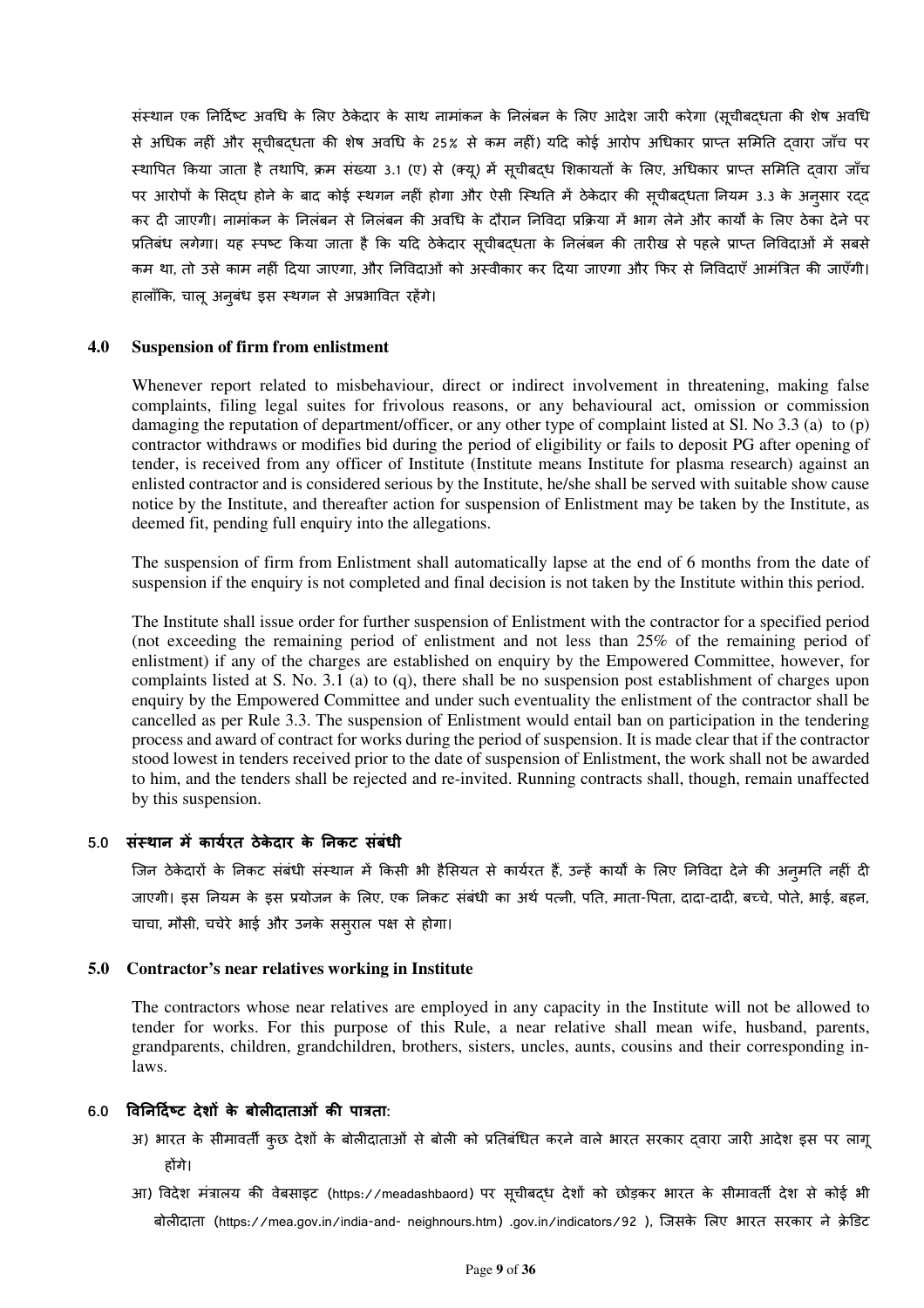की सीमा बढ़ा दी है या भारत सरकार जिनकी विकास परियोजनाओं में लगी हुई है - जिसे इसके बाद `प्रतिबंधित देश` कहा जाता है, वे केवल इस निविदा में बोली लगाने के लिए पात्र होंगे बशर्ते कि ऐसे बोलीदाता औदयोगिक और आंतरिक व्यापार विकास विभाग (डीपीआईआईटी) दवारा गठित पंजीकरण समिति (https://dipp.gov.in/sites/default/files/Revised-Application-Format-for-Registration-of-Bidders-15Oct2020.pdf) के साथ पंजीकृत हैं। बोलीदाताओं को अपने प्रस्ताव के साथ वैध पंजीकरण प्रमाण पत्र संलग्न करना होगा। जहाँ कहीं भी उपरोक्त अपेक्षित प्रमाण पत्र के बिना बोली प्राप्त होती है तो ऐसे प्रस्तावों को अपूर्ण माना जाएगा और उन पर विचार नहीं किया जाएगा।

अन्य उपबंध :

- ।. भारत के सीमावर्ती देश का कोई भी बोलीदाता इस निविदा में बोली लगाने के लिए तभी पात्र होगा जब बोलीदाता सक्षम प्राधिकारी के साथ पंजीकृत हो।
- II. `बोली लगाने वाला` (कुछ संदर्भों में 'निविदाकर्ता', 'सलाहकार' या 'सेवा प्रदाता' शब्द सहित) का अर्थ किसी भी व्यक्ति या फर्म या कंपनी से है, जिसमें कंसोर्टियम या संयुक्त उद्यम का कोई भी सदस्य शामिल है (जो कई व्यक्तियों का संघ है, या फर्म या कर्पानेयाँ), प्रत्येक कृत्रिम न्यायिक व्यक्ति जो पूर्व उल्लिखित बोलीदाताओं के किसी भी विवरण में नहीं आता है, जिसमे किसी भी एजेंसी की शाखा या ऐसे व्यक्ति दवारा नियंत्रित कार्यालय शामिल है, जो एक खरीद प्रक्रिया में भाग ले रहा है।
- III. इस आदेश के प्रयोजन हेत् `एक देश से बोली लगाने वाला जो भारत का सीमावर्ती है` का अर्थ है: -
	- (अ ऐसे देश में निगमित, स्थापित या पंजीकृत इकाई; या
	- आ) ऐसे देश में निगमित, स्थापित या पंजीकृत किसी इकाई की सहायक कंपनी; या
	- इ) ऐसे देश में निगमित, स्थापित या पंजीकृत संस्थाओं के माध्यम से पर्याप्त रूप से नियंत्रित एक इकाई; या
	- ई) एक इकाई जिसका लाभकारी स्वामी ऐसे देश में स्थित है; या
	- उ) ऐसी इकाई का एक भारतीय (या अन्य) एजेंट; या
	- ऊ) एक प्राकृतिक मूल व्यक्ति जो ऐसे देश का नागरिक है; या
	- ए) एक संघ या संयुक्त उद्यम जहाँ संघ या संयुक्त उद्यम का कोई सदस्य उपरोक्त में से किसी के अंतर्गत आता है।

IV. उपरोक्त (iii) के प्रयोजन के लिए लाभार्थी स्वामी निम्नान्**सार होगा**:

- 1. एक कंपनी या सीमित देयता भागीदारी के मामले में, लाभार्थी स्वामी प्राकृतिक मूल व्यक्ति है, जो अकेले या एक साथ, या एक या अधिक न्यायिक व्यक्ति के माध्यम से, एक नियंत्रित स्वामित्व हित रखता है या जो अन्य के माध्यम से नियंत्रण रखता है। ^याSया -
- अ) स्वामित्व हित को नियंत्रित करना` का अर्थ कंपनी के शेयरों या पूँजी या मूनाफे का पच्चीस प्रतिशत से अधिक का स्वामित्व या अधकार है।
- आ) नियंत्रण` में अधिकांश निदेशकों को नियुक्त करने या प्रबंधन या नीतिगत निर्णयों को नियंत्रित करने का अधिकार शामिल होगा, जिसमें उनके शेयरधारिता या प्रबंधन अधिकार या शेयरधारकों के समझौते या मतदान समझौते शामिल हैं;
- 2. एक साझेदारी फर्म के मामले में, लाभार्थी स्वामी वह प्राकृतिक मूल व्यक्ति है, जो अकेले या एक साथ काम कर रहा है, या एक या एक से अधिक न्यायिक व्यक्ति के माध्यम से, पूँजी या मनाफे के पंद्रह प्रतिशत से अधिक की हकदारी का स्वामित्व रखता है;
- 3. एक अनिगमित संघ या व्यक्तियों के निकाय के मामले में, लाभार्थी स्वामी प्राकृतिक मूल व्यक्ति (व्यक्तियों) है, जो अकेले या एक साथ कार्य कर रहा है, या एक या अधिक न्यायिक व्यक्ति के माध्यम से पंद्रह प्रतिशत से अधिक की हकदारी का स्वामित्व रखता है। ऐसे संघ या व्यक्तियों के निकाय की संपति या पँजी या लाभ;
- 4. जहाँ ऊपर (1) या (2) या (3) के तहत किसी भी प्राकृतिक मूल व्यक्ति की पहचान नहीं की जाती है, लाभार्थी स्वामी प्रासंगिक प्राकृतिक मूल व्यक्ति होता है जो वरिष्ठ प्रबंध अधिकारी का पद धारण करता है;
- 5. ट्रस्ट के मामले में, लाभार्थी स्वामी (मियों) की पहचान में ट्रस्ट का मुखिया, ट्रस्टी, ट्रस्ट में पंद्रह प्रतिशत या अधिक इंट्रेस्ट वाले लाभार्थियों और किसी भी अन्य प्राकृतिक मूल व्यक्ति की पहचान शामिल होगी, जो नियंत्रण या स्वामित्व की एक श्रृंखला के माध्यम से विश्वास के तहत अंतिम प्रभावी नियंत्रण का प्रयोग कर रहे हैं।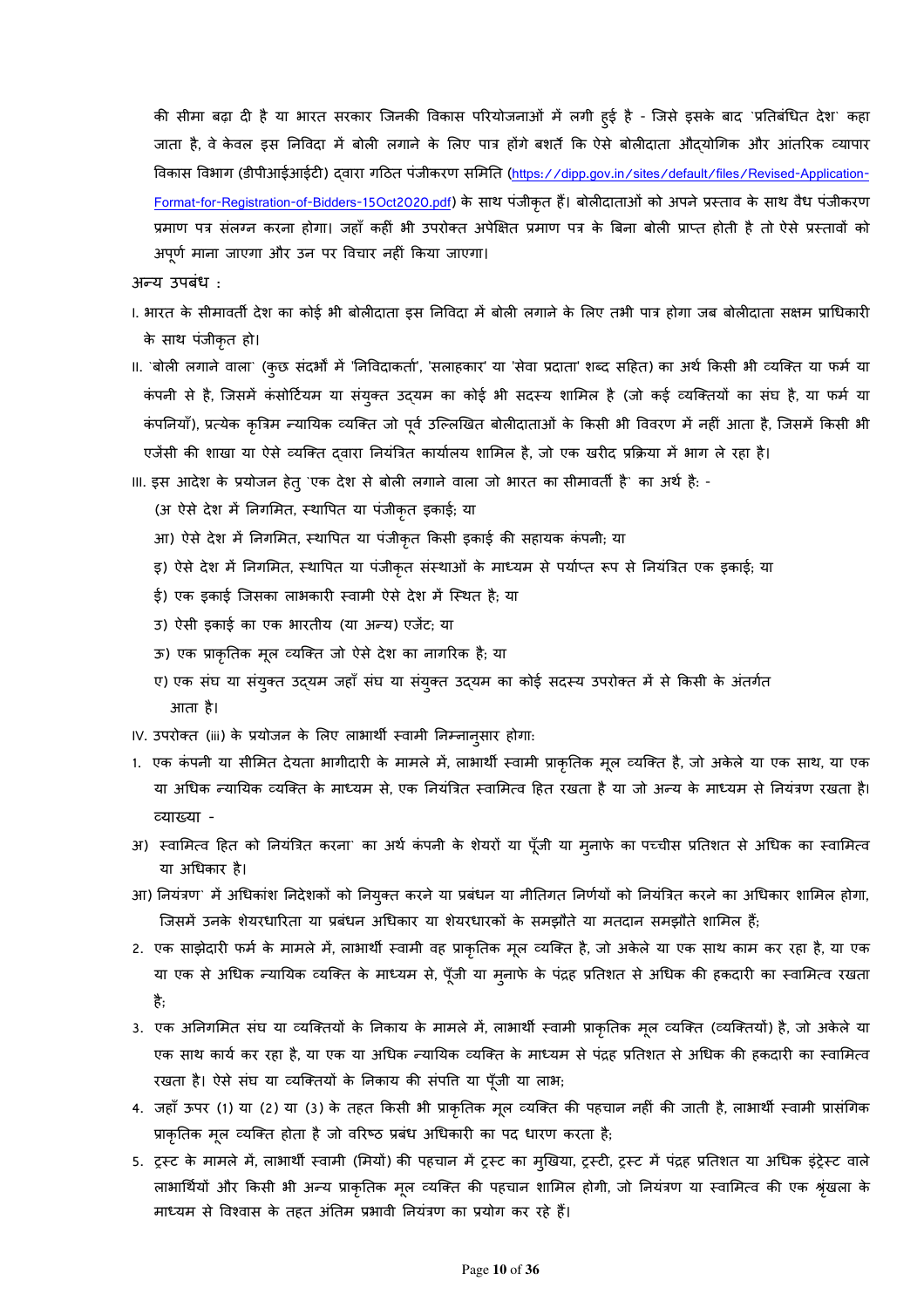- V. एजेंट वह व्यक्ति होता है जो किसी अन्य के लिए कोई कार्य करने के लिए या तीसरे व्यक्ति के साथ व्यवहार में किसी अन्य का प्रतिनिधित्व करने के लिए नियोजित होता है।
- VI. (टर्नकी अनुबंधों सहित कार्य अनुबंधों हेतु निविदाओं में सम्मिलित किया जाना)। सफल बोलीदाता को भारत के सीमावर्ती देश के किसी भी ठेकेदार को उप-ठेके पर काम करने की अनुमति नहीं दी जाएगी, जब तक कि ऐसा ठेकेदार सक्षम प्राधिकारी के साथ पंजीकृत न हो।

अनुबंध-VII के अनुसार निर्दिष्ट देशों से पात्रता घोषणाओं के तहत स्व-प्रमाणन निविदा दस्तावेज के साथ प्रस्तुत किया जाना चाहिए।

> ठेकेदार के हस्ताक्षर और मुहर Tदनांक :

#### **6.0 ELIGIBILITY OF BIDDERS FROM SPECIFIED COUNTRIES:**

- i. Orders issued by the Government of India restricting procurement from bidders of certain countries which shares a land border with India shall apply to this procurement.
- ii. Any bidder from a country which shares a land border with India (https://mea.gov.in/india-andneighnours.htm ), excluding countries as listed in the website of Ministry of External Affairs ( https://meadashbaord.gov.in/indicators/92 ), to which the Government of India has extended lines of credit or in which the Government of India is engaged in development projects – hereinafter called "Restricted countries') shall be eligible to bid in this tender only if the bidder is registered (https://dipp.gov.in/sites/default/files/Revised-Application-Format-for-Registration- of-Bidders-15Oct2020.pdf ) with the Registration committee constituted by the Department for promotion of Industry and Internal Trade(DPIIT). The bidders shall enclose valid registration certificate along with their offer. Wherever the bids are received without accompanying the above said requisite certificate such offers shall be treated as incomplete and not considered.

Additional Clause:

- I. Any bidder from a country which shares a land border with India will be eligible to bid in this tender only if the bidder is registered with the Competent Authority.
- II. "Bidder" (including the term 'tenderer', 'consultant' or 'service provider' in certain contexts) means any person or firm or company, including any member of a consortium or joint venture (that is an association of several persons, or firms or companies), every artificial juridical person not falling in any of the descriptions of bidders stated hereinbefore, including any agency branch or office controlled by such person, participating in a procurement process.
- III. "Bidder from a country which shares a land border with India" for the purpose of this Order means:
	- a. An entity incorporated, established or registered in such a country; or
	- b. A subsidiary of an entity incorporated, established or registered in such a country; or
	- c. An entity substantially controlled through entities incorporated, established or registered in such a country; or
	- d. An entity whose beneficial owner is situated in such a country; or
	- e. An Indian (or other) agent of such an entity; or
	- f. A natural person who is a citizen of such a country; or
	- g. A consortium or joint venture where any member of the consortium or joint venture falls under any of the above.
- IV. The beneficial owner for the purpose of (iii) above will be as under :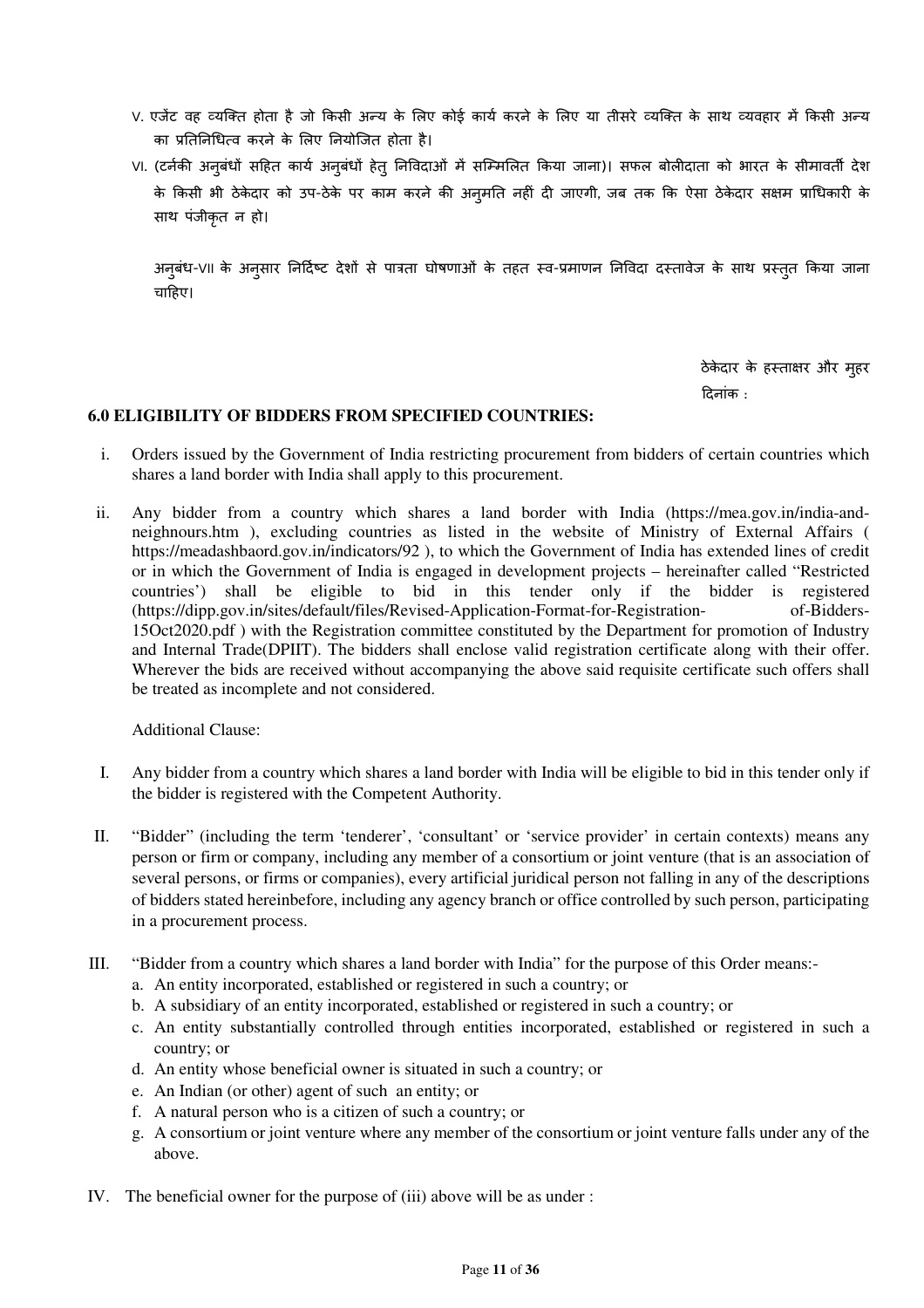1. In case of a company or Limited Liability Partnership, the beneficial owner is the natural person(s), who, whether acting alone or together, or through one or more juridical person, has a controlling ownership interest or who exercises control through other means.

### Explanation –

- a. "Controlling ownership interest" means ownership of or entitlement to more than twenty-five percent. of shares or capital or profits of the company.
- b. "Control" shall include the right to appoint majority of the directors or to control the management or policy decisions including by virtue of their shareholding or management rights or shareholders agreements or voting agreements;
- 2. In case of a partnership firm, the beneficial owner is the natural person(s) who, whether acting alone or together, or through one or more juridical person, has ownership of entitlement to more than fifteen percent of capital or profits of the partnership;
- 3. In case of an unincorporated association or body of individuals, the beneficial owner is the natural person(s), who, whether acting alone or together, or through one or more juridical person, has ownership of entitlement to more than fifteen percent of the property or capital or profits of such association or body of individuals;
- 4. Where no natural person is identified under (1) or (2) or (3) above, the beneficial owner is the relevant natural person who holds the position of senior managing official;
- 5. In case of trust, the identification of beneficial owner(s) shall include identification of the author of the trust, the trustee, the beneficiaries with fifteen percent or more interest in the trust and any other natural person excercising ultimate effective control over the trust through a chain of control or ownership.
- V. An Agent is a person employed to do any act for another, or to represent another in dealings with third person.
- VI. (To be inserted in tenders for Works contracts, including Turnkey contracts). The successful bidder shall not be allowed to sub-contract works to any contractor from a country which shares a land border with India unless such contractor is registered with the competent Authority.

Self-certification under ELIGIBILITY DECLARATIONS FROM SPECIFIED COUNTRIES order as per Annexure-VII should be submitted along with Tender document.

> Contractor's signature and seal Date: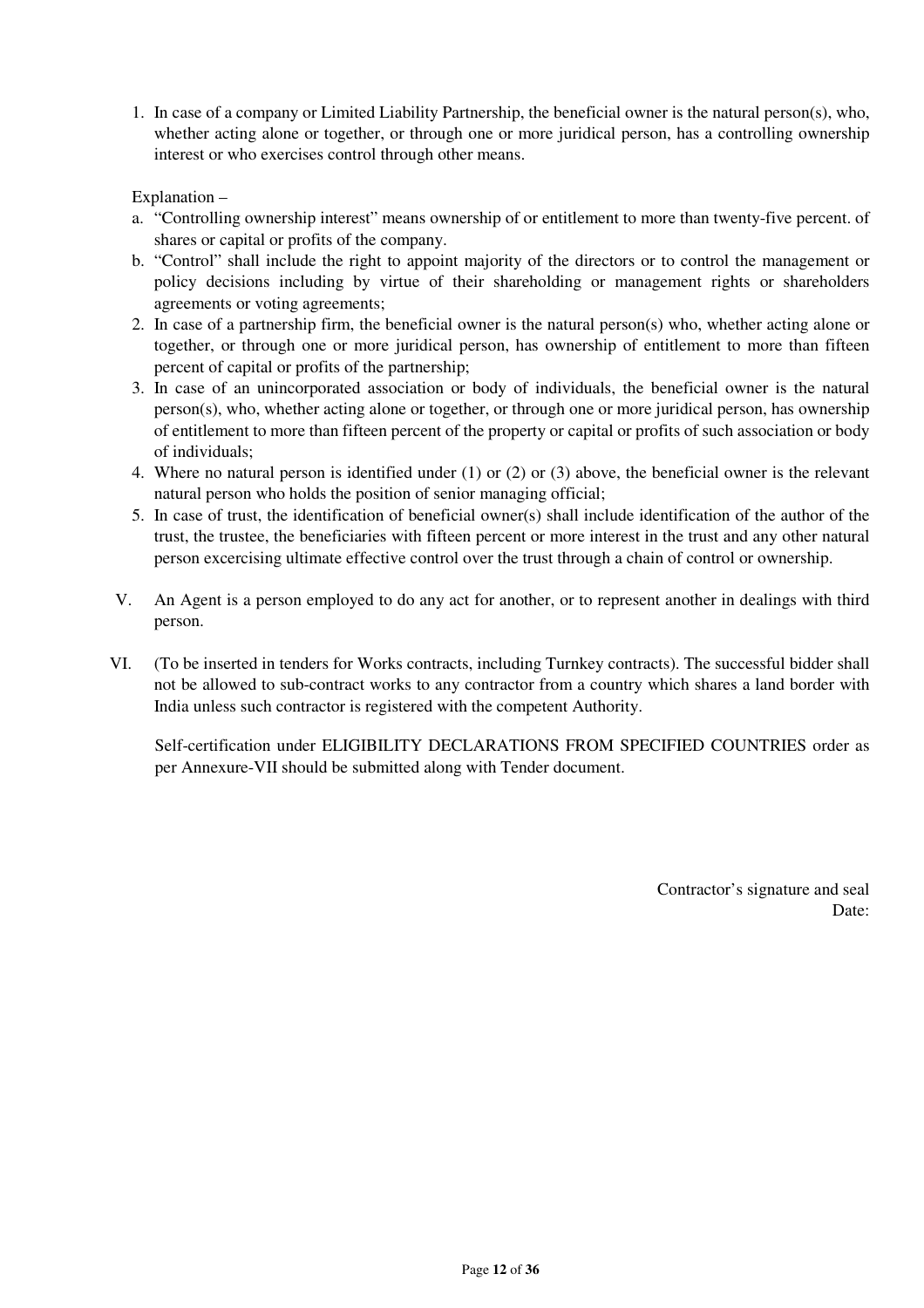# **तालका-I**

| क्र.<br>सं. | 5 लाख तक विध्युत कार्यों के लिए पात्रता मानदंड                                                                                                                                                                                                                                                                                                                                                                                                                                                                                                                                                                                                                                                                        | पात्रता हेत् दस्तावेजी साक्ष्य (प्रस्तुत किए जाएँ)<br>नोट : आवेदकों से अनुरोध है कि वे निर्धारित प्रारूप में तथ्य<br>और आँकड़े भरें। केवल हाँ या ना के रूप में जबाव भरना स्वीकार<br>नहीं किया जाएगा।                                                                                                                                                                                                      |
|-------------|-----------------------------------------------------------------------------------------------------------------------------------------------------------------------------------------------------------------------------------------------------------------------------------------------------------------------------------------------------------------------------------------------------------------------------------------------------------------------------------------------------------------------------------------------------------------------------------------------------------------------------------------------------------------------------------------------------------------------|-----------------------------------------------------------------------------------------------------------------------------------------------------------------------------------------------------------------------------------------------------------------------------------------------------------------------------------------------------------------------------------------------------------|
| 1.          | आवेदन जमा करने की अंतिम तिथि के पूर्व दिन को समाप्त<br>होने वाले सात वर्षों के दौरान, नीचे दिए गए मूल्य के समान<br>कार्यों को संतोषजनक ढंग से पूरा किया ह्आ होना चाहिए<br>(i) तीन समान कार्य जिनमें से प्रत्येक की लागत ₹ 2 लाख से<br>कम न हो, या<br>(ii) दो समान कार्य जिनमें से प्रत्येक की लागत ₹ 3 लाख<br>रुपये से कम न हो, या<br>(iii) एक समान कार्य जिसकी लागत ₹ 4 लाख रुपए से कम<br>न हो।<br>नोट :1. इसी प्रकार के कार्य का अर्थ होगा भवनों का विध्युत<br>कार्यों/नवीनीकरण<br>कार्य/मूल<br>कार्यो/अतिरिक्त/परिवर्तन/उन्नयन के लिए विध्युत कार्य।<br>2. पिछले 7 वर्षों के दौरान निष्पादित कार्यों के मूल्य को कार्य<br>की वास्तविक लागत को 7% प्रति वर्ष की साधारण दर से<br>बढ़ाकर वर्तमान मूल्य पर लाया जाएगा। | संबंधित प्राधिकारी दवारा जारी अवार्ड पत्र/कार्यादेश एवं पूर्णता<br>प्रमाण पत्र<br>दस्तावेजी साक्ष्य:<br>1. प्रभारी अभियंता या मालिक द्वारा जारी किए गए योग्यता<br>पूर्ण कार्य (कार्यों) के लिए कार्य आदेश और पूर्णता प्रमाण पत्र<br>संलग्न किया जाना चाहिए।<br>2. निजी पार्टियों द्वारा जारी किए गए कार्यों के लिए पूर्णता<br>प्रमाण पत्र टीडीएस (स्रोत पर कर कटौती) प्रमाण पत्र द्वारा<br>समर्थित होंगे। |
| 2.          | नियम 3.1 में उल्लिखित प्रासंगिक वर्ष के 31 मार्च को समाप्त<br>पिछले तीन लगातार वर्षों के दौरान निर्माण कार्य पर औसत<br>वार्षिक कारोबार ₹ 2.5 लाख होना चाहिए।                                                                                                                                                                                                                                                                                                                                                                                                                                                                                                                                                          | अन् <b>लग्नक-V-2 : चार्टर्ड एकाउंटेंट से कार्यों</b> पर वार्षिक कारोबार<br>के प्रमाण पत्र का प्रपत्र।<br>नोट: चार्टर्ड एकाउंटेंट द्वारा विधिवत लेखापरीक्षित बैलेंस शीट<br>जमा की जाए।                                                                                                                                                                                                                     |
| 3<br>4.     | नियम 3.1 में उल्लिखित प्रासंगिक वर्ष के 31 मार्च को समाप्त<br>होने वाले पिछले लगातार पाँच वर्षों के दौरान दो वर्षों से अधिक<br>समय में कोई नुकसान (कर के बाद लाभ सकारात्मक होना<br>चाहिए) नहीं होना चाहिए।<br>बैंक दवारा जारी न्यूनतम 2 लाख रुपये की सॉल्वेंसी होनी<br>चाहिए।                                                                                                                                                                                                                                                                                                                                                                                                                                         | अनुलग्नक-V-2: आयकर विभाग को प्रस्तुत किए गए चार्टर्ड<br>एकाउंटेंट से लाभ और हानि दिखाने वाले कार्यों पर वार्षिक<br>कारोबार के प्रमाण पत्र का फॉर्म। नोट: चार्टर्ड एकाउंटेंट द्वारा<br>विधिवत लेखा परीक्षित बैलेंस शीट जमा करें।<br>अनुलग्ननक `वी -1` - बैंक प्रमाण के बैंकर्स प्रमाण पत्र का फॉर्म<br>और नामांकन संख्या जमा करें।                                                                         |
| 5.          | संबंधित प्राधिकरण (गुजरात) द्वारा जारी वैध विद्युत ठेकेदार<br>का लाइसेंस होना चाहिए।                                                                                                                                                                                                                                                                                                                                                                                                                                                                                                                                                                                                                                  | संबंधित प्राधिकारी द्वारा जारी विद्युत ठेकेदार का लाइसेंस<br>प्रस्तुत करें।                                                                                                                                                                                                                                                                                                                               |

जो ठेकेदार संस्थान द्वारा सूचीबद्धता के लिए पात्र पाए जाते हैं, उन्हें बोली जमा करने के दौरान प्रत्येक निविदा दस्तावेज में निर्दिष्ट निर्देशों के अनुसार बयाना राशि जमा करनी होगी।

संस्थान द्वारा भर्ती के लिए पात्र पाए जाने वाले ठेकेदारों को निविदा भरने के लिए केंद्रीय सार्वजनिक खरीद पोर्टल (https://eprocure.gov.in/cppp/) पर अपनी फर्म का नामांकन करना होगा और पंजीकरण शुल्क आदि सहित सभी नियमों और शर्तों का पालन करना होगा। यदि कोई हो और सीपीपी पोर्टल पर फर्म की नामांकन संख्या जमा करना होगा।

आईपीआर के निदेशक के पास कोई कारण बताए बिना सूचीबद्धता हेतु आवेदन को स्वीकार/अस्वीकार करने या नोटिस को रद्द करने का अधिकार सुरक्षित रहेगा।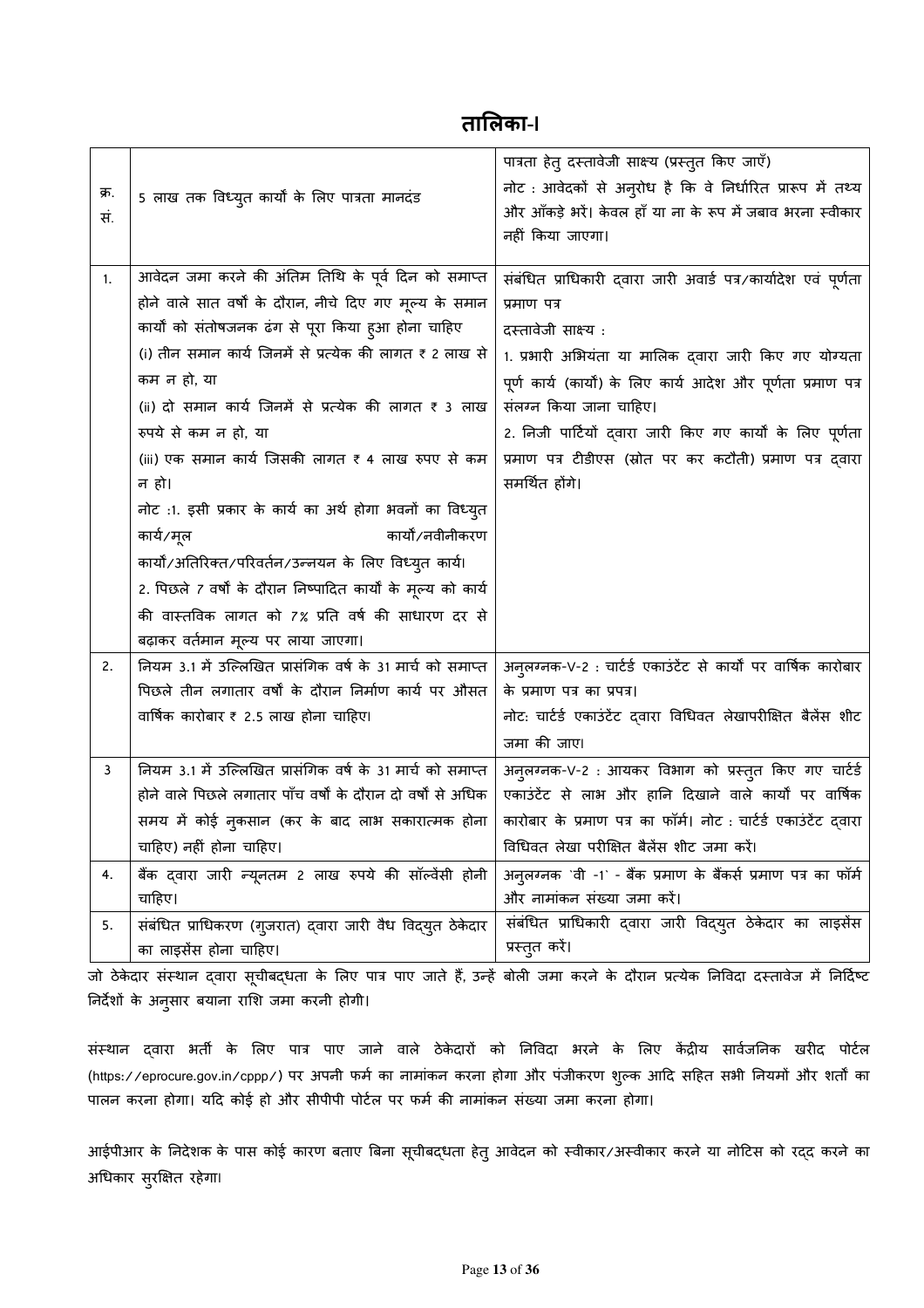|     | <b>TABLE-I</b>                                                   |                                                         |  |  |  |  |  |
|-----|------------------------------------------------------------------|---------------------------------------------------------|--|--|--|--|--|
|     |                                                                  | Documentary proof for the eligibility                   |  |  |  |  |  |
|     |                                                                  | (To be submitted)                                       |  |  |  |  |  |
| Sr. | <b>Eligibility Criteria for Electrical works Up</b>              | Note: The applicants are requested to fill up the facts |  |  |  |  |  |
| No. | to $\bar{x}$ 5 Lacs                                              | & figure in the prescribed format. Simply filling like  |  |  |  |  |  |
|     |                                                                  | Yes or No shall not be accepted.                        |  |  |  |  |  |
| 1.  | Should have satisfactorily completed similar works               | Award letter / Work orders and Completion               |  |  |  |  |  |
|     | during the seven years ending previous day of last               | certificates issued by the authority concerned          |  |  |  |  |  |
|     | day of submission of Application, of value as below              | Documentary Proof:                                      |  |  |  |  |  |
|     | (i)                                                              | 1. Work Orders & Completion certificate for             |  |  |  |  |  |
|     | Three similar works each costing not less than $\bar{\tau}$ 2    | qualifying completed work(s) issued by                  |  |  |  |  |  |
|     | Lakhs or                                                         | Engineer-in-Charge or Owner should be                   |  |  |  |  |  |
|     | (ii)                                                             | attached.                                               |  |  |  |  |  |
|     | Two similar works each costing not less than $\bar{z}$ 3         | 2. Completion certificates for works issued by          |  |  |  |  |  |
|     | Lakhs or                                                         | Private parties shall be supported by TDS               |  |  |  |  |  |
|     | (iii)<br>One similar work costing not less than $\bar{\tau}$     | (Tax deducted at Source) Certificates.                  |  |  |  |  |  |
|     | 4 Lakhs.                                                         |                                                         |  |  |  |  |  |
|     | Note:-1. Similar work shall means Electrical works               |                                                         |  |  |  |  |  |
|     | for buildings/original works/ Renovation works /                 |                                                         |  |  |  |  |  |
|     | additions/ alternations/ up gradation                            |                                                         |  |  |  |  |  |
|     | 2. The value of works executed during the last 7                 |                                                         |  |  |  |  |  |
|     | years shall be brought to current value by                       |                                                         |  |  |  |  |  |
|     | enhancing the actual cost of work at simple rate of              |                                                         |  |  |  |  |  |
|     | 7% per annum.                                                    |                                                         |  |  |  |  |  |
| 2.  | Should have had average annual turnover of $\bar{\tau}$ 2.5      | Annexure -V-2: Form of certificate of annual            |  |  |  |  |  |
|     | Lakhs on electrical work during the last three                   | turnover on works from chartered accountant.            |  |  |  |  |  |
|     | consecutive years ending 31 <sup>st</sup> March of the relevant  | Note: Balance sheet duly audited by chartered           |  |  |  |  |  |
|     | year as mentioned in Rule 3.1.                                   | accountant to be submitted.                             |  |  |  |  |  |
| 3   | Should not have incurred any loss (profit after tax              | Annexure -V-2: Form of certificate of annual            |  |  |  |  |  |
|     | should be positive) in more than two years during                | turnover on works from chartered accountant             |  |  |  |  |  |
|     | the last five consecutive years ending on 31 <sup>st</sup> March | showing Profit & Loss as submitted to Income Tax        |  |  |  |  |  |
|     | of the relevant year as mentioned in Rule 3.1.                   | Department. Note: Balance sheet duly audited by         |  |  |  |  |  |
|     |                                                                  | chartered accountant to be submitted.                   |  |  |  |  |  |
| 4.  | Should have minimum solvency of $\bar{\tau}$ 2 Lacs issued       | Annexure "V-1"- Form of Bankers Certificate from        |  |  |  |  |  |
|     | by Bank.                                                         | a Bank                                                  |  |  |  |  |  |
| 5.  | Should have valid Electrical Contractor's license                | Electrical Contractor's license issued by concerned     |  |  |  |  |  |
|     | issued by concerned Authority of Gujarat.                        | authority to be submitted.                              |  |  |  |  |  |

The Contractors who are found eligible for Enlistment by the Institute, will have to submit Earnest Money deposit as per the Instructions specified in the each Tender Document during submission of Bid.

The Contractors who are found eligible for Enlistment by the Institute, must enroll their firm on Central public procurement portal (https://eprocure.gov.in/cppp/) for filling the tender and follow all the terms and conditions including registration fees etc. if any and submit enrolment number of firm on CPP portal.

The Director, IPR reserves the right to accept/reject the Application for Enlistment or to cancel the notice in to without assigning any reason thereof.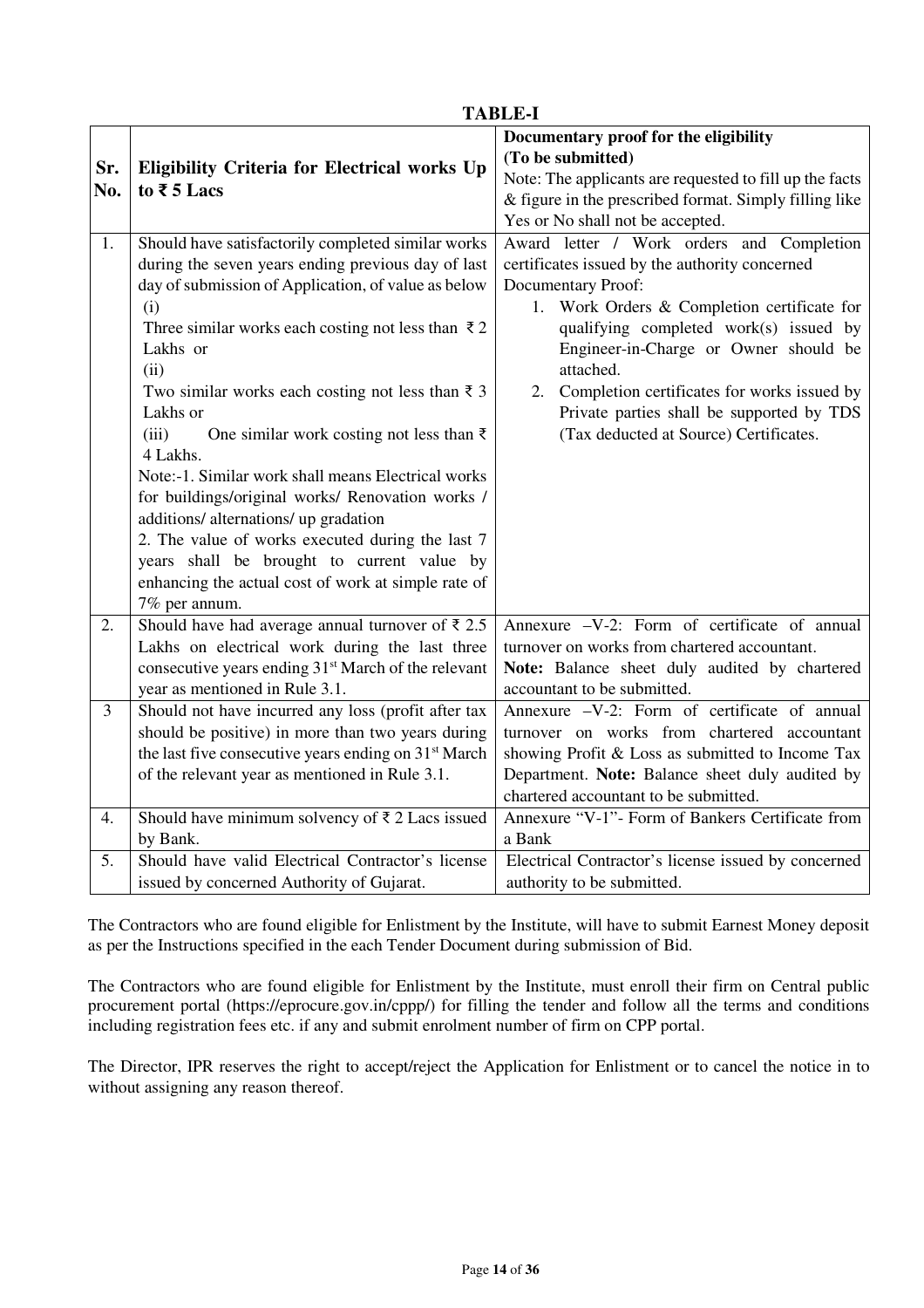# अनुलग्नक- ।

आईपीआर परिसर में विध्युत कार्यों के लिए नामांकन हेतु आवेदन

(आवेदन पत्र के साथ संलग्न सहायक दस्तावेज अनुलग्ननक-II में सूचीबद्ध होने चाहिए)

1. (अ) आवेदक का नाम ……………………………………… ……………………………………… .........

(आ) एंटिटी की स्थिति (व्यक्तिगत/एकमात्र स्वामित्व/साझेदारी फर्म/सीमित देयता भागीदारी/कंपनी)

(इ) फर्म की पंजीकरण संख्या (एलएलपी के लिए एलएलपीआईएन और कंपनी के लिए सीआईएन) …………………

 $($ ई) सीपीपी पोर्टल पर फर्म की नामांकन संख्या ……………………………

2. राLw6यता…………………………………… ……………………………………… ……………………………

3. पता

(अ) पंजीकृत कायालय …………………………… ……………………………………… …………………

(आ) .धान कायालय (यTद पंजीकृत कायालय से भdन हो) .........................................

4. संपक ववरण

(अ) टेल6फोन नंबर ……………………………… ……………………………………… .........................

(आ) फैक्स नंबर (यदि कोई हो) ………………………………………………………………………

(इ) मोबाइल नंबर............................................ ……………………………………… ……………………………

(ई) वेबसाइट यूआरएल (यTद कोई हो) …………………………… ……………………………………… ...................................

(उ) ईमेल आईडी ……………………………… ……………………………………… ………………………………………

5. (अ) पैन (व्यक्तिगत / फर्म / एलएलपी / कंपनी) ………………………………………………………………………………………

(आ) जीएसट6 पंजीकरण संSया ………………………………………………………………………

6. नाम, पासपोर्ट आकार का स्कैन किया हुआ फोटो और व्यक्ति/साझेदार/निदेशक के हस्ताक्षर (फोटो का आकार 2.5 x 3.5 सेमी होना चाहिए जिसमें सफेद पृष्ठभूमि और नीचे नाम मुद्रित रूप में होना चाहिए)

| क्र.सं. | नाम | फोटो | हस्ताश्रर |
|---------|-----|------|-----------|
|         |     |      |           |
|         |     |      |           |
|         |     |      |           |
|         |     |      |           |

7. क्या कंपनी का व्यक्ति/एकमात्र मालिक/कोई भागीदार/निदेशक है :

 $(3)$  बर्खास्त सरकारी कर्मचारी : हाँ …… .. नहीं …… ..

(आ) ठेकेदारों की अनुमोदित सूची से हटाया गया: हाँ …… .. नहीं …… ..

(इ) ठेकेदारों के निचले वर्ग को पदावनत : हाँ …… .. नहीं …… ..

 $(5)$  अतीत में किसी भी सरकार दवारा प्रतिबंधित/निलंबित : हाँ …… .. नहीं …… ..

(उ) कानूनन अदालत दवारा दोषी ठहराया गया : हाँ ……… नहीं ………

(ऊ) विगत एक वर्ष में भारत सरकार के इंजीनियरिंग विभाग से सेवानिवृत्त इंजीनियर / अधिकारी : हाँ …….. नहीं …… ..

(ए) संस्थान में सूचीबद्ध किसी अन्य कंपनी/फर्म या किसी अन्य संगठन के निदेशक या भागीदार : हाँ …….. नहीं …… ..

(ऐ) संसद सदस्य या कोई राज्य विधान सभा सदस्य : हाँ …….. नहीं …… ..

(ओ) क्या एमएसएमई में पंजीकृत हैं : हाँ …….. नहीं …… ..

यदि उपरोक्त में से किसी का उत्तर 'हाँ' है तो एक अलग शीट पर विवरण प्रस्तुत करें।

8. (अ) मुSतारनामा (पावर ऑफ अटोनt) वाले ^यि]त का नाम (यTद कोई हो): .........................................

(आ) राष्ट्रीयता : …………………………… .....................

(इ) देयताएँ (यTद कोई हो) : ......................................... ...................................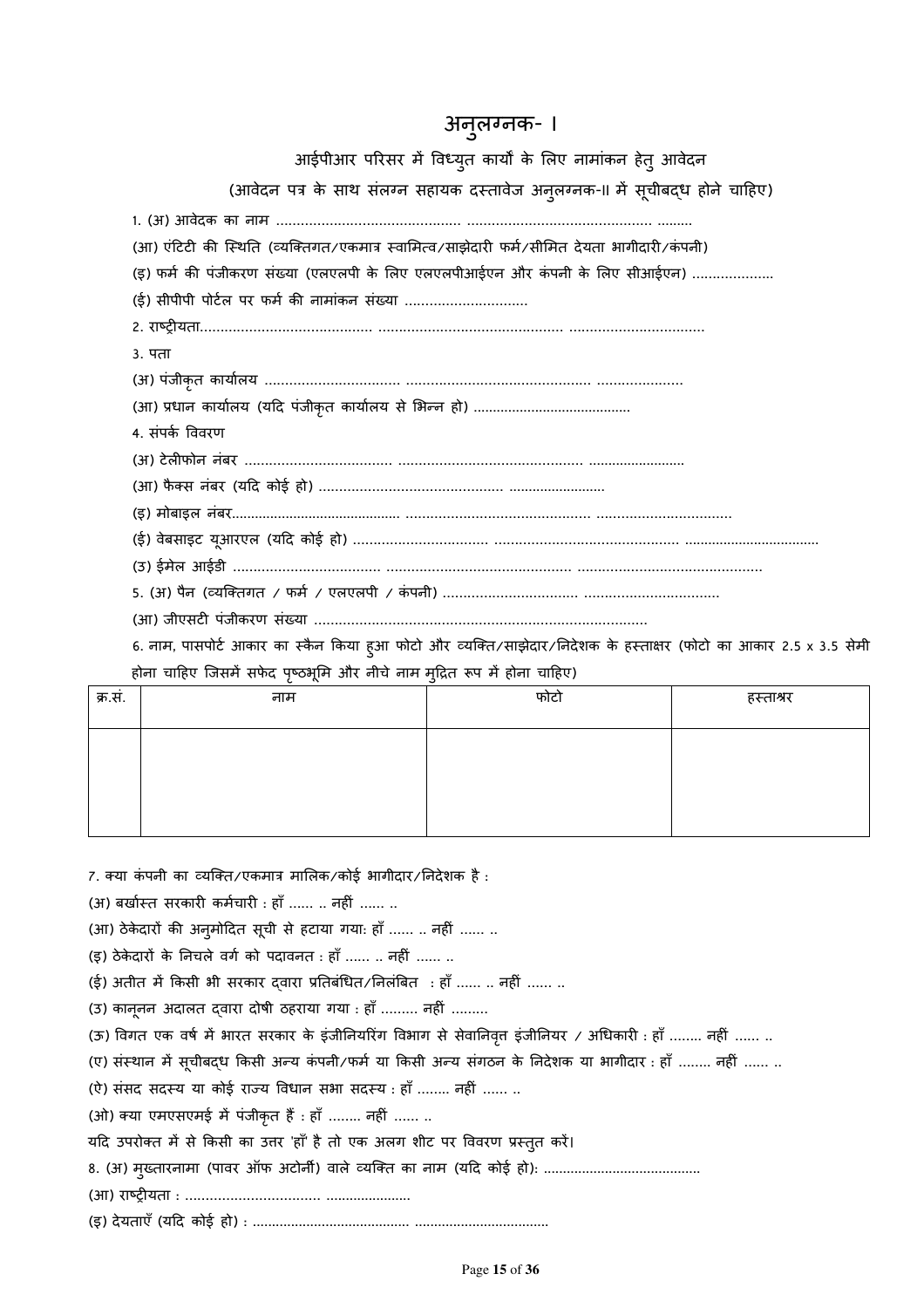9. (अ) बैंकर का नाम : ………………………………………………………

- (आ) पूरा पता : ......................................... ...................................
- (इ) फोन नंबर : …………………………… ...................................

(ई) ई-मेल खाता : …………………………… .........................

#### 10. (अ) क्या सीपीडब्ल्यूडी या किसी अन्य विभाग के साथ सूचीबद्ध हैं : हाँ/नहीं

 $(M)$  यदि हाँ, तो नीचे दी गई तालिका में विवरण दें :

| क्रम | वर्ग/श्रेणी | विभाग | सूचीबदध       | सूचीबदधता  | वैधता तिथि | निविदा सीमा   |
|------|-------------|-------|---------------|------------|------------|---------------|
| सं.  |             | नाम   | प्राधिकारी का | संख्या तथा |            | (लाख रु. में) |
|      |             |       | पता           | दिनांक     |            |               |
|      |             |       |               |            |            |               |
|      |             |       |               |            |            |               |

- 11. (अ) संस्थान के अधिकारी के रिश्तेदार के रूप में आवेदक के साथ काम करने वाला कोई व्यक्ति (नियम 5 देखें) (आ) यTद हाँ, तो ववरण द4 (नाम, पदनाम)……………………………………
- 12.0 पिछले 7 वर्षों के दौरान सुरक्षित किए गए पूर्ण कार्यों का विवरण, कार्य अनुभव के लिए पात्र (अनुलग्नक-III में दिए गए प्रोफार्मा में भरे जाने के लिए। इस सूची में उस वगे के लिए काम की आवश्यक संख्या से अधिक काम के सकल मूल्य (वृद्धि सहित) के साथ आवश्यक संख्या शामिल होनी चाहिए जिसमें पंजीकरण की आवश्यकता है।

13.0 प्रमाणपत्र (जो लागू न हो उसे काट दें) :

- (अ) मैं/हम (सभी भागीदारों सहित) प्रमाणित करते हैं कि मैंने/हमने संस्थान में ठेकेदारों की सूचीबद्धता के लिए यथा संशोधित नियमों को पढ़ा है और उनका मैं/हम पालन करेंगे।
- (आ) मैं/हम प्रमाणित करता हूँ/करते हैं कि मैं/हम पंजीकृत नहीं हैं और एक ही श्रेणी में एक से अधिक नामों के तहत विभाग में खुद को ठेकेदार के रूप में पंजीकृत नहीं करवाऊँगा/करवाएँगे।
- (इ) मैं/हम प्रमाणित करते हैं कि ऊपर दी गई जानकारी मेरी/हमारी जानकारी के अनुसार सही है। मैं/हम समझते हैं कि यदि कोई जानकारी गलत पाई जाती है, तो हमारा नाम सूची से रद्द किया जा सकता है।
- $($ ई) मैं $\sqrt{6}$ म प्रमाणित करते हैं कि.

(i) सं. 1(बी) और उपरोक्त 7 में प्रदर्शित फर्म/एलएलपी/कंपनी के घटक इस आवेदन की तारीख पर लागू होते हैं जो पंजीकरण प्राधिकारी के रिकॉर्ड से मेल खाते हैं। मैं/कोई भी भागीदार/निदेशक पिछले एक वर्ष के दौरान सरकारी सेवा से सेवानिवृत्त नहीं हुआ।

(ii) मैंने/हमने सरकार की पूर्व अन्**मति के बिना सरकार से उसकी सेवानिवृति के** एक वर्ष के भीतर न तो किसी व्यक्ति को रोजगार दिया है और न ही हम नियुक्त करेंगे।

- (उ) मैं/हम वचन देते हैं कि मैं/हम इस सूची के परिणामस्वरूप प्राप्त किए गए कार्यों के लिए आवश्यक उपकरण और संयंत्र किराए पर लेंगे या यदि हमारे पास उपकरण और संयंत्र नहीं होंगे तो हम अन्यथा व्यवस्था करेंगे। मैं/हम आगे वचन देते हैं कि यदि मैंने/हमने पहले से ही आवश्यक इंजीनियरिंग प्रतिष्ठान को नियोजित नहीं किया है तो मैं/हम इस सूचीबदधता के परिणामस्वरूप प्राप्त किए गए कार्यों के लिए आवश्यक इंजीनियरिंग प्रतिष्ठान को किराए पर लेंगे या अन्यथा व्यवस्था करेंगे ।
- (ऊ) मैंने/हमने अनुलग्नक-II को विधिवत पूर्ण कर संलग्न किया है।
- (ए) मैं/हम वचन देता हूँ/देते हैं कि बैक टू बैक आधार पर किसी अन्य ठेकेदार के माध्यम से कार्य निष्पादित नहीं किया गया है।
- (ऐ) मैं/हम वचन देते हैं कि यदि हम संस्थान दवारा भर्ती के लिए योग्य पाए जाते हैं, तो हम निविदा भरने के लिए अपनी फर्म को केंद्रीय सार्वजनिक खरीद पोर्टल (https://eprocure.gov.in/cppp/) पर नामांकित करेंगे और सभी नियमों और शर्तों का पालन करेंगे। पंजीकरण शुल्क आदि सहित, यदि कोई हो और सीपीपी पोटेल पर फर्म की नामांकन संख्या जमा करेंगे।
- (ओ) मैं/हम वचन देते हैं कि हम खंड 6.0 `विनिर्दिष्ट देशों से बोलीदाताओं की पात्रता` के तहत पात्र हैं, भारत सरकार दवारा जारी किए गए आदेशों के प्रावधान कुछ देशों के बोलीदाताओं से खरीद को प्रतिबंधित करते हैं जो भारत के सीमावती देश हैं और अनुलग्नक-VII इस आवेदन/भविष्य की निविदा/तकनीकी बोली के भाग के रूप में प्रस्तुत किया गया है।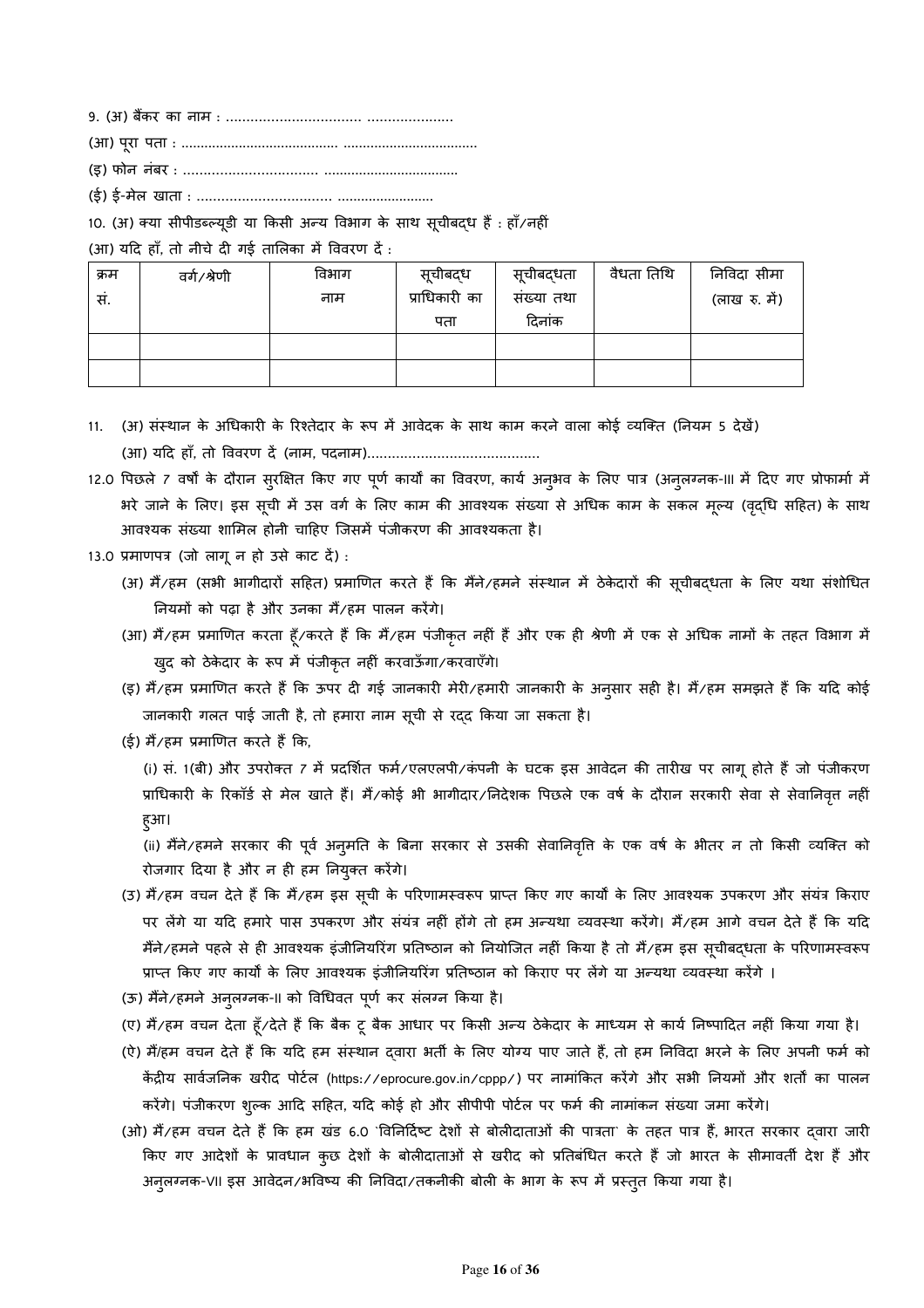यदि साझेदारी फर्म या सीमित देयता भागीदारी या कंपनी के मामले में सभी भागीदार या तो सभी निदेशक या मुख्य प्रबंध निदेशक जो विशेष रूप से बोर्ड के संकल्प द्वारा अधिकृत हैं, तो उनका निम्नलिखित तालिका में प्रस्तुत करें :

| क्रम संख्या | नाम | पता | मोबाइल नम्बर | आधार नम्बर | पैन (PAN) |
|-------------|-----|-----|--------------|------------|-----------|
|             |     |     |              |            |           |
|             |     |     |              |            |           |
|             |     |     |              |            |           |
|             |     |     |              |            |           |
|             |     |     |              |            |           |
|             |     |     |              |            |           |
|             |     |     |              |            |           |
|             |     |     |              |            |           |
|             |     |     |              |            |           |
|             |     |     |              |            |           |

"थान:

आवेदक के हस्ताक्षर/डिजिटल हस्ताक्षर तारीख :

**(अ;धकृत ह1ता=रकता))**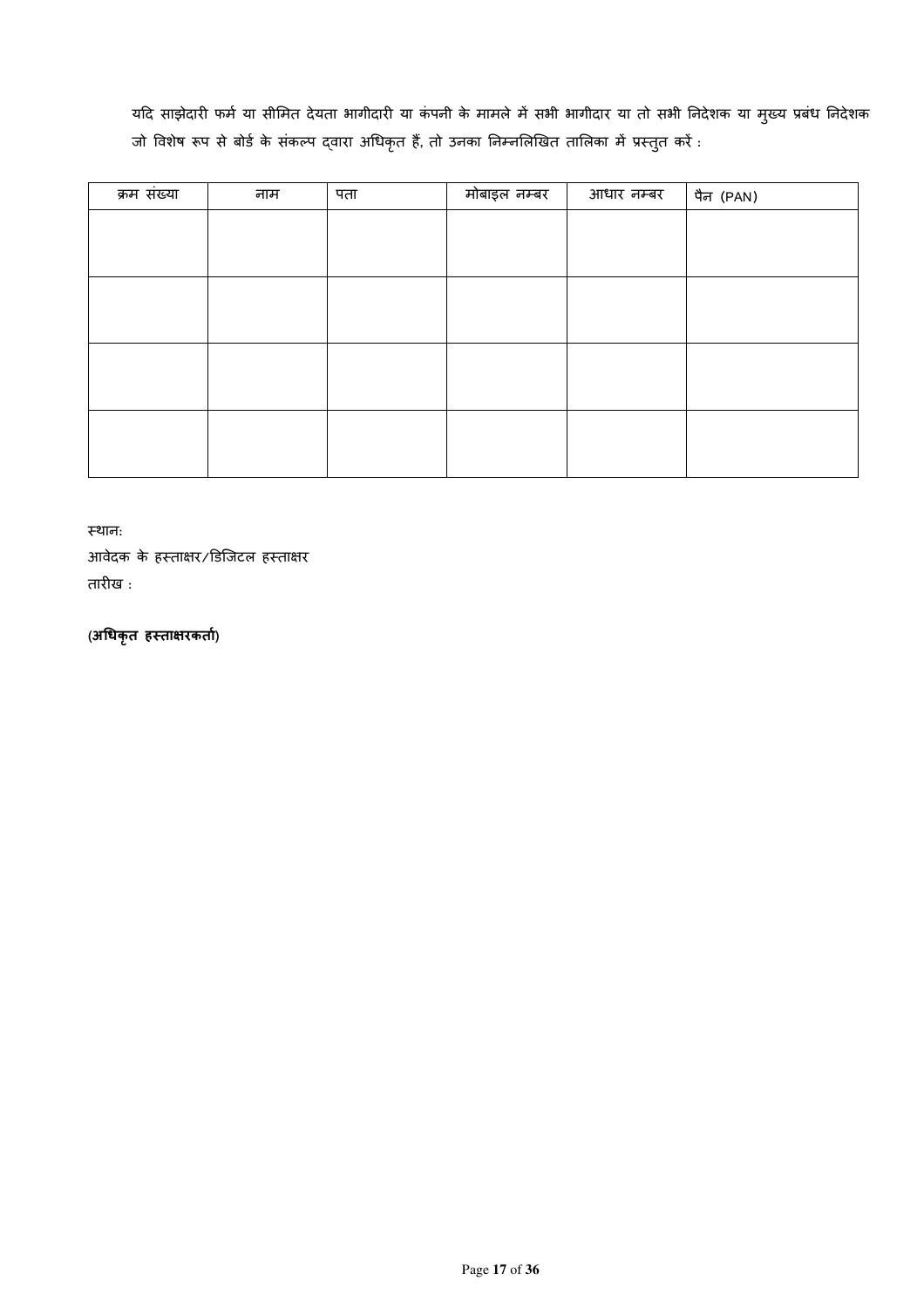### **Annexure-I**

| <b>Application for Enlistment for Electrical works at IPR campus</b><br>(Supporting documents annexed with the application form should be listed in Annexure-II) |
|------------------------------------------------------------------------------------------------------------------------------------------------------------------|
|                                                                                                                                                                  |
| (b) Status of entity (Individual/Sole Proprietorship/Partnership Firm/Limited Liability Partnership/Company)                                                     |
|                                                                                                                                                                  |
|                                                                                                                                                                  |
|                                                                                                                                                                  |
| 3. Address                                                                                                                                                       |
|                                                                                                                                                                  |
|                                                                                                                                                                  |
| 4. Contact Details                                                                                                                                               |
|                                                                                                                                                                  |
|                                                                                                                                                                  |
|                                                                                                                                                                  |
|                                                                                                                                                                  |
|                                                                                                                                                                  |
|                                                                                                                                                                  |
|                                                                                                                                                                  |

6. Name, scanned passport size photograph and signature of the Individual(s)/ Partner(s)/Director(s) (Size of photograph should be 2.5 X 3.5 cm having white background and printed name at bottom)

- 7. Is the individual / sole proprietor / any partner / director of company:
	- (a) Dismissed Government servant: Yes …….. No ……..
	- (b) Removed from approved list of contractors: Yes …….. No ……..
	- (c) Demoted to a lower class of contractors: Yes …….. No ……..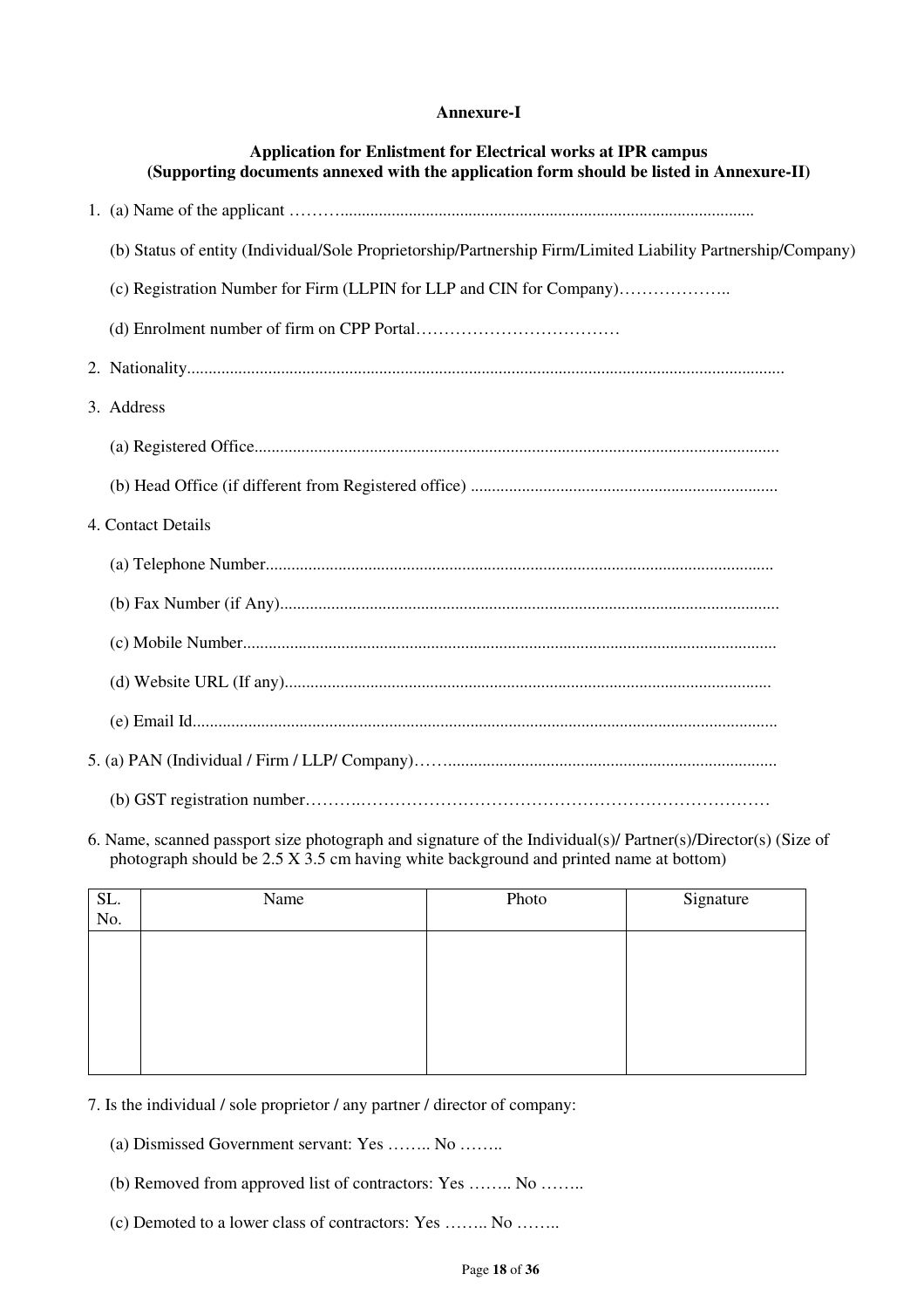- (d) Having Enlistment banned/suspended by any Government in the past : Yes …….. No ……..
- (e) Convicted by court of law: Yes ........ No ........
- (f) Retired engineer/official from Engineering Department of Government of India within last one year: Yes …….. No ……..
- (g) Director or partner of any other company/firm enlisted with Institute or any other organization :
- Yes …….. No ……..
- (h) Member of Parliament or any State Legislative Assembly : Yes …….. No ……..
- (I) whether registered in MSME: Yes …….. No ……..

If answer to any of the above is 'Yes' furnish details on a separate sheet.

8. (a) Name of person holding power of attorney (if any) : ...................................................................

- (b) Nationality: ...................................................................
- (c) Liabilities (if any) : ...................................................................
- 9. (a) Name of the banker : ...................................................................
	- (b) Full address : ...................................................................
	- (c) Phone number : ...................................................................
	- (d) e-mail account: ...................................................................
- 10. (a) Whether enlisted with CPWD or any other Department: Yes/No
- (b) If yes, give details in table below:

| SNo. | Class/Category | Department | Enlistment  | Enlistment | Validity | Tendering     |
|------|----------------|------------|-------------|------------|----------|---------------|
|      |                | Name       | authority   | Number     | Date     | Limit (in Rs. |
|      |                |            | and address | and date   |          | Lakhs)        |
|      |                |            |             |            |          |               |
|      |                |            |             |            |          |               |

- 11. (a) Is any person working with the applicant a near relative of the official of Institute (See Rule 5) (b) If yes, give details (Name, Designation)……………………………………………
- 12. Details of completed works secured during the last 7 years, eligible for work experience (to be filled in the proforma given in Annexure-III. This list should include required number of works with gross value of work done (including enhancement) more than the lowest required magnitude of works for the class in which registration is required.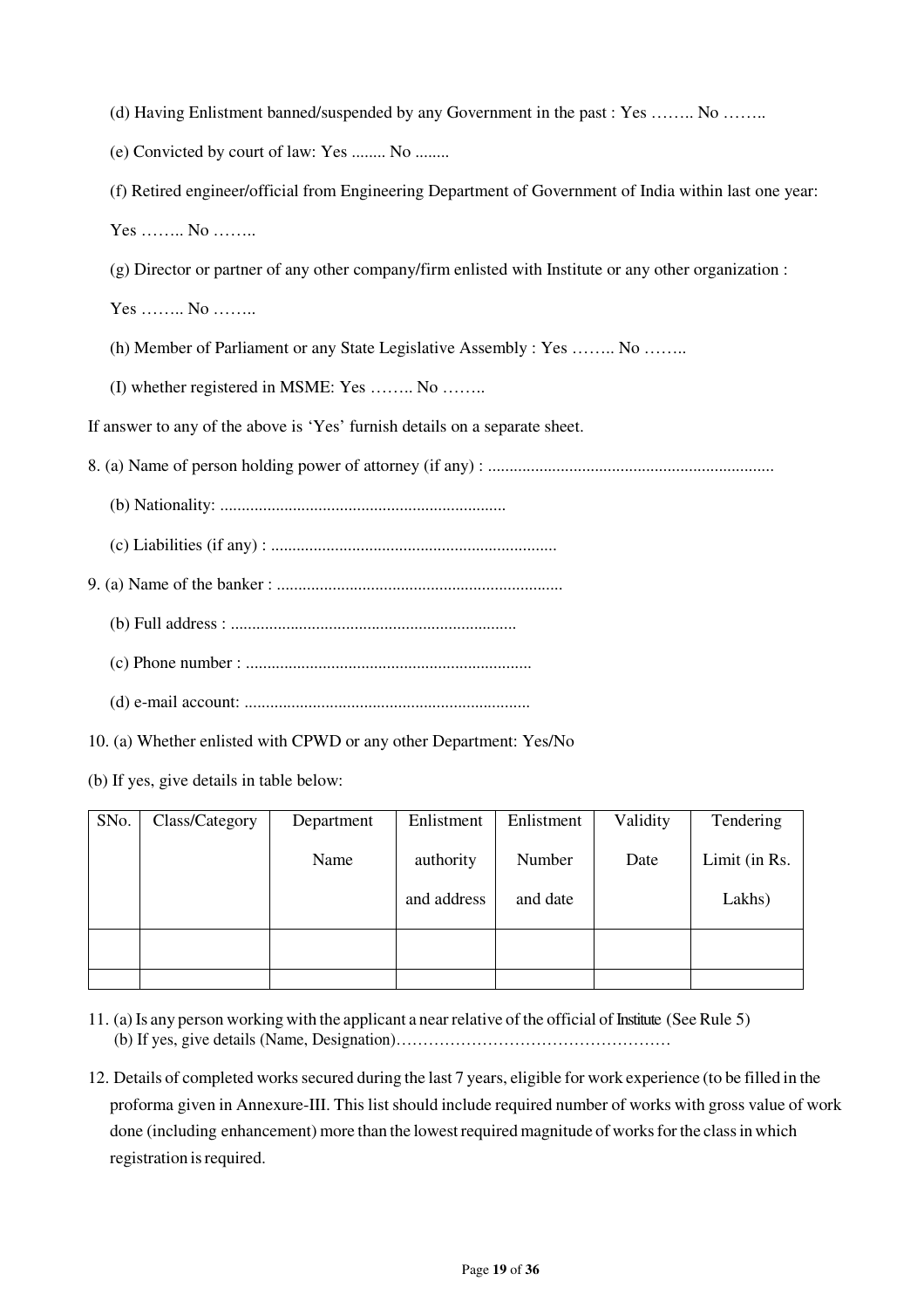- 13. Certificates (Strike out whichever is not applicable):
	- (a) I/We (including all partners) certify that I/we have read the Rules for Enlistment of Contractors in Institute as amended up to date and shall abide by them.
	- (b) I/We certify that I/we are not registered and will not get myself/ourselves registered as contractor(s) in the Department under more than one name in the same category.
	- (c) I/We certify that the information given above is true to the best of my/our knowledge. I/We understand that if any information is found incorrect, our enlistment is liable to be cancelled.
	- (d) I/We certify that,
	- (i) The constituents of the Firm/LLP/Company reflected in Sl. No. 1(b) and 7 above are as applicable on the date of this application which tallies with the record of the registering authority. I/none of the partners/directors retired from Government service during the last one year.
	- (ii) I/We have neither employed nor shall we employ any person within one year of his retirement from the Government except with the prior permission of the Government.
	- (e) I/We undertake that I/we will hire or otherwise arrange the tools and plants required for the works procured as a result of this enlistment if I/we do not have our own tools and plants. I/we further undertake that I/we will hire or otherwise arrange the required Engineering Establishment required for the works procured as a result of this enlistment if I/we have not already employed the required Engineering Establishment.
	- (f) I/We have attached Annexure-II duly completed.
	- (g) I/We undertake that the works have not been got executed through another contractor on back-to-back basis.
	- (h) I/We undertake that if we found eligible for Enlistment by the Institute, we will enroll our firm on Central public procurement portal (https://eprocure.gov.in/cppp/) for filling the tender and follow all the terms and conditions including registration fees etc. if any and submit enrolment number of firm on CPP portal.
	- (i) I/we undertake that we are eligible under clause 6.0 "ELIGIBILITY OF BIDDERS FROM SPECIFIED COUNTRIES:" Provisions of orders issued by the Government of India restricting procurement from bidders of certain countries which shares a land border with India and Annexure -VII submitted as part of this applications /future tender/Technical Bid.

In the following table in case of partnership firm or limited liability partnership or company all partners or either all Directors or the Chief Managing Director if authorized specifically by a Board Resolution.

| S. No. | Name | Address | Mobile<br>number | Aadhar<br>Number | <b>PAN</b> |
|--------|------|---------|------------------|------------------|------------|
|        |      |         |                  |                  |            |
|        |      |         |                  |                  |            |
|        |      |         |                  |                  |            |

#### **Place**

### **Signature / Digital Signature of applicant**

**Date** 

### **(Authorized Signatory)**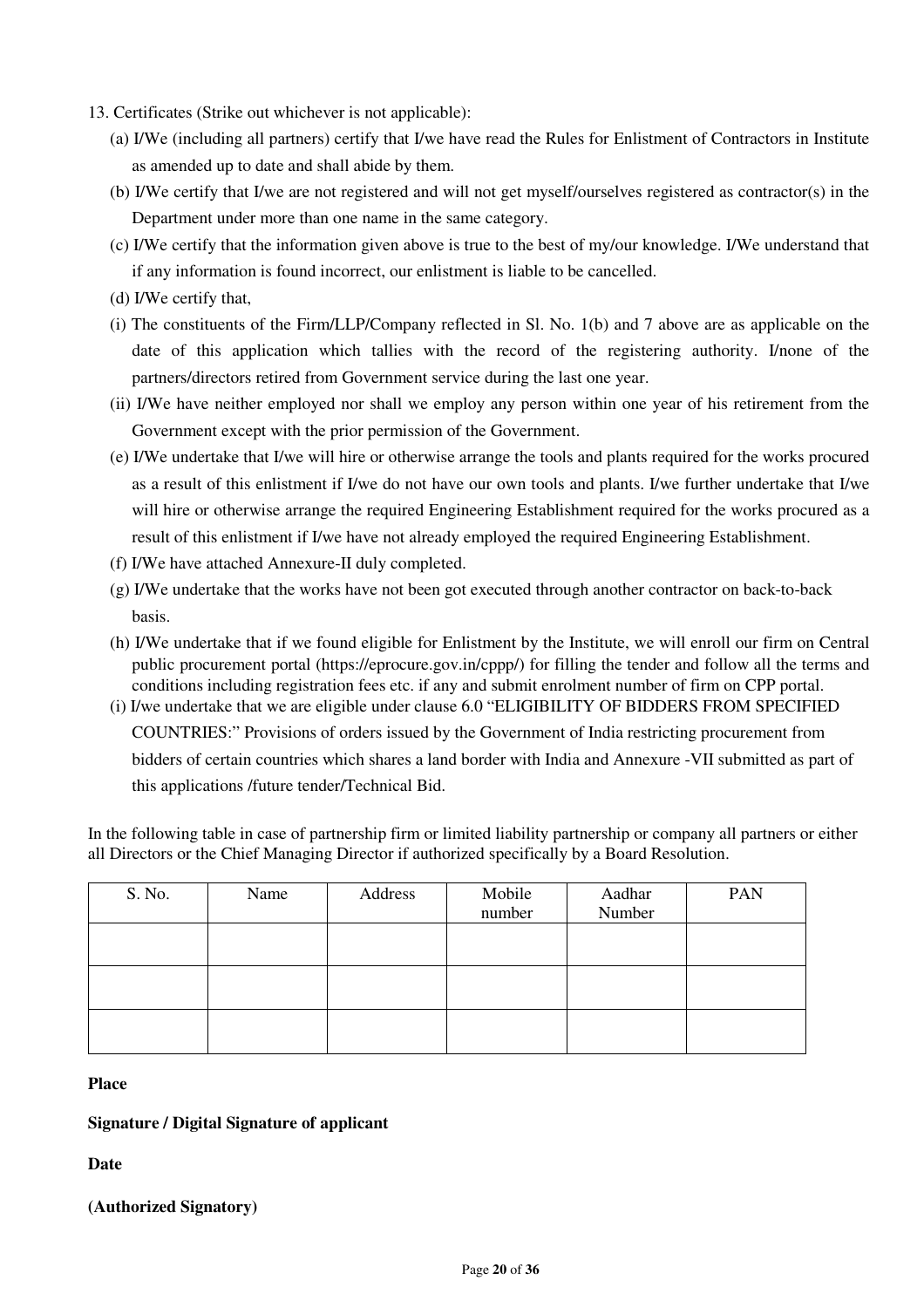# अनुलग्नक- $\scriptstyle\rm II$

## (अनुलग्नक-। का क्रमांक 14(ए) देखें) सूचीबद्धता के लिए संलग्न दस्तावेजों की सूची

### एंटिटी का नाम $:$

| क्र.सं.           | दस्तावेज विवरण                                                                                | अनुलग्नक    | क्या | संलग्न      |  |
|-------------------|-----------------------------------------------------------------------------------------------|-------------|------|-------------|--|
|                   |                                                                                               |             |      | किया गया है |  |
|                   |                                                                                               |             | हाँ  | नहीं        |  |
| $\mathbf{1}$      | संगठन का साक्ष्य {(अनुलग्नक-I, क्रमांक 1(b)}                                                  |             |      |             |  |
| (3I)              | एकमात्र स्वामित्व के मामले में : मजिस्ट्रेट जो कार्यकारी मजिस्ट्रेट / प्रथम श्रेणी मजिस्ट्रेट | कोई नहीं    |      |             |  |
|                   | के पद से नीचे नहीं है, के समक्ष निष्पादित एक हलफनामा कि आवेदक फर्म का एकमात्र                 |             |      |             |  |
|                   | मालिक है                                                                                      |             |      |             |  |
| (3 <sup>T</sup> ) | साझेदारी फर्म के मामले में : पंजीकरण का प्रमाणन, साझेदारी विलेख, और निर्धारित दस्तावेज        | कोई नहीं    |      |             |  |
|                   | जो साझेदारी फर्म के पते या गठन में परिवर्तन का संकेत देते हैं।                                |             |      |             |  |
| (इ)               | सीमित देयता भागीदारी के मामले में : निगमन का प्रमाण पत्र, साझेदारी विलेख और                   | कोई नहीं    |      |             |  |
|                   | निर्धारित दस्तावेज जो एलएलपी के पते या गठन में परिवर्तन का संकेत देते हैं।                    |             |      |             |  |
| (ई)               | प्राइवेट / पब्लिक लिमिटेड कंपनी के मामले में : निगमन का प्रमाण पत्र, एसोसिएशन के              | कोई नहीं    |      |             |  |
|                   | विलेख और निदेशक मंडल के पते या गठन में परिवर्तन का संकेत देने वाले निर्धारित                  |             |      |             |  |
|                   | दस्तावेज।                                                                                     |             |      |             |  |
| $\mathbf{2}$      | मुख्तारनामा, यदि कोई हो, अनुलग्नक-।, क्रमांक 8 (अ) या बोर्ड संकल्प, यदि कोई हो।               | कोई नहीं    |      |             |  |
| 3                 | सूचीबद्धता आदेश की स्व-सत्यापित प्रति, यदि कोई हो {अनुलग्नक-।, क्रमांक 10 (अ) और              | कोई नहीं    |      |             |  |
|                   | $10$ ( $3\pi$ )}                                                                              |             |      |             |  |
| 4                 | संस्थान में कार्यरत सभी निकट सम्बन्धियों की सूची {अनुलग्नक-।, क्रमांक 11(अ) एवं               | कोई नहीं    |      |             |  |
|                   | 11(आ)} (सूचीकरण नियमावली का नियम 5.0 भी देखें)                                                |             |      |             |  |
| 5                 | अनुलग्नक III में पूर्ण किए गए कार्यों की सूची (नियम 2.0 देखें)                                | अनुलग्नक ॥। |      |             |  |
| 6                 | अनुलग्नक-III में शामिल पूर्ण किए गए कार्यों के लिए पुरस्कार पत्रों / कार्य आदेश और            | कोई नहीं    |      |             |  |
|                   | पूर्णता प्रमाण पत्र की स्व-सत्यापित प्रतियाँ                                                  |             |      |             |  |
| $\overline{7}$    | अ) अनुसूचित बैंक का मूल रूप से बैंकर का प्रमाण पत्र (अनुलग्नक V-I में)                        | $V-1$       |      |             |  |
|                   | आ) अनुलग्नक V-2 में पिछले तीन वितीय वर्षों के दौरान कार्यों पर औसत वार्षिक कारोबार            | $V - 2$     |      |             |  |
|                   | प्रमाण पत्र।                                                                                  |             |      |             |  |
|                   | इ) अन् <b>लग्नक V-2 में पिछले पाँच वितीय वर्षों</b> के दौरान कार्यों पर लाभ और हानि विषयक     | $V - 2$     |      |             |  |
|                   | प्रमाण पत्र                                                                                   |             |      |             |  |
| 8                 | अनुलग्नक-IV में दिए गए प्रारूप के अनुसार भुगतान के लिए आदेश प्रपत्र                           | ${\sf IV}$  |      |             |  |
| 9                 | अनुलग्नक-V के अनुसार अंडरटेकिंग                                                               | V           |      |             |  |
| $10$              | अनुलग्नक-VI के अनुसार संचारण पत्र VI                                                          | VI          |      |             |  |
| 11                | पैन (स्थायी खाता संख्या) पंजीकरण / टैन पंजीकरण विवरण                                          | कोई नहीं    |      |             |  |
| 12                | जीएसटी पंजीकरण प्रमाणपत्र                                                                     | कोई नहीं    |      |             |  |
| 13                | पात्रता मानदंड को पूरा करने के लिए अतिरिक्त दस्तावेज, यदि कोई हो                              | कोई नहीं    |      |             |  |
| 14                | एमएसएमई प्रमाणपत्र की प्रति (यदि एमएसएमई के साथ पंजीकृत हैं)                                  | कोई नहीं    |      |             |  |
| 15                | सीपीपी पोर्टल में नामांकन का प्रमाण                                                           | कोई नहीं    |      |             |  |
| 16                | निर्दिष्ट देशों के बोलीदाताओं की पात्रता                                                      | VII         |      |             |  |
| १७                | वैध विद्युत अनुबंध लाइसेंस                                                                    | कोई नहीं    |      |             |  |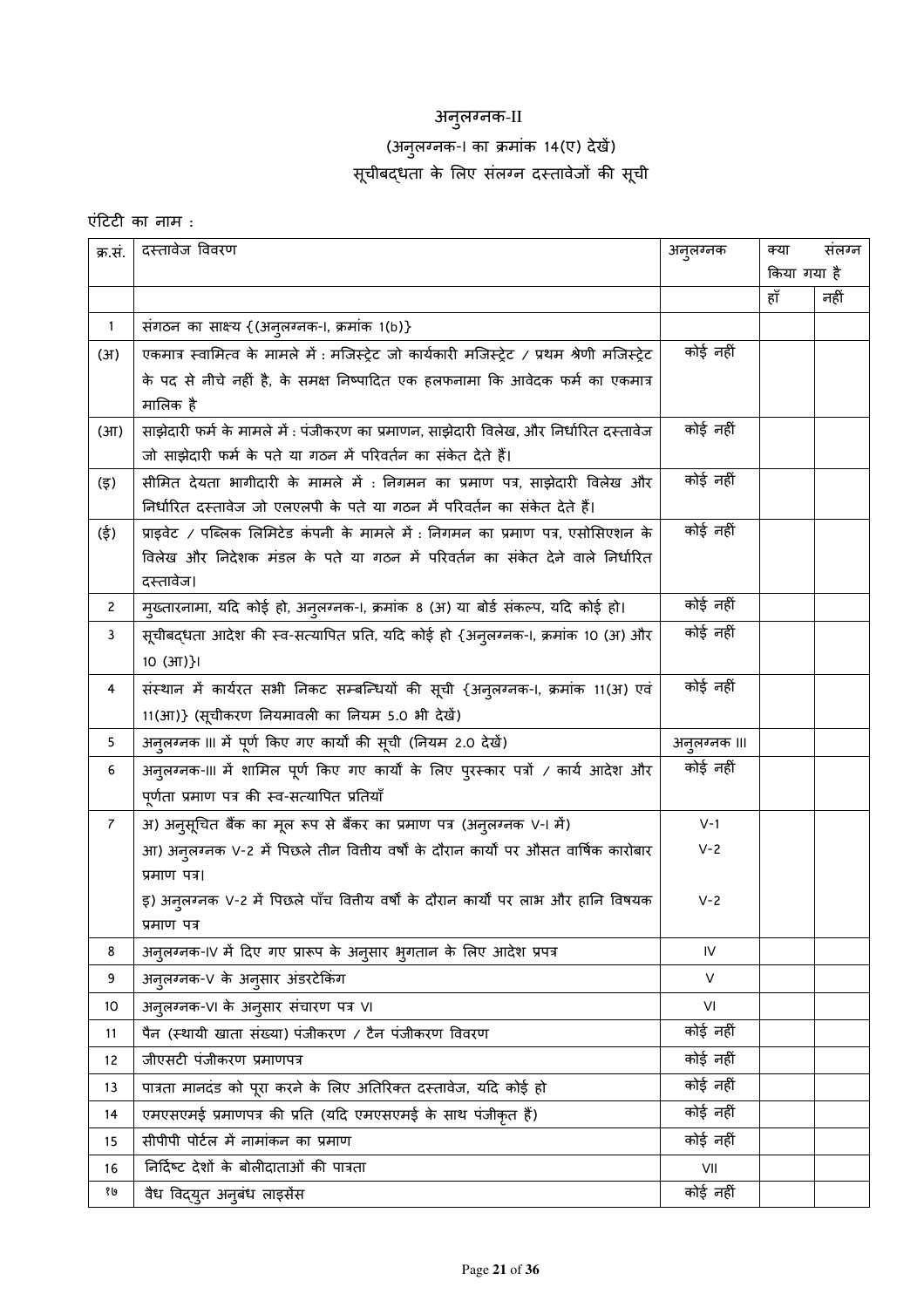### **Annexure-II (Refer to S No 14(g) of Annexure-I) List of Documents Attached for Enlistment**

Name of Entity:

| S No           | <b>Document Description</b>                                                 | Annexure | Weather enclosed |                |
|----------------|-----------------------------------------------------------------------------|----------|------------------|----------------|
|                |                                                                             |          | Yes              | N <sub>o</sub> |
| $\mathbf{1}$   | Proof of constitution {(Annexure-I, S No 1(b)}                              |          |                  |                |
| (a)            | In case of sole proprietorship: an affidavit executed before the            | None     |                  |                |
|                | Magistrate not below the rank of Executive Magistrate/ First class          |          |                  |                |
|                | Magistrate that the applicant is the sole proprietor of the firm            |          |                  |                |
| (b)            | In case of partnership firm: Certification of Registration, Partnership     | None     |                  |                |
|                | Deed, and prescribed documents indicating change in address or              |          |                  |                |
|                | constitution of partnership Firm.                                           |          |                  |                |
| (c)            | In case of Limited Liability Partnership: Certificate of Incorporation,     | None     |                  |                |
|                | Partnership Deed and prescribed documents indicating change in              |          |                  |                |
|                | address or constitution of LLP.                                             |          |                  |                |
| (d)            | In case of Private/Public Limited Company: Certificate of                   | None     |                  |                |
|                | Incorporation, Articles of Association and prescribed documents             |          |                  |                |
|                | indicating change in address or constitution of Board of Directors.         |          |                  |                |
| $\overline{2}$ | Power of attorney, if any, Annexure-I, S No 8 (a) or Board                  | None     |                  |                |
|                | Resolution, if any.                                                         |          |                  |                |
| 3              | Self-attested copy of enlistment order, if any {Annexure-I, S No 10         | None     |                  |                |
|                | (a) & $10(b)$ .                                                             |          |                  |                |
| $\overline{4}$ | List of all near relatives working in Institute {Annexure-I, $S$ No $11(a)$ | None     |                  |                |
|                | & 11 (b)} (See also Rule 5.0 of Enlistment Rules)                           |          |                  |                |
| 5              | List of completed works (see Rule 2.0) in Annexure-III                      | Annexure |                  |                |
|                |                                                                             | Ш        |                  |                |
| 6              | Self-attested copies of award letters / work order and completion           | None     |                  |                |
|                | certificate for completed works included in Annexure-III                    |          |                  |                |
| $\overline{7}$ | a) Banker's Certificate from Scheduled Bank in original (in Annexure        | $V-1$    |                  |                |
|                | $V-I$                                                                       |          |                  |                |
|                | b) Average Annual Turnover Certificate on works during the last             |          |                  |                |
|                | three financial years in Annexure V-2.                                      | $V-2$    |                  |                |
|                | c) Profit & Loss Certificate on works during the last five financial        |          |                  |                |
|                | years in Annexure V-2                                                       |          |                  |                |
|                |                                                                             | $V-2$    |                  |                |
| 8              | Mandate Form for Payment as per Format given in Annexure-IV                 | IV       |                  |                |
| 9              | Undertaking as per Annexure-V                                               | V        |                  |                |
| 10             | Letter of transmittal as per Annexure-VI                                    | VI       |                  |                |
| 11             | PAN (Permanent Account Number) Registration / TAN Registration              | None     |                  |                |
|                | details                                                                     |          |                  |                |
| 12             | <b>GST Registration Certificate</b>                                         | None     |                  |                |
| 13             | Additional documents if any to meet the eligibility criteria.               | None     |                  |                |
| 14             | Copy of MSME certificate (if registered with MSME)                          | None     |                  |                |
| 15             | Proof of enrolment in CPP portal                                            | None     |                  |                |
| 16             | Eligibility of bidders from specified countries                             | VII      |                  |                |
| 17             | Valid Electrical contracting license                                        | None     |                  |                |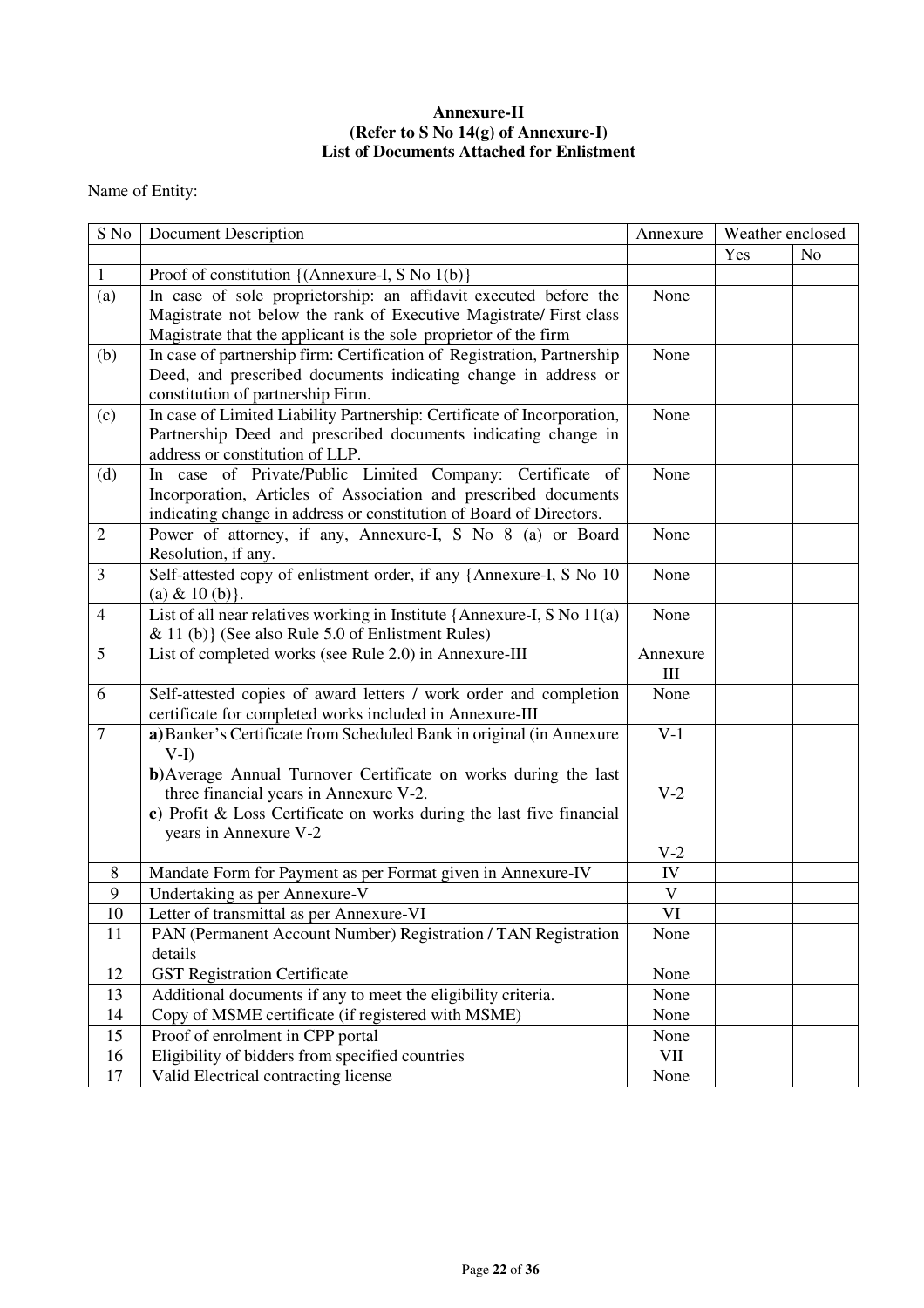## **अनुलग्नक-**III

पूर्ण किए गए कार्यों का विवरण : पिछले सात वर्षों के दौरान पूर्ण किए गए पात्रतायुक्त कार्य

| 1              | कार्य/परियोजना और स्थान का नाम                         |  |
|----------------|--------------------------------------------------------|--|
| $\overline{2}$ | एजेंसी का नाम                                          |  |
| 3              | अनुबंध संख्या                                          |  |
| 4              | अनुबंध राशि                                            |  |
| 5              | पूर्ण कार्य का सकल मूल्य                               |  |
| 6              | कार्य प्रारंभ करने की निर्धारित तिथि                   |  |
| $\overline{7}$ | कार्य पूर्ण होने की तिथि                               |  |
|                | अ) कार्य पूरा होने की संभावित तिथि                     |  |
|                | आ) कार्य पूरा होने की वास्तविक तिथि                    |  |
|                | इ) कार्य पूरा करने की उचित विस्तारित तिथि, यदि कोई हो  |  |
| 8              | भवनों/मूलकार्यों/नवीनीकरणकार्यों/अतिरिक्त/             |  |
|                | परिवर्तन/उन्नयन के लिए सिविल निर्माण कार्य             |  |
| 9              | विलंब से कार्य पूरा करने पर लगाए गए मुआवजे की राशि,यदि |  |
|                | कोई हो                                                 |  |
|                | अ) देरी से कार्य करने के लिए लगाए गए मुआवजे का मामला   |  |
|                | तय किया गया है या नहीं<br>हाँ⁄नहीं                     |  |
|                | आ) यदि देरी से कार्य करने के लिए लगाए गए मुआवजे का     |  |
|                | मामला तय किया गया है, तो विलम्ब से पूर्ण करने के लिए   |  |
|                | लगाए गए मुआवजे की राशि, यदि कोई हो                     |  |
| 10             | म्कदमेबाजी/मध्यस्थता का विवरण, यदि कोई हो              |  |
| 11             | मालिक का विवरण                                         |  |
|                | (अ) नाम                                                |  |
|                | (आ) पता                                                |  |
|                |                                                        |  |
|                |                                                        |  |
|                | (इ( फोन                                                |  |
|                | (ई) ई-मेल                                              |  |
|                |                                                        |  |
|                |                                                        |  |

प्रमाण पत्र : यह प्रमाणित किया जाता है कि संबंधित विभाग द्वारा मेरे/हमारे खिलाफ कोई प्रतिकूल कार्रवाई नहीं की गई है। मैं/हम समझते हैं कि यदि कोई जानकारी गलत पाई जाती है, तो हमारी सूची रद्द की जा सकती है।

आवेदक द्**वारा स्व-सत्यापन मुहर और पदनाम के साथ** आवेदक स्वामी के हस्ताक्षर (परियोजना प्रबंधक या कार्यकारी अभियंता या समकक्ष)

नोट :1. कार्य अनुभव के लिए प्रस्तावित सभी पात्रतायुक्त कार्यों के लिए यह प्रोफार्मा अलग से भरा जाएगा। आवेदकों से अनुरोध है कि वे आवश्यकतानुसार इस प्रपत्र की फोटोकॉपी करा लें।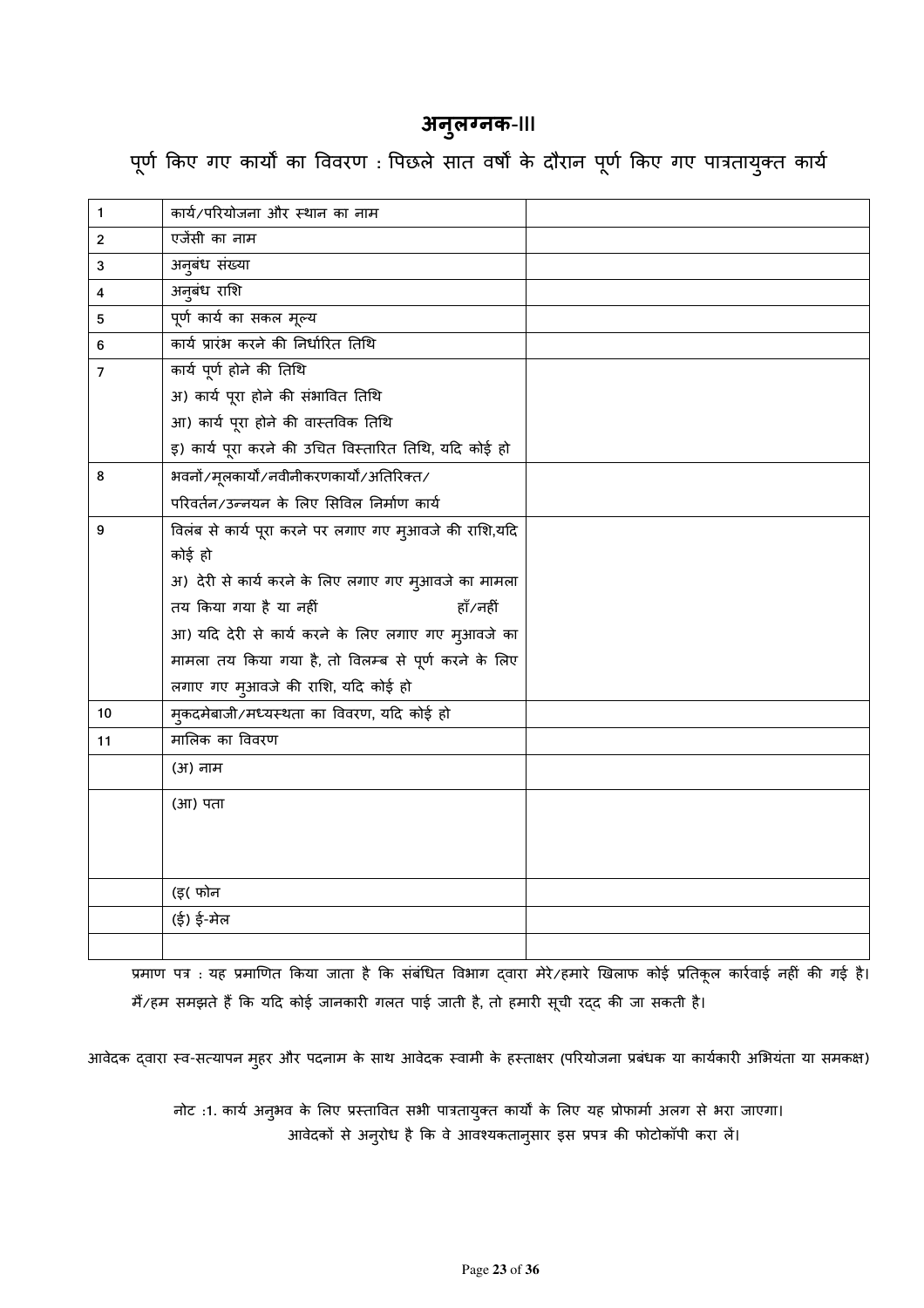#### **Annexure-III**

| Name of work/project & location |                                                                                                                                                                                                                                                                                                                                                                                                                                                                                                                                                 |
|---------------------------------|-------------------------------------------------------------------------------------------------------------------------------------------------------------------------------------------------------------------------------------------------------------------------------------------------------------------------------------------------------------------------------------------------------------------------------------------------------------------------------------------------------------------------------------------------|
| Name of agency                  |                                                                                                                                                                                                                                                                                                                                                                                                                                                                                                                                                 |
| Agreement number                |                                                                                                                                                                                                                                                                                                                                                                                                                                                                                                                                                 |
| Agreement amount                |                                                                                                                                                                                                                                                                                                                                                                                                                                                                                                                                                 |
|                                 |                                                                                                                                                                                                                                                                                                                                                                                                                                                                                                                                                 |
| Stipulated date of start        |                                                                                                                                                                                                                                                                                                                                                                                                                                                                                                                                                 |
| Date of completion              |                                                                                                                                                                                                                                                                                                                                                                                                                                                                                                                                                 |
| a. Stipulate date of completion |                                                                                                                                                                                                                                                                                                                                                                                                                                                                                                                                                 |
| b. Actual date of completion    |                                                                                                                                                                                                                                                                                                                                                                                                                                                                                                                                                 |
|                                 |                                                                                                                                                                                                                                                                                                                                                                                                                                                                                                                                                 |
|                                 |                                                                                                                                                                                                                                                                                                                                                                                                                                                                                                                                                 |
|                                 |                                                                                                                                                                                                                                                                                                                                                                                                                                                                                                                                                 |
|                                 |                                                                                                                                                                                                                                                                                                                                                                                                                                                                                                                                                 |
|                                 |                                                                                                                                                                                                                                                                                                                                                                                                                                                                                                                                                 |
|                                 |                                                                                                                                                                                                                                                                                                                                                                                                                                                                                                                                                 |
|                                 |                                                                                                                                                                                                                                                                                                                                                                                                                                                                                                                                                 |
|                                 |                                                                                                                                                                                                                                                                                                                                                                                                                                                                                                                                                 |
|                                 |                                                                                                                                                                                                                                                                                                                                                                                                                                                                                                                                                 |
|                                 |                                                                                                                                                                                                                                                                                                                                                                                                                                                                                                                                                 |
|                                 |                                                                                                                                                                                                                                                                                                                                                                                                                                                                                                                                                 |
|                                 |                                                                                                                                                                                                                                                                                                                                                                                                                                                                                                                                                 |
|                                 |                                                                                                                                                                                                                                                                                                                                                                                                                                                                                                                                                 |
|                                 |                                                                                                                                                                                                                                                                                                                                                                                                                                                                                                                                                 |
|                                 |                                                                                                                                                                                                                                                                                                                                                                                                                                                                                                                                                 |
|                                 |                                                                                                                                                                                                                                                                                                                                                                                                                                                                                                                                                 |
|                                 |                                                                                                                                                                                                                                                                                                                                                                                                                                                                                                                                                 |
|                                 |                                                                                                                                                                                                                                                                                                                                                                                                                                                                                                                                                 |
| (c) Phone                       |                                                                                                                                                                                                                                                                                                                                                                                                                                                                                                                                                 |
| $(d)$ e-mail                    |                                                                                                                                                                                                                                                                                                                                                                                                                                                                                                                                                 |
|                                 |                                                                                                                                                                                                                                                                                                                                                                                                                                                                                                                                                 |
|                                 | Gross value of completed work<br>c. Justified extended date of completion, if any<br>civil construction works for buildings /original<br>works/Renovation works/additions/ alternations/<br>up gradation<br>Amount of compensation levied for delayed<br>completion if any<br>a. Whether case of levy of compensation for delay<br>has been decided or not Yes/No<br>b. If decided, amount of compensation levied for<br>delayed completion, if any<br>Details of litigation/arbitration, if any<br>Details of owner<br>(a) Name<br>(b) Address |

#### **Details of completed works: Eligible works completed during the last seven years**

Certificate: This is to certify that no adverse action has been taken by the department concerned against me/us. I/We understand that if any information is found incorrect, our enlistment is liable to be cancelled.

Self-attestation by Applicant Owner's Signature with seal and designation (Project Manager or Executive Engineer or Equivalent)

**Note:-**1. This Performa shall be filled up separately for all eligible works proposed for works experience. Applicants are requested to take photocopies of this Performa as per requirement.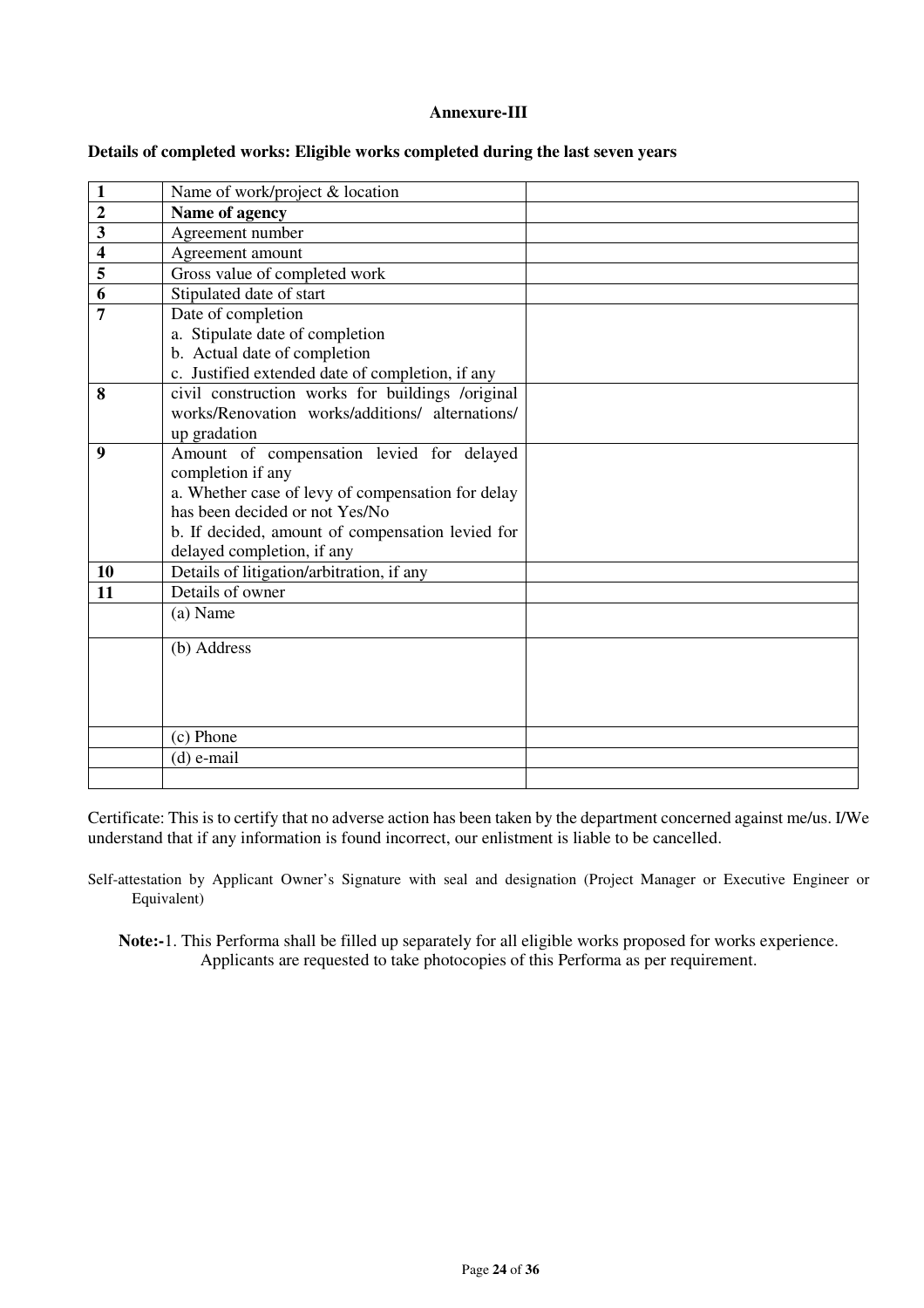# <u>अनुलग्नक -IV</u>

# <u>मैंडेट फॉर्म - फॉर्मेट संलग्न किया जाए</u>

सेवा में,

लेखा अधकार6**,** &ला'मा अनुसंधान सं"थान**,** भाट**,** गांधीनगर - **382 428** 

विषय : इलेक्ट्रॉनिक मोड के माध्यम से भुगतान के लिए बैंक विवरण।

महोदय**,** 

अनुरोध है कि हमारे भुगतान की व्यवस्था इलेक्ट्रॉनिक मोड के माध्यम से की जाए। बैंक का विवरण इस प्रकार है :

| 1.आईएफएससी कोड                                                                                                                |  |  |  |  |  |  |  |  |  |  |  |
|-------------------------------------------------------------------------------------------------------------------------------|--|--|--|--|--|--|--|--|--|--|--|
| 2. एनईएफटी कोड                                                                                                                |  |  |  |  |  |  |  |  |  |  |  |
|                                                                                                                               |  |  |  |  |  |  |  |  |  |  |  |
| 3. खाता सं.                                                                                                                   |  |  |  |  |  |  |  |  |  |  |  |
| <u>इलेक्ट्रॉनिक मोड के माध्यम से भुगतान के लिए पूर्ण खाता संख्या</u><br>4. खाता प्रकार – चालू खाता  (11)/कैश क्रैडिट A/C (13) |  |  |  |  |  |  |  |  |  |  |  |
| 5. एमआईसीआर सं.                                                                                                               |  |  |  |  |  |  |  |  |  |  |  |
| नोट <i>: MICR</i> नंबर के प्रथम और अंतिम तीन अंक शून्य नहीं होने चाहिए।                                                       |  |  |  |  |  |  |  |  |  |  |  |

मैं एतद्द्वारा घोषणा करता हूँ कि ऊपर दिए गए विवरण सही और पूर्ण हैं। यदि किसी कारण से लेन-देन में देरी होती है या लेन-देन बिल्कुल भी अप्रभावित रहता है, तो मैं उपयोगकतो संस्थान को जिम्मेदार नहीं ठहराऊँगा औरइस योजना के तहत एक प्रतिभागी के रूप में अपनी अपेक्षित जिम्मेदारी का निर्वहन करने के लिए मैं सहमत हूँ।

भवद6य**,** 

(प्राधिकारी के हस्ताक्षर) नाम, पद और कंपनी की मुहर के साथ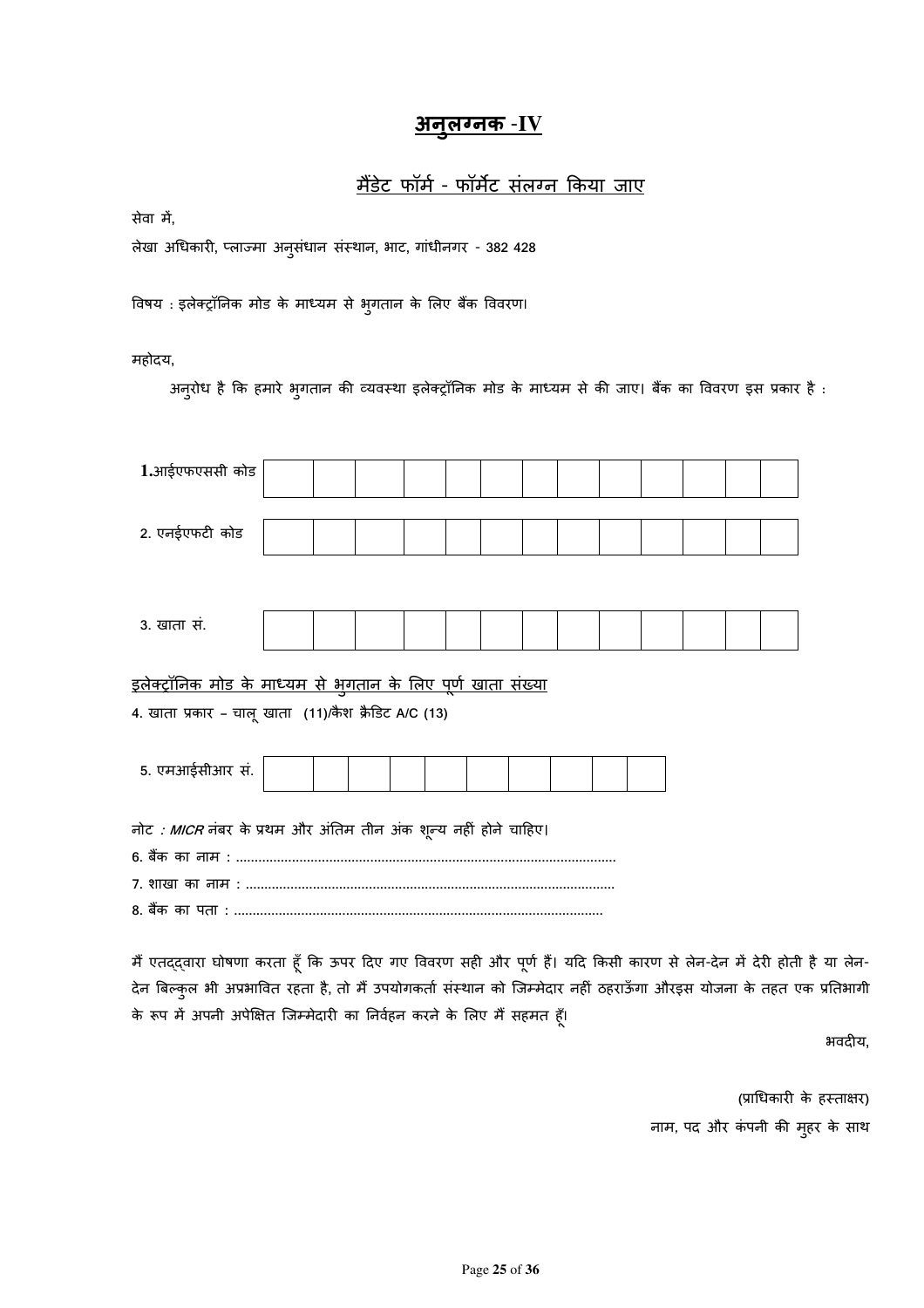# **Annexure IV**

# **MANDATE FORM -FORMAT TO BE ENCLOSED**

### **To,**

### **The Accounts Officer, Institute for Plasma Research, Bhat, Gandhinagar - 382 428**

**Sub:** Bank Details for Payment through Electronic Mode

### **Sir,**

It is requested that our payment may please be arranged through Electronic Mode. The details of bank are as under:

| 1. IFSC CODE                                                                                                               |  |  |  |  |  |  |  |  |  |  |  |
|----------------------------------------------------------------------------------------------------------------------------|--|--|--|--|--|--|--|--|--|--|--|
| 2. NEFT Code                                                                                                               |  |  |  |  |  |  |  |  |  |  |  |
| 3. Account No.                                                                                                             |  |  |  |  |  |  |  |  |  |  |  |
| Full Account No. for payment to be made through Electronic Mode.<br>4. Account Type. CURRENT A/C (11)/CASH CREDIT A/C (13) |  |  |  |  |  |  |  |  |  |  |  |
| <b>5. MICR NO.</b>                                                                                                         |  |  |  |  |  |  |  |  |  |  |  |

*Note: 1st three digit & last of 3 digit of MICR No. should not be zero.* 

- 6. Name of Bank: …………………………………………………………………………………………
- 7. Name of Branch: ………………………………………………………………………………………
- 8. Address of Bank: ………………………………………………………………………………………

I hereby declare that the particulars given above are correct and complete. If the transaction is delayed or not effected at all for any reasons, I would not hold the user institution responsible and agree to discharge the responsibility expected of me as a participant under the scheme.

Yours faithfully,

(Signature of authority) With Name, Designation & Company's seal.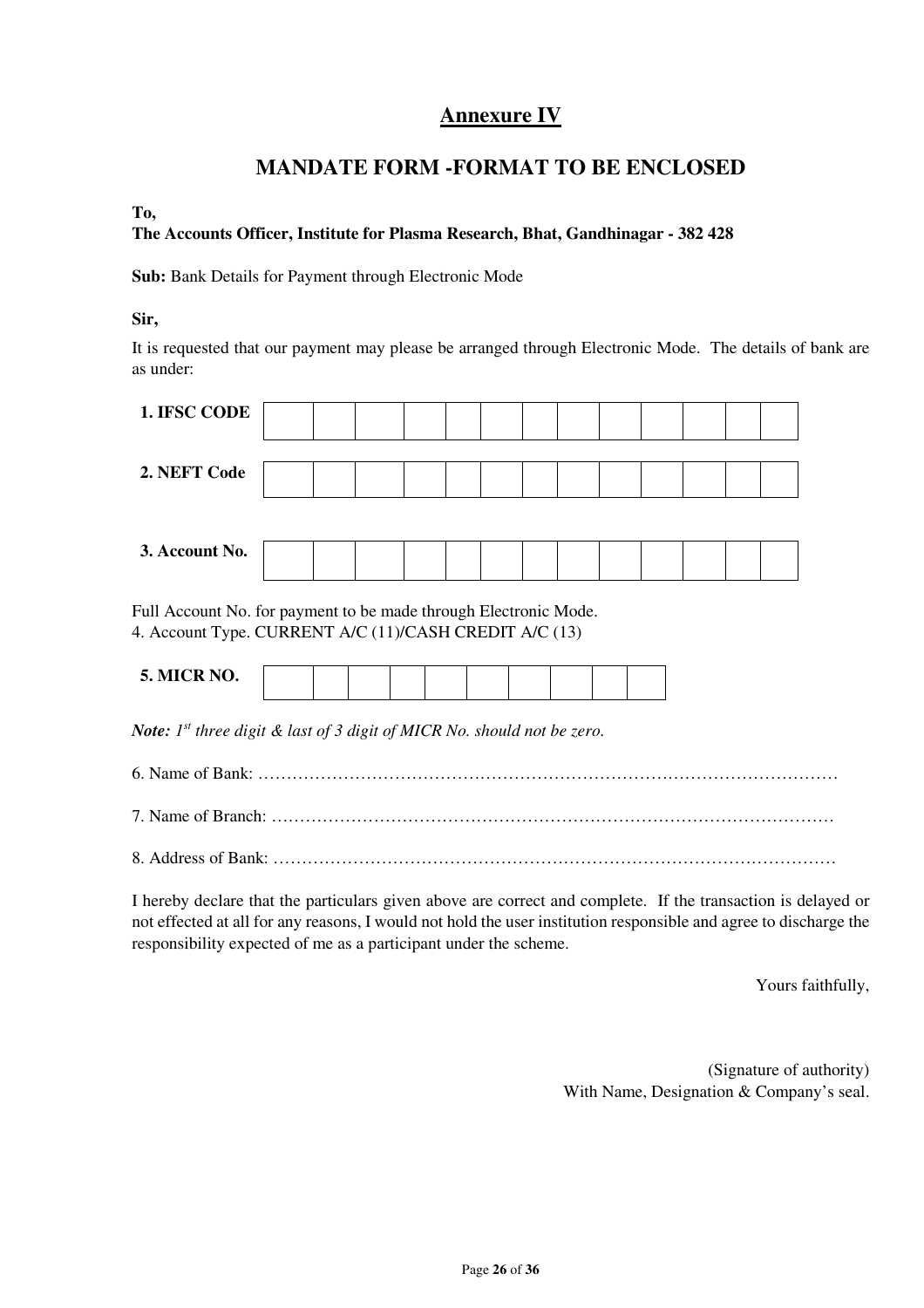# **अन ु ल>नक – V**

आवेदक द्वारा प्रस्तुत किया जाने वाला वचनपत्र – इस टेम्प्लेट (वचनपत्र) पर हस्ताक्षर करके आवेदक द्वारा अपने लेटर हेड पर जमा किया जाए।

कार्य का नाम : विध्यूत कार्यों के लिए ठेकेदार की सूचीबदधता हेतु आवेदन

निविदा सूचना संख्या : आईपीआर/ईएमपी/1/2022/ELECTRICAL dated 05/04/2022

मैं एतद्द्वारा वचन देता हूँ कि

1. मेरे द्वारा प्रस्तुत की जा रही सभी जानकारी आवेदन जमा करने की तिथि पर वास्तविक, प्रामाणिक, सत्य और वैध है और यदि कोई फॉर्मेशन नामांकन अवधि के किसी भी चरण में गलत पाया जाता है, तो मैं दंडात्मक कार्रवाई के लिए उत्तरदायी रहूँगा।

2. मैं ई-भुगतान के लिए अपनी सहमति दे रहा हूँ।

3. मैं इस आवेदन में संदर्भ रखने वाले बैंकरों, ग्राहकों से सूचना/स्पष्टीकरण माँगने के लिए आईपीआर को अधिकृत करता हूँ।

4. मैंने अपने द्वारा दी गई जानकारी और डेटा के समर्थन में आवेदन दस्तावेज में निर्धारित सभी प्रासंगिक दस्तावेजों की फोटो प्रतियाँ जमा कर दी हैं।

5. मैं उन सभी उपक्रमों को स्वीकार करता/करती हूँ जैसा कि सूचीकरण प्रपत्रों में कहीं और निर्दिष्ट किया गया है।

6. यह अनुबंध मेरे आवेदन का एक हिस्सा होगा और यदि संस्थान मुझे/हमें सूचीबद्ध करता है, तो यह निगम के साथ हमारे समझौते का एक हिस्सा होगा।

7. मैं एतददवारा बोली जमा करने के दौरान प्रत्येक निविदा दस्तावेज में निर्दिष्ट निर्देशों के अनुसार बयाना राशि जमा करने के लिए सहमत हूँ।

8. मैं एतदद्वारा प्रदर्शन गारंटी प्रस्तुत करने के लिए सहमत हूँ। यदि मैं/हम, निर्धारित अवधि के भीतर निर्धारित निष्पादन गारंटी प्रस्तुत करने में विफल रहते हैं, तो मैं/हम सहमत हैं कि निदेशक, आईपीआर या उनके कार्यालय में उनके उत्तराधिकारी किसी भी अन्य अधिकार या उपाय पर प्रतिकूल प्रभाव डाले बिना, उक्त बयाना राशि को जब्त करने के लिए स्वतंत्र होंगे।

9. मैं एतद्द्वारा सहमत हूँ कि हम निर्माण शुरू होने के बाद लगातार छह महीने से अधिक की अवधि के लिए निर्माण को स्थगित नहीं करते।

10. मैं एतद्द्वारा सहमत हूँ कि मैंने/हमने या साझेदारी फर्म के मामले में किसी भी घटक भागीदार ने कार्य पूरा होने से पहले कभी नहीं छोड़ा।

11. मैं एतद्द्वारा सहमत हूँ कि हम, या साझेदारी फर्म के मामले में किसी भी घटक भागीदार को किसी भी समय किसी भी संगठन में निविदा के लिए प्रतिबंधित/ब्लैक लिस्टेड नहीं किया गया है।

12. मैं एतद्द्वारा सहमत हूँ कि हम, या साझेदारी फर्म के मामले में किसी भी घटक भागीदार को कभी भी किसी न्यायालय द्वारा दोषी नहीं ठहराया गया है।

13. मैं/हम वचन देते हैं कि यदि हम संस्थान दवारा भर्ती के लिए योग्य पाए जाते हैं, तो हम निविदा भरने के लिए अपनी फर्म को केंद्रीय सार्वजनिक खरीद पोर्टल (https://eprocure.gov.in/cppp/) पर नामांकित करेंगे और सभी नियमों और शर्तों का पालन करेंगे। पंजीकरण शुल्क आदि सहित, यदि कोई हो और सीपीपी पोटेल पर फर्म की नामांकन संख्या जमा करेंगे।

मृहर के साथ आवेदक के हस्ताक्षर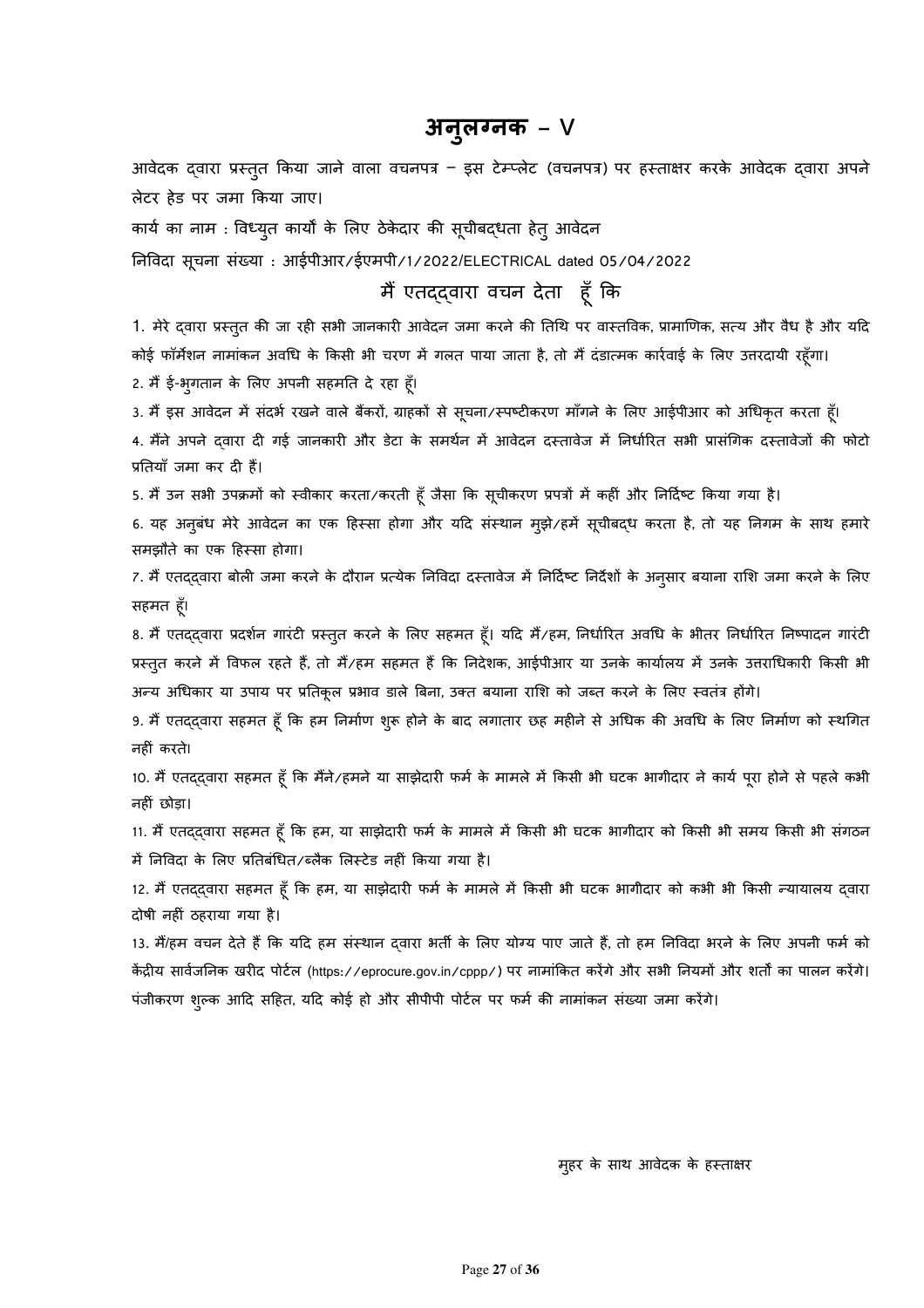# **Annexure V**

## **UNDERTAKING TO BE FURNISHED BY THE APPLICANT -** TO BE

SUBMITTED BY THE APPLICANT ON THEIR LETTER HEAD AFTER SIGNING THIS TEMPLATE (UNDERTAKING)

### Name of Work: **Application for Enlistment of Contractors for electrical works**

### Tender Notice number: IPR/EMP/1/2022/ELECTRICAL dated 05/04/2022 **I DO HEREBY UNDERTAKE**

- **1.** That all the information being submitted by me is genuine, authentic, true and valid on the date of submission of application and if any formation is found to be false at any stage of Enlistment period, I will be liable to the penal actions.
- **2.** That I am giving my consent for e-payment.
- **3.** That I do authorize IPR for seeking information / clarification from by bankers, clients having reference in this application.
- **4.** That I have submitted photo copies of all relevant documents as prescribed in the application document in support of the information and data furnished by me.
- **5.** That I accept all the undertakings as specified elsewhere in the Enlistment forms.
- **6.** That this agreement will be a part of my application and if institute Enlist to me /us, this will be a part of our agreement with corporation.
- **7.** That I hereby agree to submit Earnest Money Deposit as per the Instructions specified in the each Tender Document during submission of Bid.
- 8. That I hereby agree to submit performance guarantee. If I/we, fail to furnish the prescribed performance guarantee within prescribed period, I/we agree that the said Director, IPR or his successors in office shall without prejudice to any other right or remedy, be at liberty to forfeit the said earnest money absolutely.
- 9. I hereby agree that we never suspend construction for a period of more than six months continuously after commenced the construction.
- 10. I hereby agree that we or any constituent partner in case of partnership firm, never abandoned the awarded work before its completion.
- 11. I hereby agree that we, or any constituent partner in case of partnership firm, never been debarred / black listed for tendering in any organization at any time.
- **12.** I hereby agree that we, or any constituent partner in case of partnership firm, never been convicted by a court of law.
- **13.** I/We undertake that if we found eligible for Enlistment by the Institute, we will enroll our firm on Central public procurement portal (https://eprocure.gov.in/cppp/) for filling the tender and follow all the terms and conditions including registration fees etc. if any and submit enrolment number of firm on CPP portal.

Signature of Applicant with Seal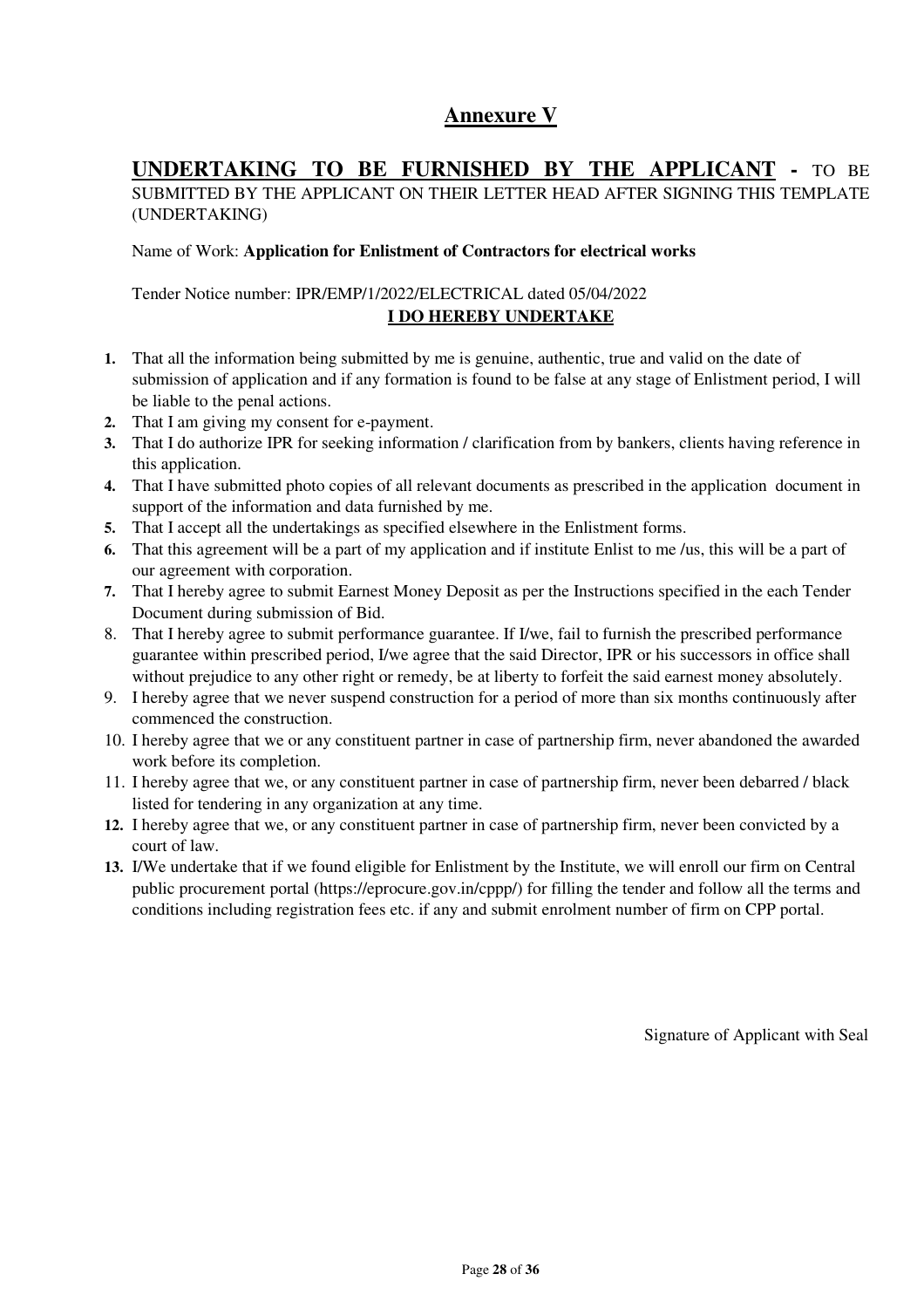## **?सारण प'**

 $\alpha$ .  $\beta$  ,  $\beta$  ,  $\beta$  ,  $\beta$  ,  $\beta$  ,  $\beta$  ,  $\beta$  ,  $\beta$  ,  $\beta$  ,  $\beta$  ,  $\beta$  ,  $\beta$  ,  $\beta$  ,  $\beta$  ,  $\beta$  ,  $\beta$  ,  $\beta$  ,  $\beta$  ,  $\beta$  ,  $\beta$  ,  $\beta$  ,  $\beta$  ,  $\beta$  ,  $\beta$  ,  $\beta$  ,  $\beta$  ,  $\beta$  ,  $\beta$  ,  $\beta$  ,  $\beta$  ,  $\beta$ 

| --- |
|-----|
| --- |
| --- |

| सेवा में,                                                                                                                          |
|------------------------------------------------------------------------------------------------------------------------------------|
| अध्यक्ष, आईसीडीसी,                                                                                                                 |
| प्लाज्मा अनुसंधान संस्थान,                                                                                                         |
| भाट,                                                                                                                               |
| गांधीनगर - 382428                                                                                                                  |
| विषय : विध्युत कार्यों के लिए ठेकेदारों की सूचीबद्धता के लिए आवेदन की प्रस्तुति                                                    |
| संदर्भ : निविदा सूचना संख्या आईपीआर/ईएमपी/1/2022/ELECTRICAL दिनांक 05/04/2022                                                      |
| महोदय,                                                                                                                             |
| उपरोक्त आवेदन विषयक विवरणों की जाँच करने के बाद, मैं/हम इसके द्वारा प्रासंगिक जानकारी प्रस्तुत करते हैं।                           |
| 1. मैं/हम एतद्द्वारा प्रमाणित करता हूँ/करते हैं कि संलग्न अनुलग्नक । से VII, V-1 और V-2 में दिए गए सभी विवरण और दी गई              |
| जानकारी और साथ में दिए गए विवरण सत्य और सही हैं।                                                                                   |
| 2. मैंने/हमने पात्रता के लिए आवश्यक सभी जानकारी और विवरण प्रस्तुत कर दिए हैं और इनके सिवाय कोई और प्रासंगिक जानकारी नहीं           |
| है।                                                                                                                                |
| 3. मैं/हम अपेक्षित सोल्वेंसी सर्टिफिकेट प्रस्तुत करता हूँ/करते हैं और आईपीआर को सोल्वेंसी सर्टिफिकेट जारी करने वाले बैंक से संपर्क |
| करने के लिए अधिकृत करता हूँ/करते हैं ताकि इसकी सत्यता की पुष्टि हो सके। मैं/हम आईपीआर अधिकारियों को हमारी क्षमता                   |
| और सामान्य प्रतिष्ठा को सत्यापित करने के लिए व्यक्तियों, नियोक्ताओं, फर्मों और संस्थान से संपर्क करने के लिए भी अधिकृत             |
| करता हूँ⁄करते हैं।                                                                                                                 |
| 4. मैं/हम भलीभाँति जानता हूँ/जानते हैं कि हमें अनुबंध की सामान्य शर्ता (जीसीसी) से अवगत कराया जाएगा, जिसमें अद्यतन संशोधित         |
| पावधानों  भनबंध की विशेष शर्तों सरक्षा नियमावली मेक दन दंदिया के संबंध में पावधान भारत सरकार दवारा जारी किए गए भादेशो              |

ि, अनुबंध की विशेष शर्तो, सुरक्षा नियमावली, मेक इन इंडिया के संबंध में प्रावधान, भारत सरकार द्वारा जारी किए गए आदे के प्रावधान शामिल हैं जो भारत के सीमावर्ती कुछ देशों के बोलीदाताओं को बोली लगाने को प्रतिबंधित करते हैं। मैं/हम एतद्द्वारा पुष्टि करता हूँ/करते हैं कि हमारा सूचीबद्धता भी हमारी इसी स्वीकृति के अधीन होगी।

5. मैं/हम निम्नलिखित अपनी उपयुक्तता, तकनीकी जानकारी और कार्य को समयानुसार सफलतापूर्वक पूरा करने की क्षमता के समर्थन में निम्नलिखित प्रमाण पत्र प्रस्तुत करते हैं :

| क्रमाक | कार्य का नाम | द्वारा∕से प्रमाणित |
|--------|--------------|--------------------|
|        |              |                    |
|        |              |                    |
|        |              |                    |

.<br>प्रमाणपत्र : प्रमाणित किया जाता है कि संलग्न पात्रता आवेदन में दी गई जानकारी सही है। यह भी प्रमाणित किया जाता है कि यदि मेरे/हमारे द्वारा दी गई कोई भी जानकारी गलत पाई जाती है तो मैं/हम सूची से हटाने, अयोग्य/निरस्तीकरण के लिए उत्तरदायी हूँगा/होंगे।

जमा करने की तिथि : अब्दिक की मुहर और हस्ताक्षर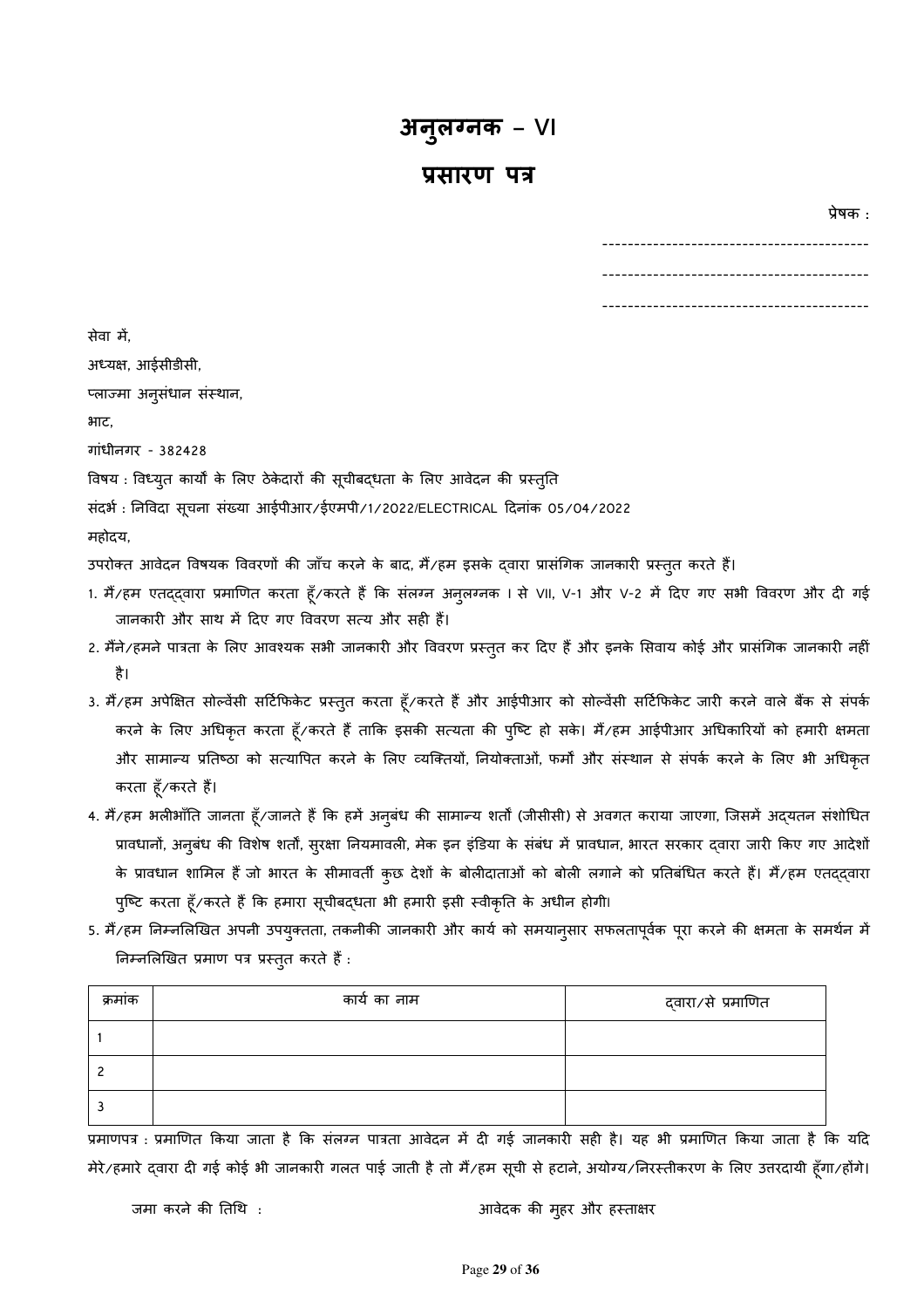# **Annexure-VI**

# **LETTER OF TRANSMITTAL**

 **From:** 

**\_\_\_\_\_\_\_\_\_\_\_\_\_\_\_\_\_\_\_\_\_\_ \_\_\_\_\_\_\_\_\_\_\_\_\_\_\_\_\_\_\_\_\_\_ \_\_\_\_\_\_\_\_\_\_\_\_\_\_\_\_\_\_\_\_\_\_** 

To Chairperson, ICDC, Institute for Plasma Research, Bhat, Gandhinagar – 382428

### **Subject: Submission of Application for Enlistment of Contractors for Electrical works**

### Ref : **Tender Notice No. IPR/EMP/1/2022/ELECTRICAL dated 05/04/2022**

Sir,

Having examined the details given for the above Application, I/We hereby submit the relevant information.

1. I/We hereby certify that all the statements made and information supplied in the enclosed Annexure I to VII, V-1 & V-2 and accompanying statements are true and correct.

2. I/We have furnished all information and details necessary for eligibility and have no further pertinent information to supply.

3. I/We submit the requisite certified solvency certificate and authorize IPR to approach the Bank issuing the solvency certificate to confirm the correctness thereof. I/We also authorize IPR officials to approach individuals, employers, firms and Institute to verify our competence and general reputation.

4. I/We understood that we will be provided with the General Conditions of contract (GCC) including latest amendments, Special Conditions of contract, Safety manual, Provisions regarding Make in India, Provisions of orders issued by the Government of India restricting procurement from bidders of certain countries which shares a land border with India. I/We hereby confirm that our Enlistment will be subjected to our acceptance of the same.

5. I/We submit the following certificates in support of our suitability, technical knowhow and capability for having successfully completed the following eligible similar works:

| S. No. | Name of work | Certified by/from |
|--------|--------------|-------------------|
|        |              |                   |
|        |              |                   |
|        |              |                   |
|        |              |                   |

Certificate: It is certified that the information given in the enclosed eligibility application are correct. It is also certified that I / We shall be liable to be debarred, disqualified / cancellation of enlistment in case any information furnished by me / us is found to be incorrect.

Date of submission: Seal and signature of Applicant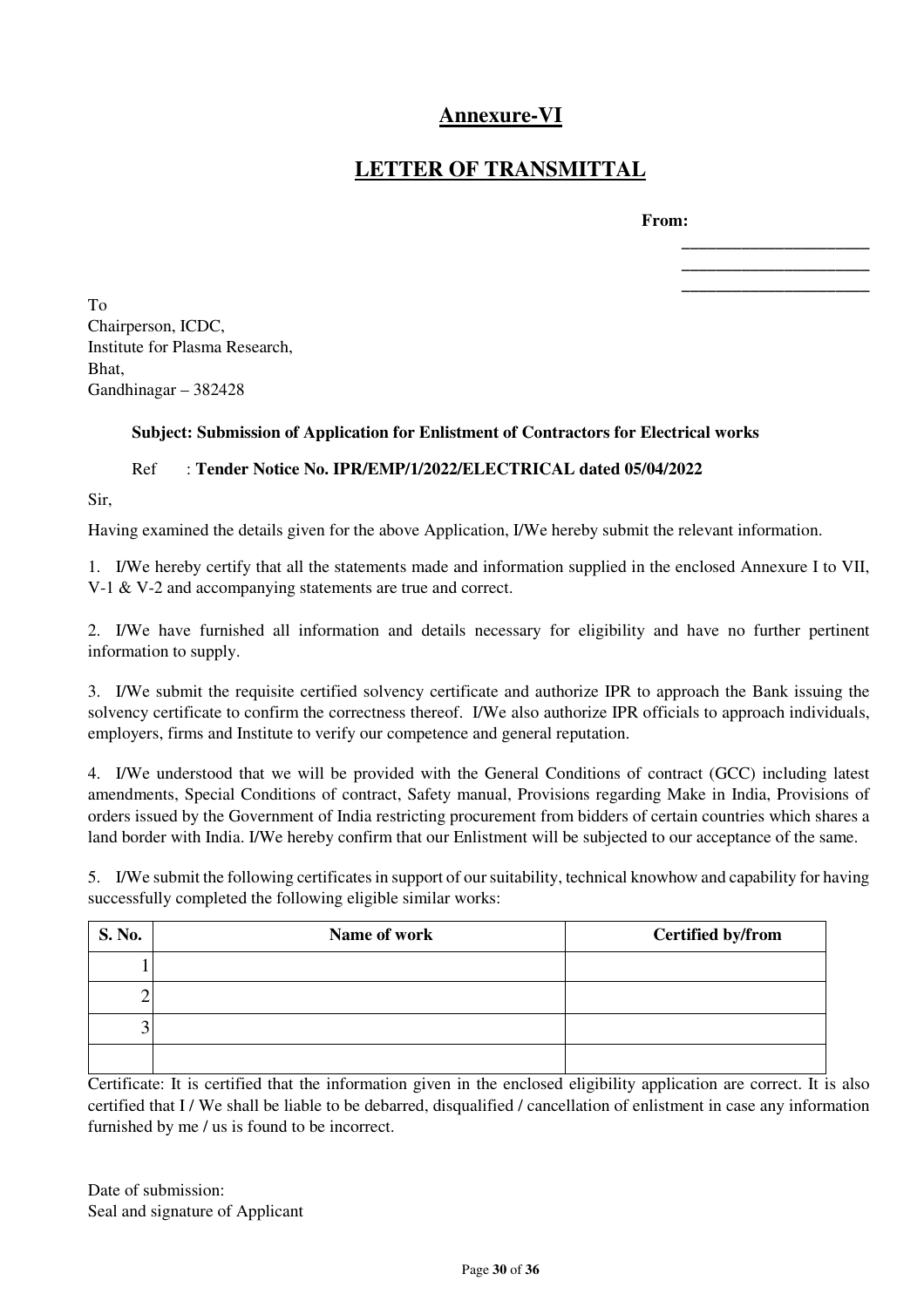**(लेटर हेड पर -?ंट Aकया जाए)** 

## **अनुलग्नक- VII**

### **बोल9 ?प' का अनल>नक ु : पा'ता घोषणा**

(आवेदन/निविदा/तकनीकी बोली के भाग के रूप में प्रस्तुत किया जाए)

(कं पनी के लेटर हेड पर)

(समर्थन दस्तावेजों के साथ, यदि कोई हो)

बोलीदाता का नाम : \_\_\_\_\_\_\_\_\_\_\_\_\_

(पता और संपक ववरण)

बोल6दाता का ऑफर संSया \_\_\_\_\_\_\_\_\_\_\_\_\_\_\_\_\_ Tदनांक : \_\_\_\_\_\_\_\_\_

सामान्य वित्त नियम 2017 के नियम 144(xi) के तहत किसी देश या देशों या देशों के वर्ग से बोलीदाताओं से प्राप्ति पर प्रतिबंध। 1. निविदाओं के लिए प्रमाण पत्र :

"मैंने भारत के सीमावर्ती देशों के बोलीदाता से निविदा प्राप्ति पर प्रतिबंध के बारे में उपबंध पढ़ा है : मैं प्रमाणित करता हूँ कि \_\_\_\_\_\_\_\_\_\_\_\_\_\_\_\_\_\_\_\_\_\_\_\_\_\_\_\_\_\_\_\_\_\_\_\_\_\_ (बोल6दाता का नाम) ऐसे 3कसी देश से नह6ं है या स>म .ाधकार6 के साथ ऐसे देश से पंजीकृत किया गया है। मैं एतद्द्वारा प्रमाणित करता हूँ कि \_\_\_\_\_\_\_\_\_\_\_\_\_\_\_\_\_\_\_\_\_\_\_\_ (बोलीदाता का नाम) इस संबंध में सभी आवश्यकताओं को पूरा करता है और सूचीबद्धता हेतू विचार किए जाने के योग्य है। (जहाँ लागू हो, सक्षम प्राधिकारी दवारा वैध पंजीकरण का साक्ष्य संलग्न किया जाएगा)"।

2. उप-अनुबंध के लिए प्रमाण पत्र :

"मैंने भारत के सीमावर्ती देशों के बोलीदाता से निविदा प्राप्ति पर प्रतिबंध के बारे में उपबंध पढ़ा है तथा ऐसे देशों के ठेकेदारों को उप-ठेके पर लगाए गए प्रतिबंध के बारे में भी पढ़ा देता है; मैं प्रमाणित करता/करती हूँ कि \_\_

(बोलीदाता का नाम) ऐसे देश से नहीं है या, यदि ऐसे देश से, सक्षम प्राधिकारी के साथ पंजीकृत किया गया है और ऐसे देशों के ठेकेदार को किसी भी काम का उप-अनुबंध तब तक नहीं देगा जब तक कि ऐसा ठेकेदार सक्षम प्राधिकारी के साथ पंजीकृत न हो। मैं एतद्द्वारा प्रमाणित करता/करती हूँ 3क \_\_\_\_\_\_\_\_\_\_\_\_\_\_\_\_\_\_\_\_\_\_\_\_\_\_\_\_\_ (बोल6दाता का नाम) इस संबंध म4 सभी आव[यकताओं को पूरा करता है और सूचीबद्धता हेतु विचार किए जाने के योग्य है। (जहाँ लागू हो, सक्षम प्राधिकारी द्वारा वैध पंजीकरण का साक्ष्य संलग्न किया जाएगा।)" झूठी या भ्रामक घोषणाओं के लिए दंड :

हम एतददवारा पुष्टि करते हैं कि ऊपर दिए गए विवरण तथ्यात्मक रूप से सही हैं और कुछ भी छुपाया नहीं गया है तथा हम उपरोक्त विवरणों में किसी भी तरह के बदलाव न करने का भी वचन देते हैं। हम यह भलीभाँति जानते हैं कि हमारे दवारा कोई भी गलत या भामक स्व-घोषणा सत्यनिष्ठा संहिता का उल्लंघन होगी और इस निविदा दस्तावेज में उल्लिखित दंड सहित सूचीकरण विषयक रोक लगाने की परिणति के रूप में होगी।

(तारीख के साथ हस्ताक्षर)

(नाम और पद) के लिए और की ओर से बोली पर हस्ताक्षर करने के लिए विधिवत अधिकृत

(बोली लगाने वाले का नाम और पता तथा कंपनी की मुहर)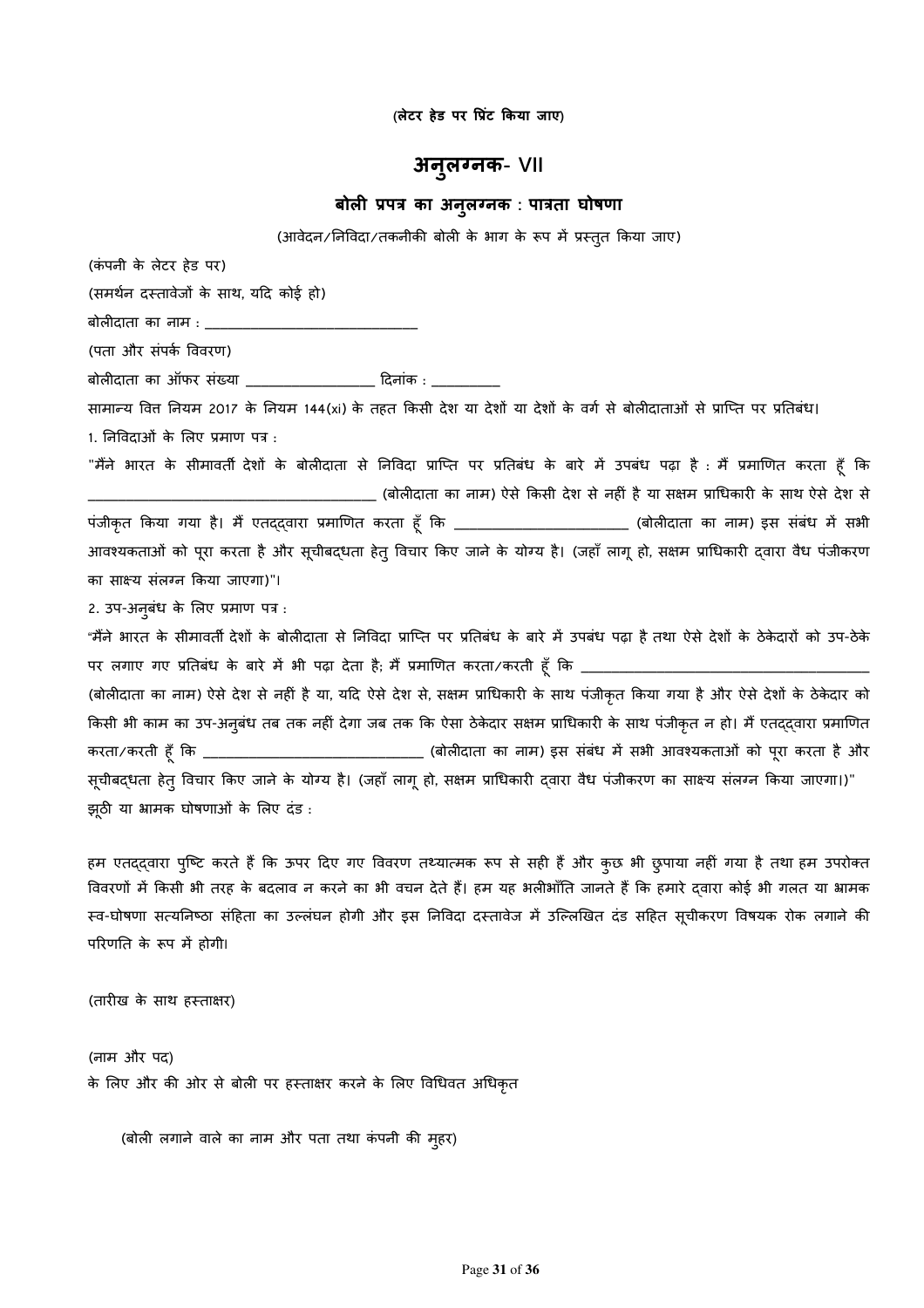### **ANNEXURE-VII Annexure to Bid Form: Eligibility Declaration**

 $\overline{\phantom{a}}$  ,  $\overline{\phantom{a}}$  ,  $\overline{\phantom{a}}$  ,  $\overline{\phantom{a}}$  ,  $\overline{\phantom{a}}$  ,  $\overline{\phantom{a}}$  ,  $\overline{\phantom{a}}$  ,  $\overline{\phantom{a}}$  ,  $\overline{\phantom{a}}$  ,  $\overline{\phantom{a}}$  ,  $\overline{\phantom{a}}$  ,  $\overline{\phantom{a}}$  ,  $\overline{\phantom{a}}$  ,  $\overline{\phantom{a}}$  ,  $\overline{\phantom{a}}$  ,  $\overline{\phantom{a}}$ 

(To be submitted as part of Application/tender/Technical Bid) (On company letter head) (Along with supporting documents, if any)

Bidder's Name: (Address and contact details) Bidder's Offer No.\_\_\_\_\_\_\_\_\_\_\_\_\_\_\_\_\_ Date: \_\_\_\_\_\_\_\_\_\_\_\_\_\_\_\_

### **Restrictions on procurement from Bidders from a country or countries, or class of countries under Rule 144(xi) of the General Financial Rules 2017.**

1 - Certificate for Tenders:

 " I have read the clause regarding restrictions on procurement from a bidder of a country which shares a land border with India: I certify that \_\_\_\_\_\_\_\_\_\_\_\_\_\_\_\_\_\_\_\_\_\_\_\_\_\_\_\_\_\_\_\_\_\_\_ (Bidder name) is not from such a country or, if from such a country, has been registered with the Competent Authority. I hereby certify that \_\_\_\_\_\_\_\_\_\_\_\_\_\_\_\_\_\_\_\_\_\_\_\_\_\_\_\_\_\_ (Bidder name) fulfills all requirements in this regard and is eligible to be considered. (Where applicable, evidence of valid registration by the Competent Authority shall be attached)".

2 - Certificate for sub-contracting:

 " I have read the clause regarding restrictions on procurement from a bidder of a country which shares a land border with India and on sub-contracting to contractors from such countries; I certify that \_\_\_\_\_\_\_\_\_\_\_\_\_\_\_\_\_\_\_\_\_\_\_\_\_\_\_\_\_\_\_\_\_\_\_\_\_\_ (Bidder name) is not from such a country or, if from such a country, has been registered with the Competent Authority and will not sub-contract any work to a contractor form such countries unless such contractor is registered with the Competent Authority. I hereby certify that \_\_\_\_\_\_\_\_\_\_\_\_\_\_\_\_\_\_\_\_\_\_\_\_\_\_\_\_\_\_\_\_\_\_\_\_\_ (Bidder name) fulfills all requirements in this regard and is eligible to be considered. (Where applicable, evidence of valid registration by the Competent Authority shall be attached.)"

Penalties for false or misleading declarations:

We hereby confirm that the particulars given above are factually correct and nothing is concealed and also undertake to advise any further changes to the above details. We understood that any wrong or misleading self-declaration by us would be violation of Code of integrity and would attract penalties as mentioned in this tender document, including debarment.

(Signature with date)

\_\_\_\_\_\_\_\_\_\_\_\_\_\_\_\_\_\_\_\_\_\_\_\_

\_\_\_\_\_\_\_\_\_\_\_\_\_\_\_\_\_\_\_\_\_\_\_\_\_

(Name and designation) Duly authorized to sign Bid for and on behalf of

\_\_\_\_\_\_\_\_\_\_\_\_\_\_\_\_\_\_\_\_\_\_\_\_\_\_\_\_\_\_\_\_\_\_\_\_\_\_\_\_\_\_\_ (Name & address of the Bidder and Seal of Company)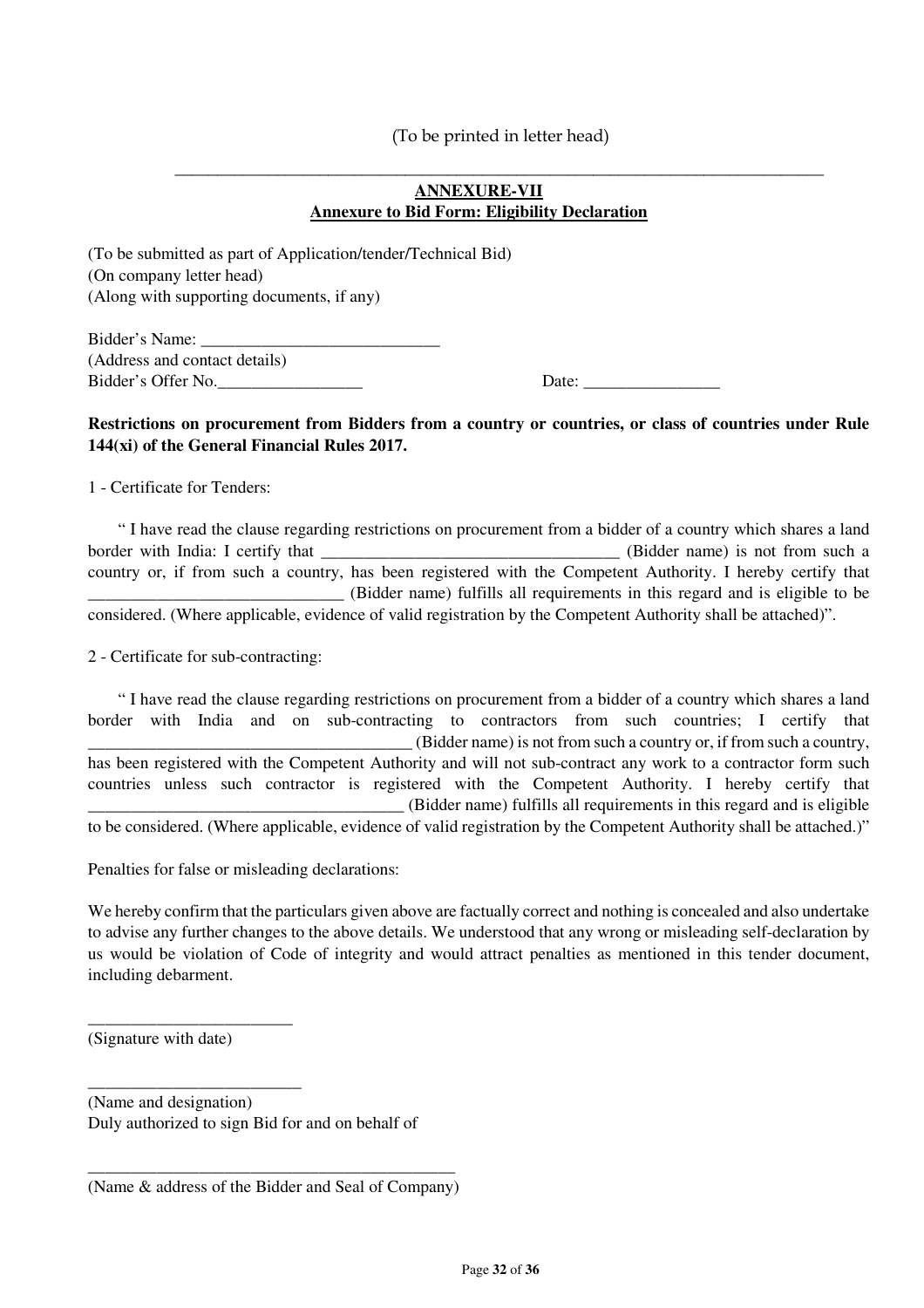# **अनुल>नक - V-**1 : **अनुसू;चत बEक का बEकर - ?माणप' का ?प'**

| प्रमाणित                    | किया | जाता है कि |        | हमारी | सर्वोत्तम | जानकारी और |        |  | विश्वास के अन्πसार श्री ⁄श्रीमती ⁄मैसर्स               |
|-----------------------------|------|------------|--------|-------|-----------|------------|--------|--|--------------------------------------------------------|
|                             |      |            |        | जिनका |           |            | पंजीकत |  | पता                                                    |
|                             |      |            |        |       |           |            |        |  | है तथा जो हमारे बैंक के एक सम्मानित ग्राहक हैं जिन्हें |
|                             |      |            | (रुपये |       |           |            |        |  | कपये की सीमा तक किसी भी कार्य को करने (                |
| $\sim$ $\sim$ $\sim$ $\sim$ |      |            |        |       |           |            |        |  |                                                        |

के लिए विश्वसनीय माना जा सकता है।

यह प्रमाणपत्र बैंक या किसी अधिकारी की बिना किसी गारंटी या जिम्मेदारी के जारी किया जाता है।

(हस्ताक्षर) बैंक के लिए

नोट : (**1)** बRकस सTट3फके ट बRक के लेटर हेड पर होना चाTहए**,** जो सं"थान को संबोधत हो। (2) साझेदारी फर्म के मामले में, प्रमाण पत्र में बैंक के साथ दर्ज सभी भागीदारों के नाम शामिल होने चाहिए।

# **Annexure "V-1": FORM OF BANKER'S CERTIFICATE FROM SCHEDULED BANK**

| This is to certify that to the best of our knowledge and information that          | Shri/Smt/M/s. |            |                                 |
|------------------------------------------------------------------------------------|---------------|------------|---------------------------------|
|                                                                                    | having        | registered | address                         |
|                                                                                    |               |            | a customer of our bank are / is |
| respectable and can be treated as reliable for any engagement up to a limit of Rs. |               |            |                                 |
| (Rupees _                                                                          |               |            |                                 |

This certificate is issued without any guarantee or responsibility on the bank or any of the officers.

 (Signature) For the Bank

NOTE: (1) Bankers certificates should be on letter head of the Bank, addressed to Institute.

(2) In case of partnership firm, certificate should include names of all partners as recorded with the Bank.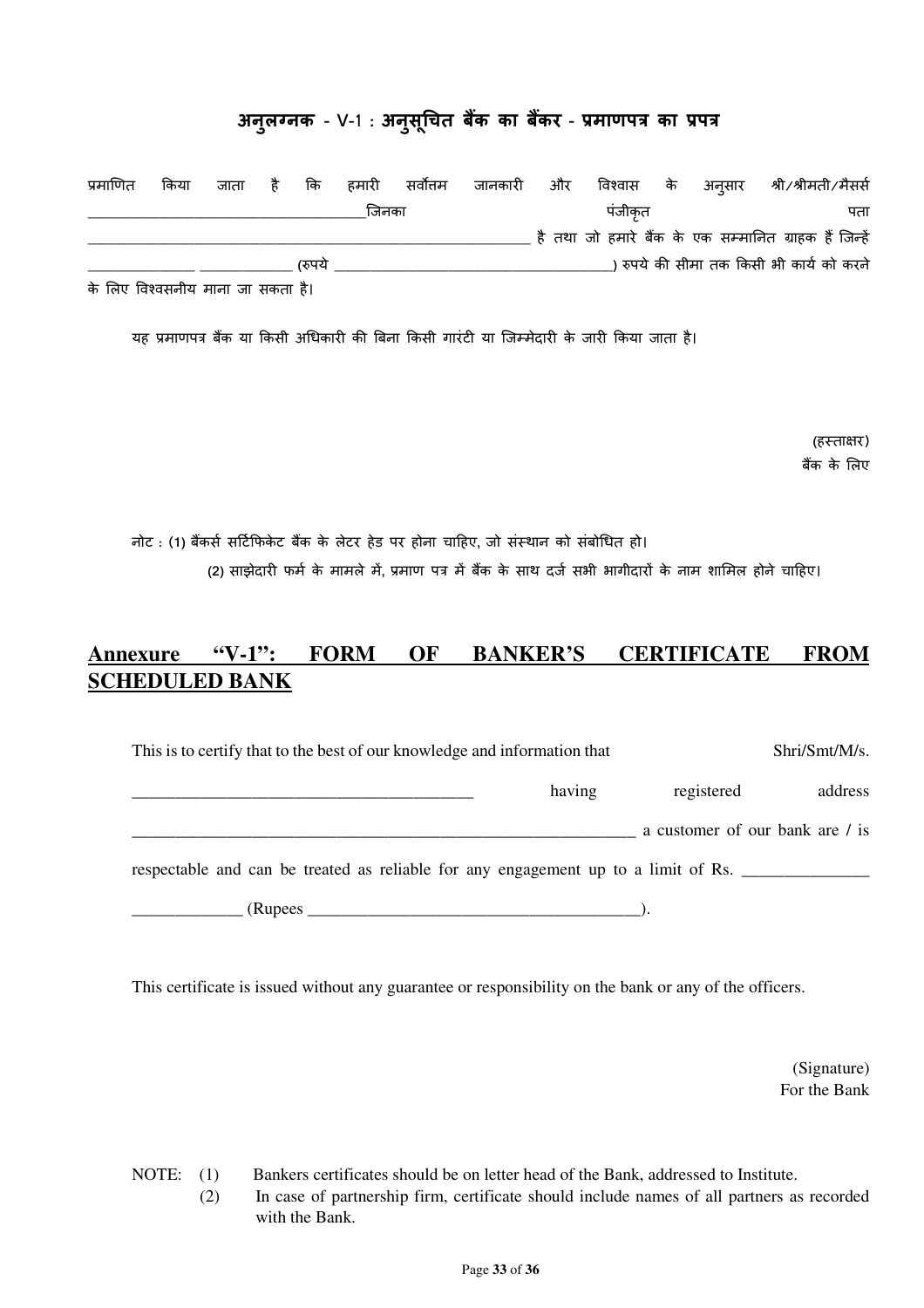# <u>अनुलग्नक - V-2 : सम्पन्न कार्य विषयक वार्षिक टर्नओवर का चार्टर्ड एकाउंटेट के प्रमाण पत्र का</u> **?प' (नयम** 3 **देख3)**

प्रमाणित किया जाता है कि नियम-3.1 में उल्लिखित वर्षों के लिए आयकर विभाग के पास दाखिल विवरणी के अनुसार व्यक्ति/फर्म/कंपनी के कार्यों के पिछले 5 (पाँच) वितीय वर्षों का लाभ और हानि से संबंधित वार्षिक टर्नओवर निम्नानुसार है -व्यक्ति/फर्म/कम्पनी का नाम और पंजीकृत पता

| क्रमांक        | वितीय वर्ष | कार्य का वार्षिक टर्न ओवर | लाभ और हानि   |  |  |
|----------------|------------|---------------------------|---------------|--|--|
|                |            | (लाख रु. में)             | (लाख रु. में) |  |  |
|                |            |                           |               |  |  |
|                |            |                           |               |  |  |
| $\overline{c}$ |            |                           |               |  |  |
|                |            |                           |               |  |  |
| 3              |            |                           |               |  |  |
|                |            |                           |               |  |  |
| 4              |            |                           |               |  |  |
|                |            |                           |               |  |  |
| 5              |            |                           |               |  |  |
|                |            |                           |               |  |  |

\_\_\_\_\_\_\_\_\_\_\_\_\_\_\_\_\_\_\_\_\_\_\_\_\_\_\_\_\_\_\_\_\_\_\_\_\_\_\_\_\_\_\_\_\_\_\_\_\_\_\_\_\_\_\_\_\_\_\_\_\_\_\_\_\_\_\_\_\_\_\_\_\_

**विशिष्ट दस्तावेज़ पहचान संख्या** (UDIN)……………….

चार्टर्ड एकाउंटेंट के हस्ताक्षर (**चाट)ड) एकाउं ट3ट का नाम)** आईसीएआई की सदस्यता संख्या **तारीख और मुहर**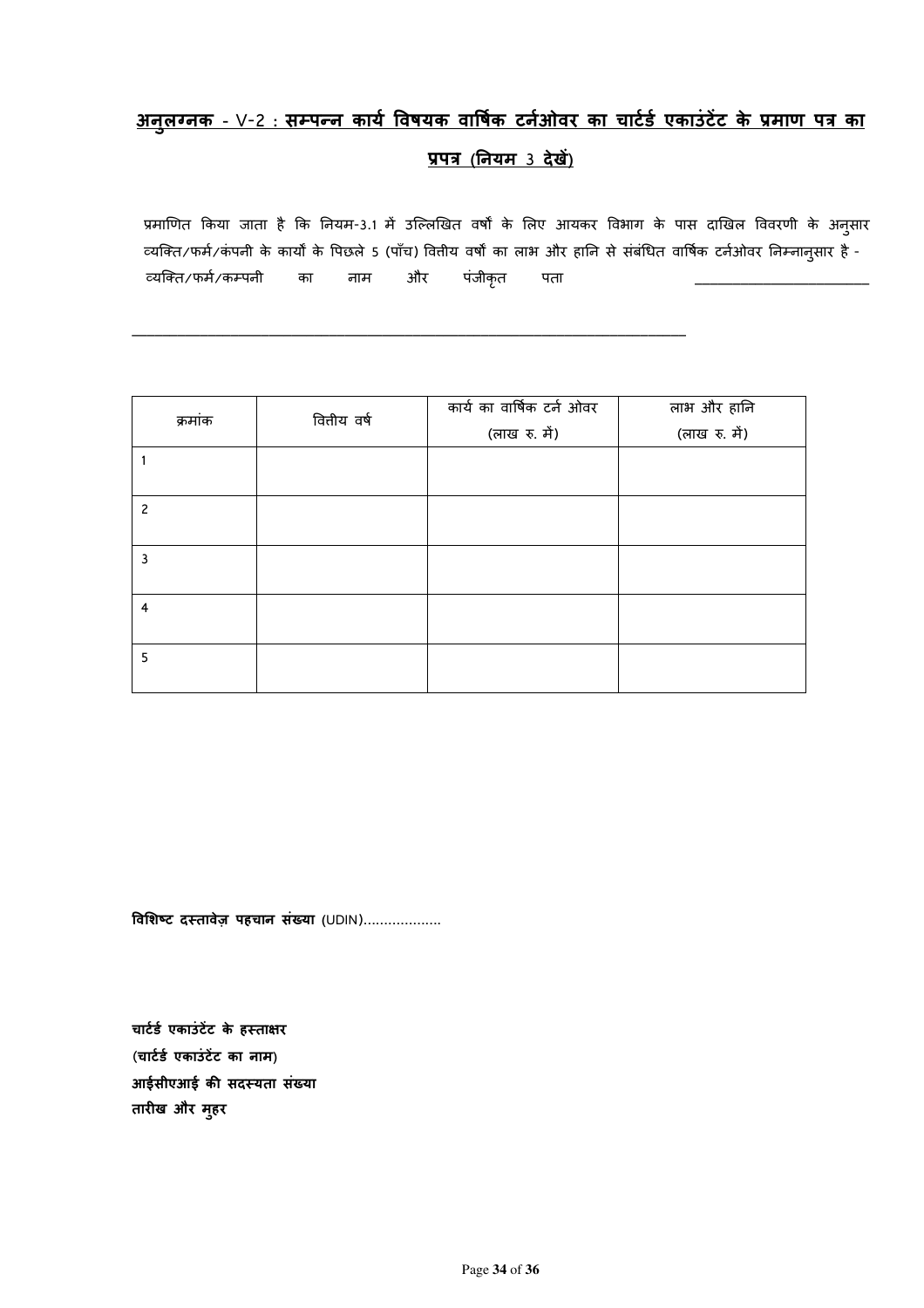## Annexure – V-2:

# **Form of Certificate of Annual Turnover on works from Chartered Accountant** (refer to rule 3)

Certified that following is the annual turnover on works of the individual/firm/company as per return filed with income tax department for the years as mentioned in Rule- 3.1 and profit and loss for last past 5 (five) financial years.

Name and registered address of individual/firm/company

| S No.          | Financial Year | Annual turnover on<br>works in $\xi$ Lacs | Profit & Loss in ₹<br>Lacs |
|----------------|----------------|-------------------------------------------|----------------------------|
|                |                |                                           |                            |
| $\overline{2}$ |                |                                           |                            |
| 3              |                |                                           |                            |
| $\overline{4}$ |                |                                           |                            |
| 5              |                |                                           |                            |

\_\_\_\_\_\_\_\_\_\_\_\_\_\_\_\_\_\_\_\_\_\_\_\_\_\_\_\_\_\_\_\_\_\_\_\_\_\_\_\_\_\_\_\_\_\_\_\_\_\_\_\_\_\_\_\_\_\_\_\_\_\_\_\_\_\_\_\_\_\_\_\_\_\_\_

Unique Document Identification Number (UDIN)………………….

Signature of Chartered Accountant

(Name of Chartered Accountant)

Membership No. of ICAI

Date and seal